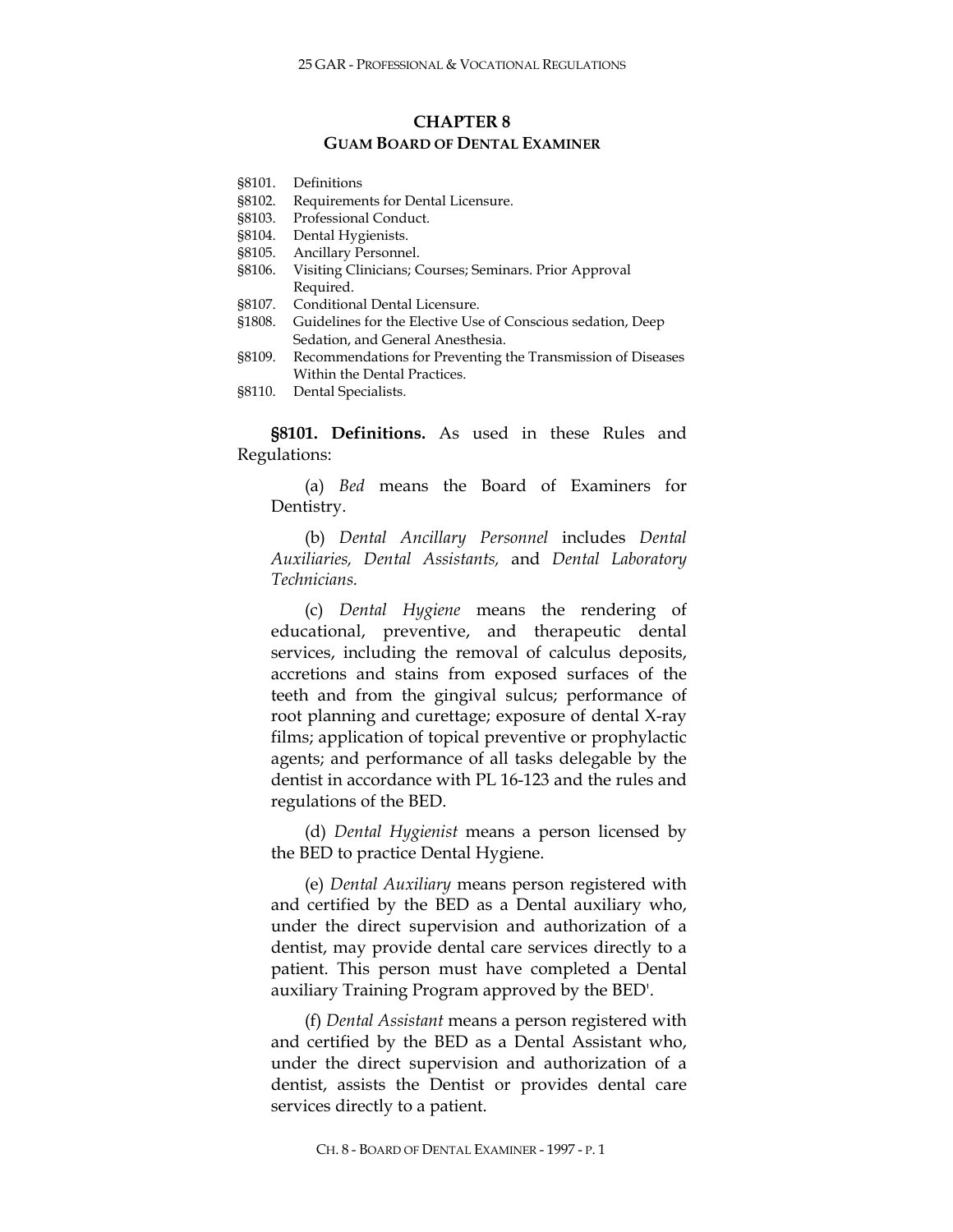(g) *Dental Lab Technician* means a person registered with and certified by the BED who performs for a fee of any kind, gratuitously or otherwise, directly or through an agent or employee, by any means or method, or who in any way supplies or manufactures artificial substitutes for the natural teeth, or who furnishes, supplies, constructs, or reproduces or repairs any prosthetic denture, bridge, or appliance to be worn in the mouth or who in any way holds himself out as a dental laboratory technician; Such persons may create or alter dental appliances only on the written authorization of a licensed dentist and may not see patients directly for any purpose whatsoever.

(h) *Resident Dentist* means ' Dentist who has presented evidence satisfactory to the BED of either (1) his or her intention to reside on Guam indefinitely, or (2) his or her intention to practice dentistry on Guam immediately upon licensure, either for a fixed period of time or indefinitely.

(i) *Direct Supervision* means supervision whereby a dentist diagnoses the condition to be treated, a dentist remains on the premises while the procedures are performed and a dentist approves the work performed before dismissal of the patient.

(j) *Indirect Supervision* means supervision whereby a dentist authorizes the procedure and a dentist is on the premises while the procedures are performed.

(k) *General Supervision* means supervision whereby a dentist authorizes the procedures which are being carried out but need not be present on the premises or at chairside when the authorized procedures are being performed.

(l) *Irreversible Tasks* are those intra-oral treatment tasks which, when performed, are irreversible, create unalterable changes within the oral cavity or the contiguous structures, or which cause an increased risk to the patient.

(m) *Reversible Tasks* are those intra-oral treatment tasks which are readily reversible, do not create unalterable changes within the oral cavity or the contiguous structures, and which do not cause any increased risk to the patient.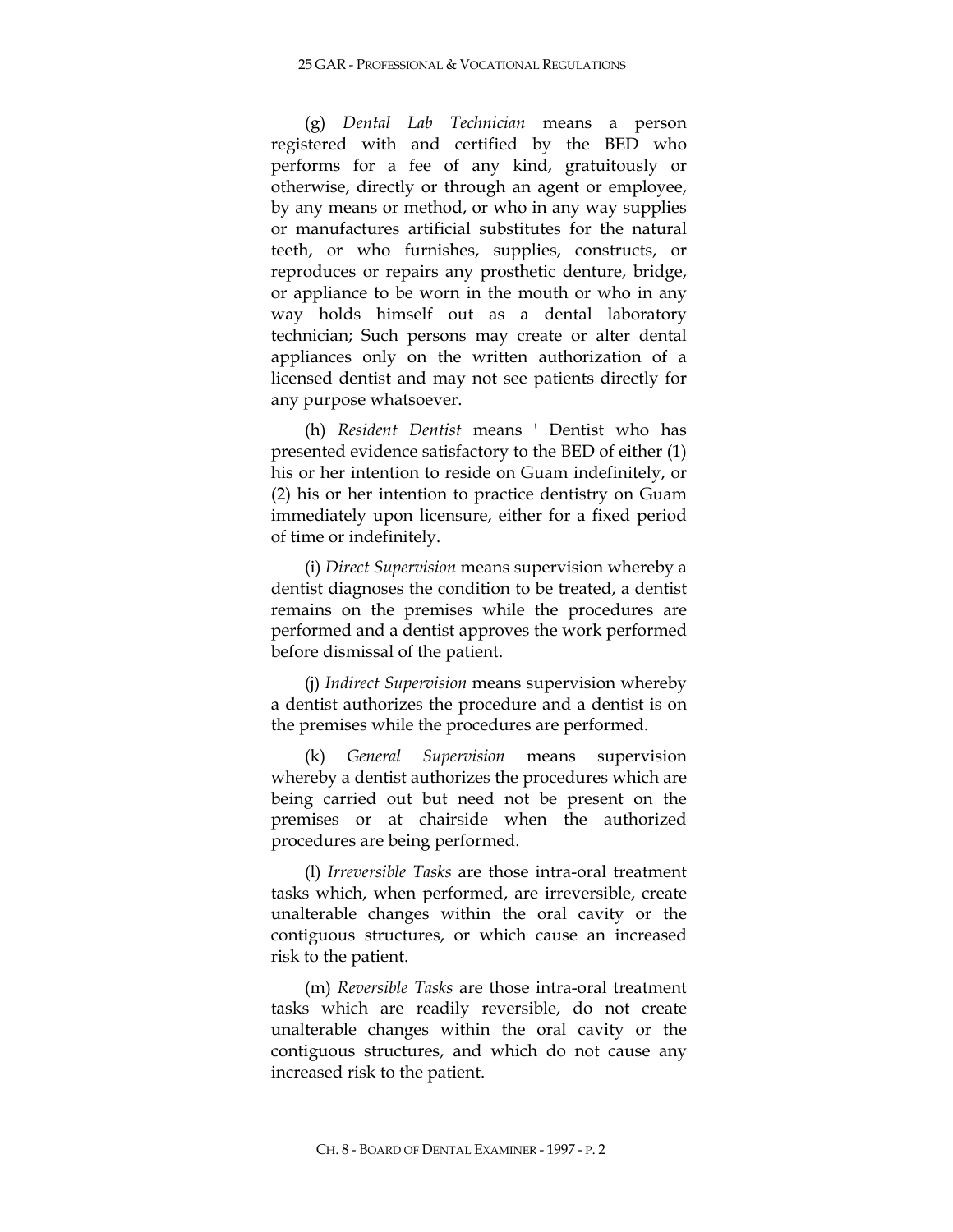(n) *Category I Continuing Dental Education (CDE) credits* are credits earned through attendance at state, national, and international dental meetings, continuing education courses accredited by the American Dental Association and, other Continuing Dental Education (CDE) activities approved in advance by the BED'. The BED will determine the CDE credits earned for these other CDE activities.

(o) *Category II Continuing Dental Education (CDE) credits* are credits earned by attendance at regularly scheduled monthly meetings of the Guam Dental Society only. Two CDE credits will be awarded for each Guam Dental Society meeting attended.

(p) *Advertise* means to communicate information about a licensee's professional services or qualifications to another person or to the public.

(q) *Dental Specialist* means a dentist who is licensed as a dental specialist by the Board of Examiners for Dentistry.

(r) *Dental Specialty* means any of the dental specialties which are currently recognized by the American Dental Association.

(s) *Reside* means to maintain a principal home; a principal home may be maintained in only one (1) jurisdiction.

**§8102. Requirements for Dental Licensure.** (a) **Repeal and Reenactment.** The rules and regulations of the BED relative to the requirements for Dental licensure which were submitted to the Legislative Secretary on March 8, 1985 are hereby repealed and the rules and regulations in Section 2 through 55 below are enacted in their place.

(b) **Application for Licensure.** Any person who desires to practice Dentistry in Guam must apply to the BED for licensure and provide the following:

(1) Proof of good moral character. The applicant must satisfactorily complete the BED's questionnaire on moral character and fitness.

(2) A notarized copy of applicant's diploma or evidence satisfactory to the BED of graduation from a U. S. dental school or college which has been approved by the BED and accredited by the American Dental Association (ADA); or, if a foreign dental graduate, applicant must present evidence of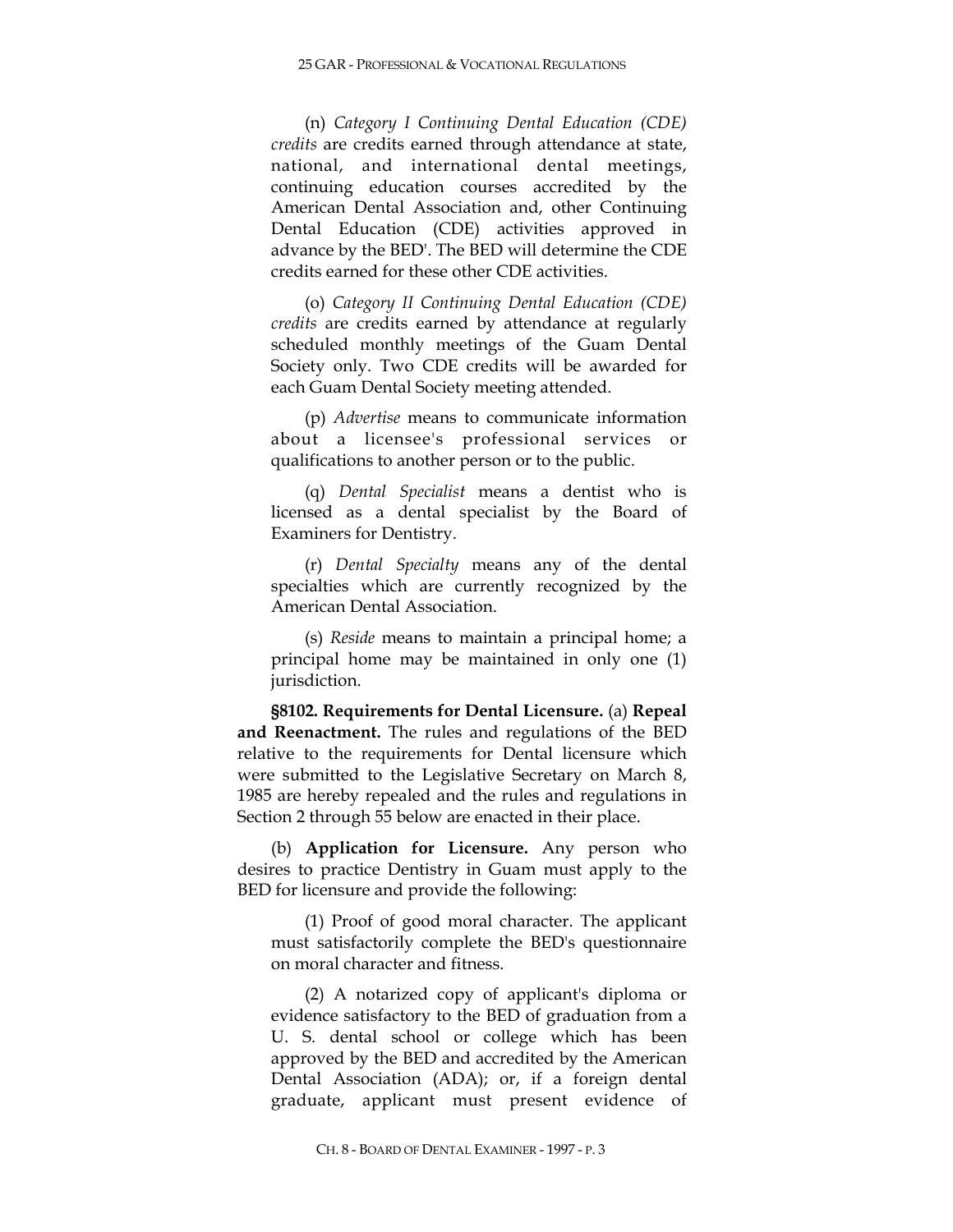satisfactory completion of either a Two (2) year dental residency through a U. S. accredited hospital or university, or certified completion of an American Dental Association (ADA) accredited dental specialty training program. All graduates, including foreign dental graduates, must demonstrate to the Board that they have successfully passed a clinical dental examination in one of the Fifty (50) states.

(3) If the applicant has practiced Dentistry in any U. S. jurisdiction, the applicant shall furnish:

(i) A notarized copy of applicant's license to practice Dentistry in that jurisdiction, and;

(ii) An affidavit from the Board of Dental Examiners of that jurisdiction verifying that applicant has been engaged in the legal and reputable practice of Dentistry in that jurisdiction, and for how many years.

(4) A detailed 'Practice Plan' outlining the type of practice applicant will establish, where this practice will be conducted, and in what way the practice will benefit the community and meet a need in the dental care delivery system.

(5) Payment of required non-refundable fees:

| Service:                                              | Fee:   |  |  |
|-------------------------------------------------------|--------|--|--|
| (i) New application                                   | \$500  |  |  |
| (ii) Clinical examination                             | \$2000 |  |  |
| (iii) Renewal of license                              | \$40   |  |  |
| (iv) Late renewal filing fee<br>\$200/each month late |        |  |  |
| (v) License verification                              | \$15   |  |  |
| (vi) Re-issuance of license certificate               | \$25   |  |  |
| (vii) Copy of Dental Practice Act                     | \$5    |  |  |
| (viii) Copy of Dental Board Rules and                 |        |  |  |
| Regulations                                           | \$15   |  |  |
| (ix) Photocopy per page                               | \$.50  |  |  |

(6) Verification of all information required on the application by both verbal and written oath.

(7) It is the responsibility of each applicant to ensure that the BED Secretary receives all necessary documents and the application is incomplete until all necessary documents, including a recent photograph, are presented to the BED and all applicable fees have been paid. With the exception of original documents, all credentials must be notarized. In making application for licensure as a Dentist, the applicant authorizes the BED to verify any or all information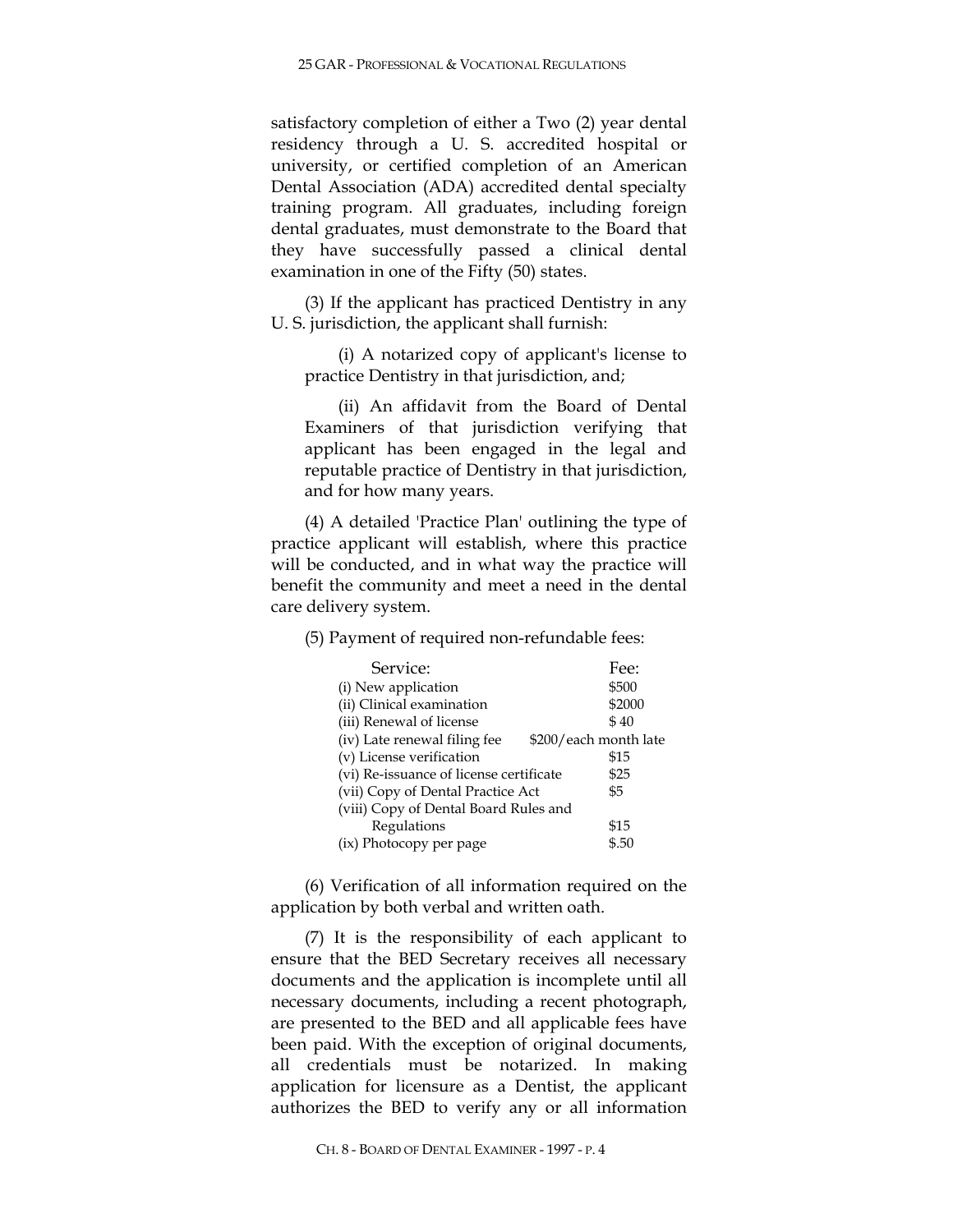contained in the application, and to seek whatever additional information pertinent to the applicant's qualifications or character that the BED may deem proper. A completed application must be filed at least Sixty (60) days prior to the proposed establishment of practice and the date of examination or interview.

(8) Proof that the applicant has attended a total of Sixty-five (65) hours of Category I CDE within the previous Twenty-four (24) months. In the case of an applicant who has graduated from Dental School within the previous Twenty-four (24) months, the BED will pro-rate the above Continuing Dental Education requirement.

(9) Evidence of either (1) applicant's intention to reside on Guam indefinitely, or (2) applicant's intention to practice dentistry on Guam immediately upon licensure, whether for a fixed period of time or indefinitely.

(10) An original copy, or a notarized copy of the original, of the scores indicating successful completion of Parts I and II of the National Board of Dental Examiners Examination.

(11) A notarized copy of applicant's birth certificate or a notarized copy of the identification pages of applicant's U. S. or other passport, including the photograph.

(12) Wherever a notarized copy is requested, the applicant's notarized signature must be under the following statement: "I hereby certify this to be a true and unaltered copy of the original document".

(c) **Pending Complaints.** If the BED finds that an applicant has a complaint filed against him or her in another jurisdiction, it may deny the application pending final disposition of the complaint.

(d) **Examination for Licensure.** Any applicant for Dental licensure in Guam is subject to the following:

(1) Successful completion of an oral examination and interview before the BED which includes, but is not limited to, providing the Board with information concerning a detailed practice plan and a site where the dental practice will be conducted.

(2) Successful completion of a jurisprudence examination will be required of all applicants for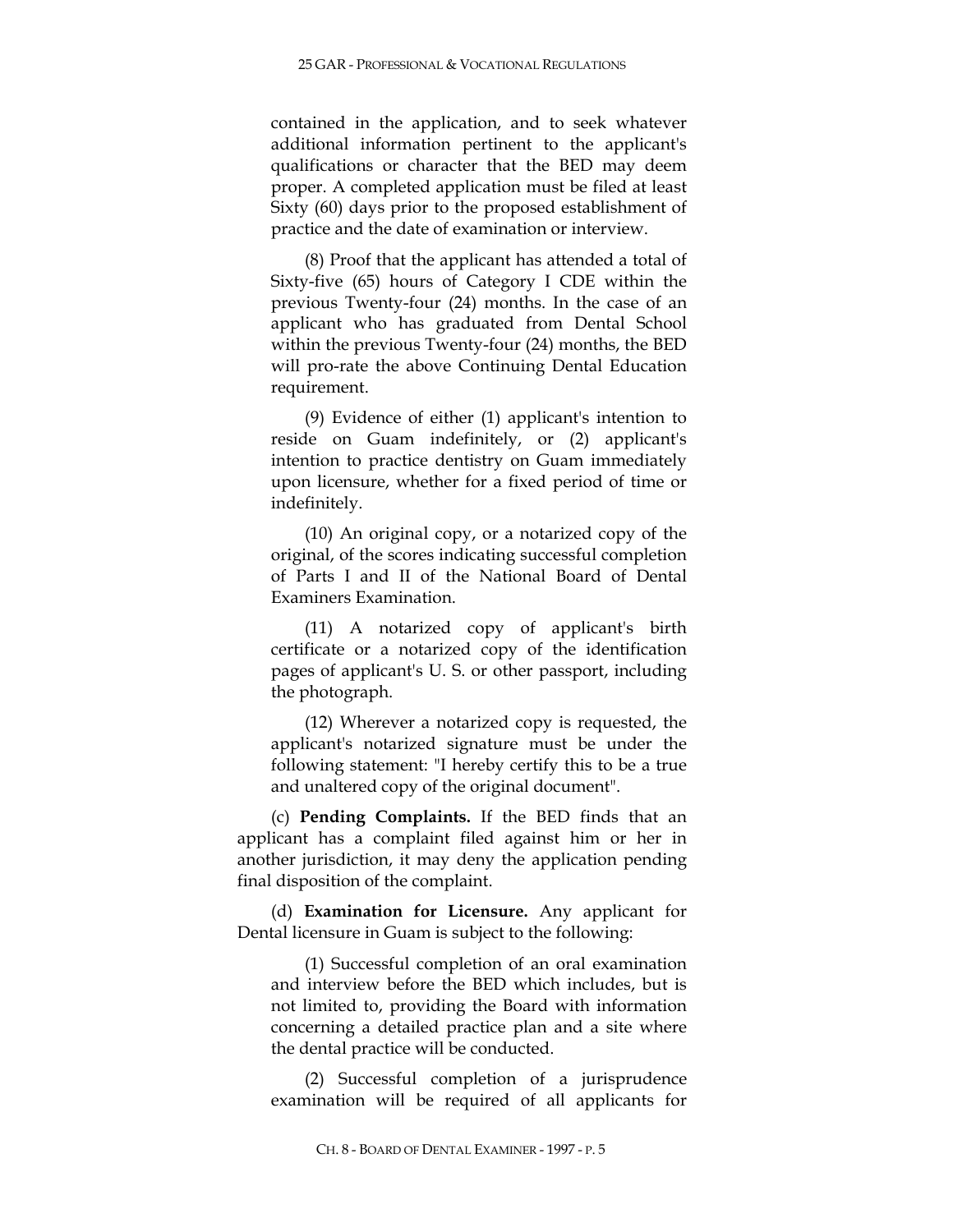dental licensure in the territory of Guam. The purpose of such examination is to ensure that practicing dentists in the territory are familiar with the regulations and laws governing their practice. The BED, or its representative, will administer the necessary examination and a score of Seventy-five Percent (75%) will be required to pass the examination. The examination shall be successfully completed prior to the date of the oral examination and interview.

(3) Successful completion of a clinical examination of the applicant's diagnostic and clinical skills, if required at the discretion of the BED. The BED will be the sole agency to determine if the Clinical Examination will be required. Circumstances under which a clinical examination may be required include, but are not limited to, the following:

(i) The applicant has been inactive in the practice of dentistry for a period of Five (5) years or more immediately prior to application.

(ii) The applicant has suffered either physical or mental impairment which could affect the applicant's ability to carry out the duties of a practicing dentist.

(iii) The Board has information which leads it to reasonably believe that the examination will help safeguard the health of the community.

(iv) A dental specialist who indicates to the Board that he or she may also provide general dental services to his or her patients. The BED will be the sole judge as to what constitutes general dental procedures.

The clinical examination will be administered by the BED in August and February of each year, and will consist of the following:

# DAY ONE

| 8:00  | Set up                                |  |
|-------|---------------------------------------|--|
| 8:30  | Meet with the BED                     |  |
| 9:00  | Crown preparation on Typodont         |  |
| 11:00 | Diagnosis Part A - due at 5:00 PM     |  |
| 12:00 | Lunch                                 |  |
| 1:00  | Lab work and Diagnosis Part A         |  |
| 5:00  | Hand in crown (invested) and typodont |  |
|       | (Hand in diagnosis Part A)            |  |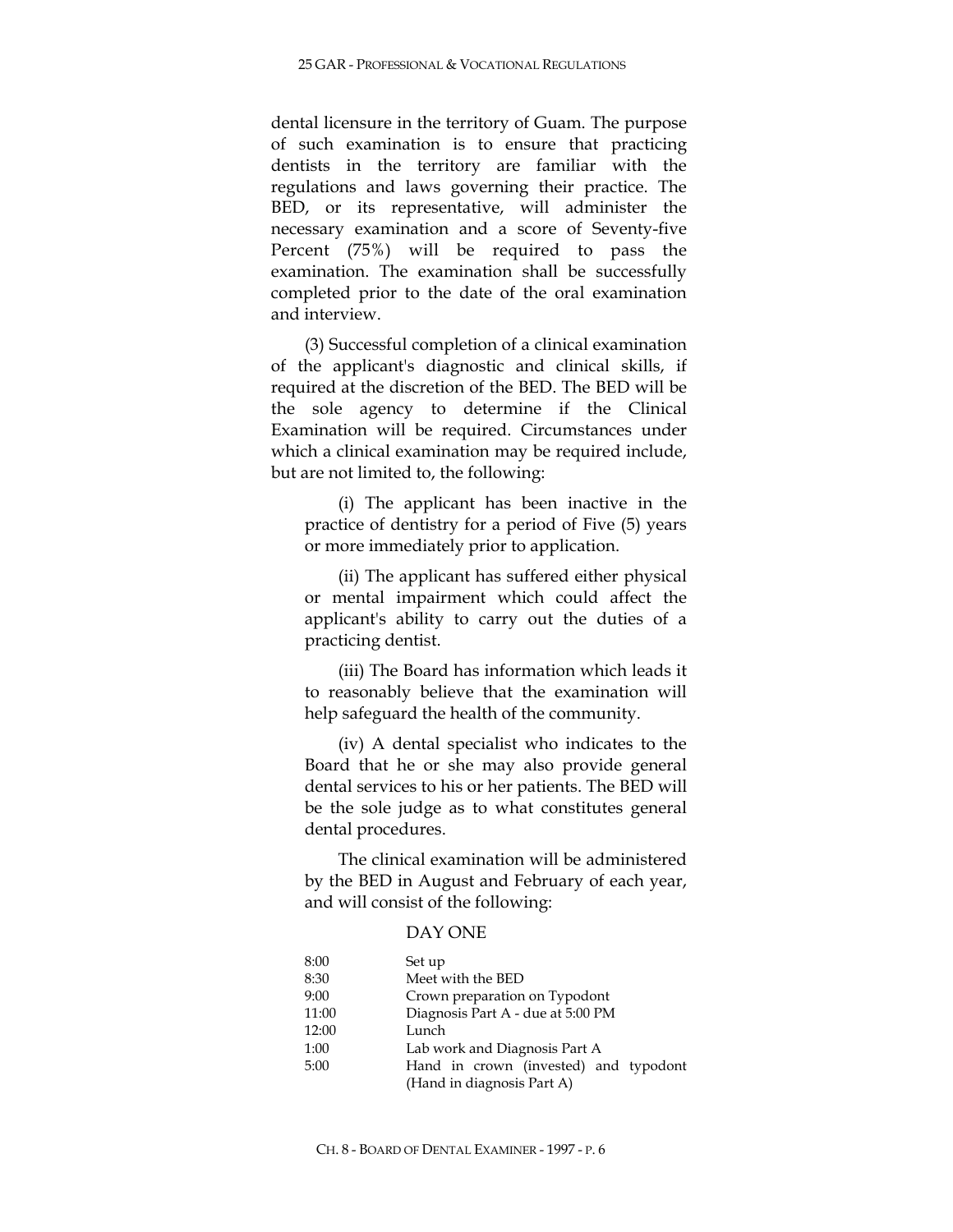DAY TWO

| 8:00  |               | Complete crown                               |  |
|-------|---------------|----------------------------------------------|--|
| 9:30  |               | Alloy Class II                               |  |
| 11:30 |               | Oral diagnosis Part B (due at 1:00 PM)       |  |
| 12:00 |               | Lunch                                        |  |
| 1:00  |               | Class III resin and evaluation of Oral       |  |
|       |               | diagnosis Part B                             |  |
| 3:30  |               | Finish all parts of the exam                 |  |
|       | $3:30 - 5:00$ | BED evaluates applicant in executive session |  |
|       |               |                                              |  |

The Conduct of the Examination is the following:

(i) By prior written authorization a Dental Assistant may be used; provided, the BED is notified at least Thirty (30) days before the examination date as to the name and certification status of the intended assistant. The BED is the sole judge as to the acceptability of the dental assistant.

(ii) All supplies and materials must be ADA certified dental materials and must be supplied by the examinee.

(iii) Grading is either 'satisfactory' or 'unsatisfactory'. To successfully complete the examination, the applicant must receive a grade of 'satisfactory' from at least Four (4) members of the BED on each part of the examination listed under 'Quantitative Requirements' of the clinical examination guidelines below.

(iv) The BED may alter or augment the treatment of any patient during the examination if, in its opinion, it is in the best interest of the patient to do so.

(v) If, due to any circumstance during the examination, the patient receives less than satisfactory results, it will be the responsibility of the examinee to alter or replace said dental work so as to produce a satisfactory result at no cost whatsoever to the patient. If the examinee fails to become licensed in Guam, the examinee shall pay a licensed dentist to complete or replace the work on the patient to produce satisfactory results. The BED shall be the sole judge of the acceptability of the dental work.

(vi) All dental patients who are to participate in the examination shall be informed prior to treatment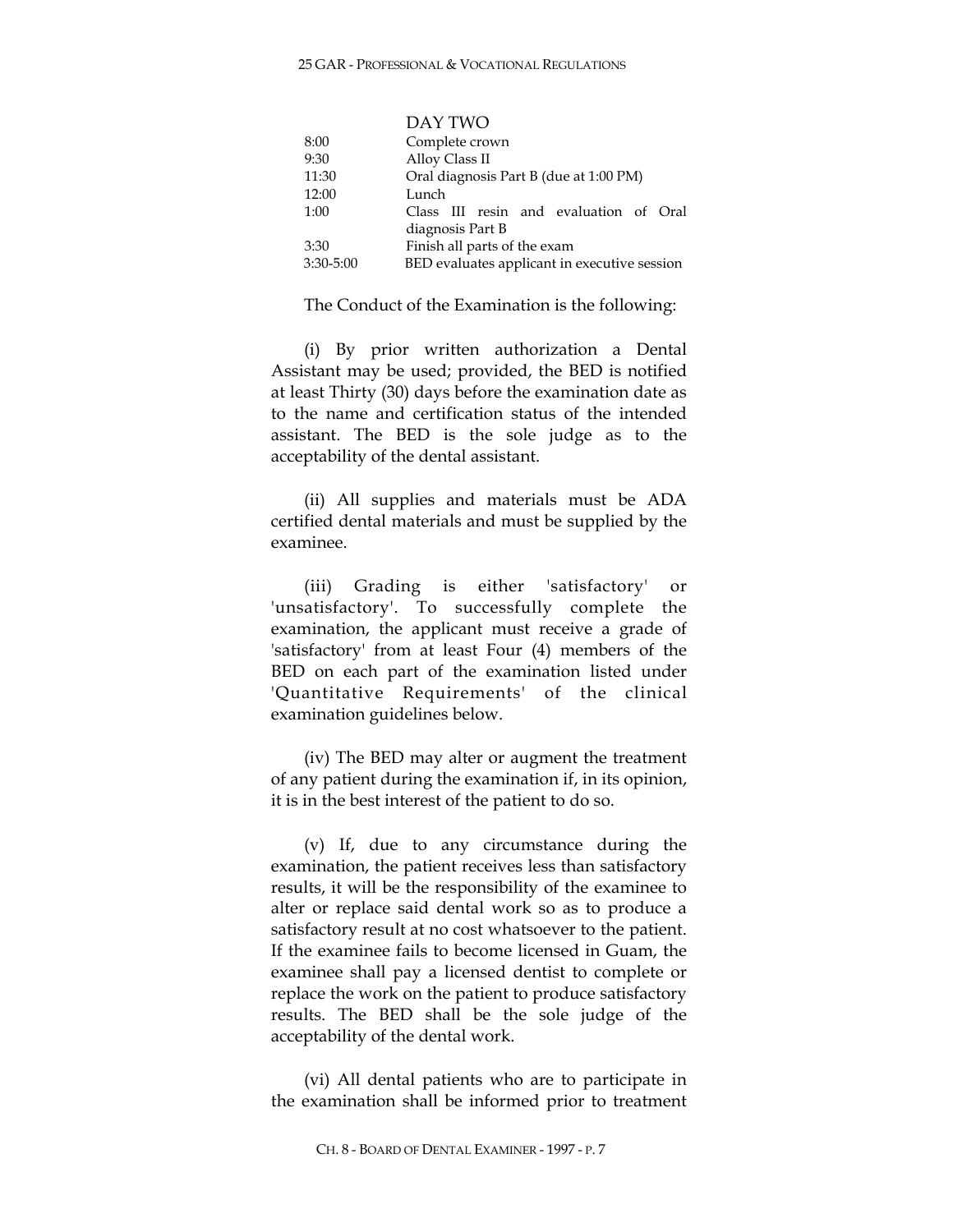of the circumstances under which they are being treated and that the BED is the sole judge of the acceptability of the resulting treatment. The patient shall sign a release to that effect, which must accompany his or her dental records.

(vii) Examinees shall be notified of the examination results by certified mail postmarked within Five (5) working days of completing the examination.

Clinical examination guidelines for dentistry are the following:

## (i) **Pre-Examination.**

(A) The applicant must provide all materials (ADA certified) and patients for the examination. Further, for all patients to be used on the examination, the applicant must provide a full-mouth series of periapical x-rays which have been taken within Ninety (90) days of the examination. The x-ray of the proposed area of treatment must be not more than Thirty (30) days old. X-ray facilities will be available at a Public Health Center for One (1) week prior to the examination date. Study models may be taken in advance, to be used in the diagnosis of a patient's oral condition, but are not required by the BED. For each patient, the applicant shall provide a complete dental charting and recent medical history, as well as the patient's written consent to be treated by the applicant for purposes of the examination.

(B) Examinees shall present their patients and materials to the BED, as well as the above records, to show the dental pathology to be restored. Such restorations will accomplish the following requirements:

### (ii) **Quantitative requirements.**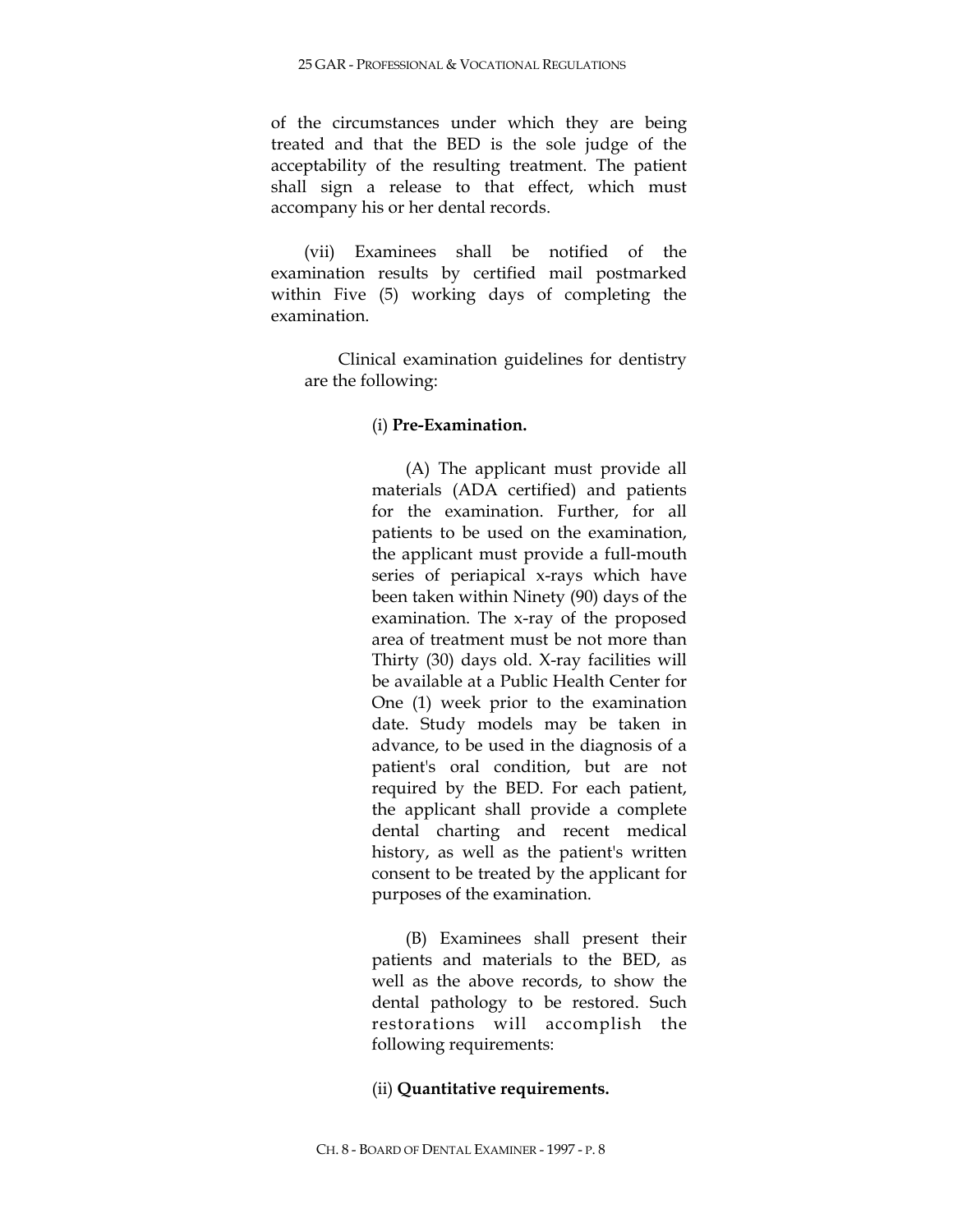25 GAR - PROFESSIONAL & VOCATIONAL REGULATIONS

Class III composite resin

Class II alloy

Oral diagnosis and Treatment Plan (Two parts)

Cast gold crown (on Typodont)

(iii) Procedural requirements for Class II Resin are the following:

Rubber dam is required.

Anterior teeth only.

Tooth must be vital, in function, in contact both mesial and distal.

Tooth must show caries into dentin either clinically, or radiographically; or show an existing restoration needing to be replaced due to marginal leakage, redecay, gross discoloration, fracture, or damaged enamel.

Pulpal protection must be provided.

Local anesthetics must be provided.

Acid etch and pin retention techniques are acceptable with BED approval.

Examinee will provide an exposed, undeveloped x-ray of the finished restoration to the BED upon completion of the restoration.

(iv) Procedural Requirements for Class II Alloy are the following:

Rubber dam is required.

Posterior teeth only.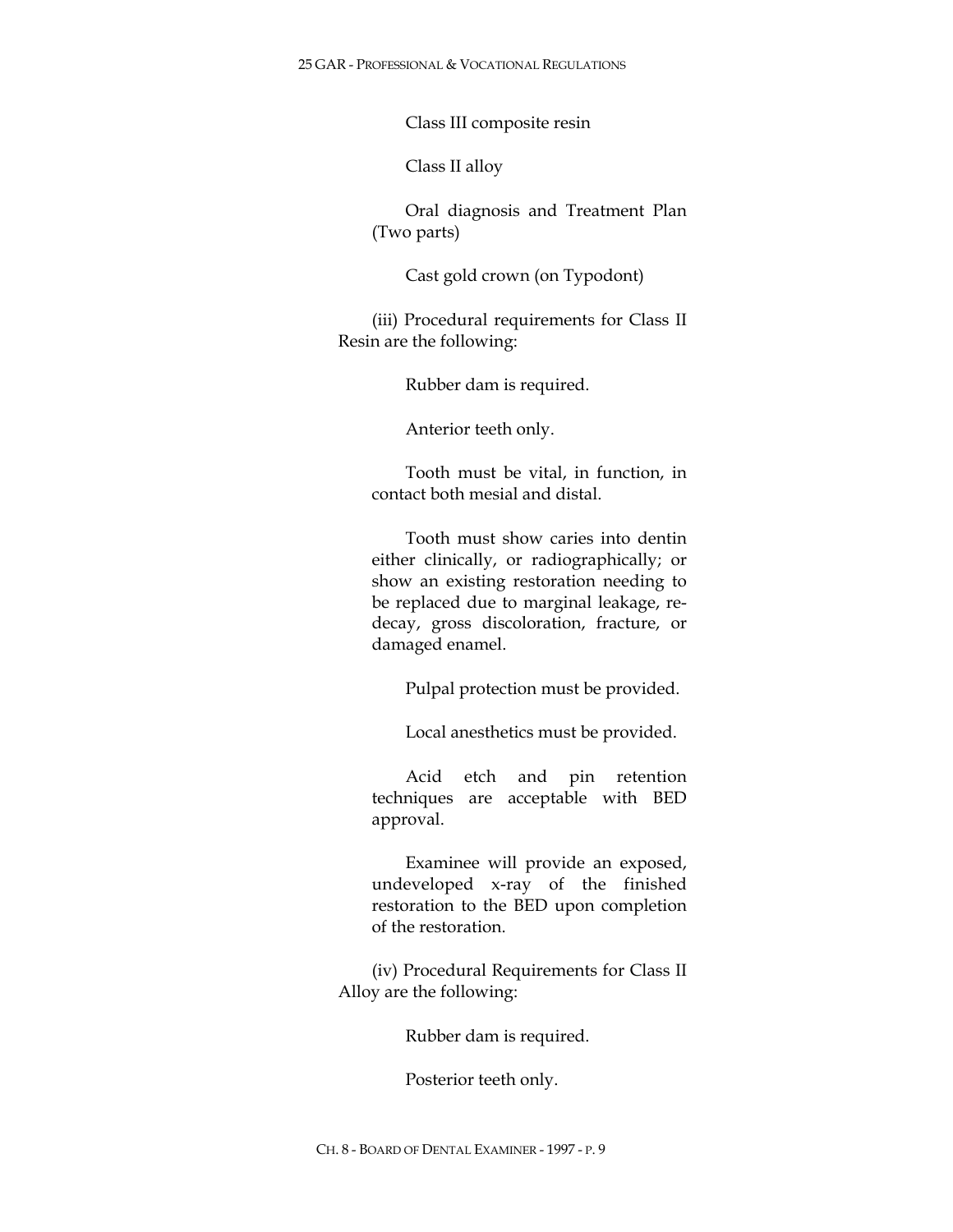Tooth must show carious lesion into dentin clinically, or radiographically, on surfaces to be restored; or an existing restoration which requires replacement due to recurrent decay, fractured enamel, or marginal failure.

Teeth chosen must be vital, in occlusion, and in contact both mesially and distally.

Final restoration must have interproximal contacts and be in function with opposing natural or prosthetic teeth.

Pulpal protection shall be provided where indicated.

Pins for retention may be used with approval of the BED.

An undeveloped x-ray of the final restoration shall be provided by the examinee.

# (v) **Procedural requirements for oral diagnosis are the following:**

For Part A, the BED shall present the examinee with complete records of an actual patient which shall include full mouth x-rays, panorex, study models, complete medical history, intraoral photographs, periodontal charting and cephalometric head film. From these records alone, the examinee shall formulate and present to the BED a comprehensive written oral diagnosis and treatment plan, in detail, to demonstrate examinee's knowledge of comprehensive dental care.

For Part B, of the oral diagnosis section, the examinee shall present to the BED a patient with advanced dental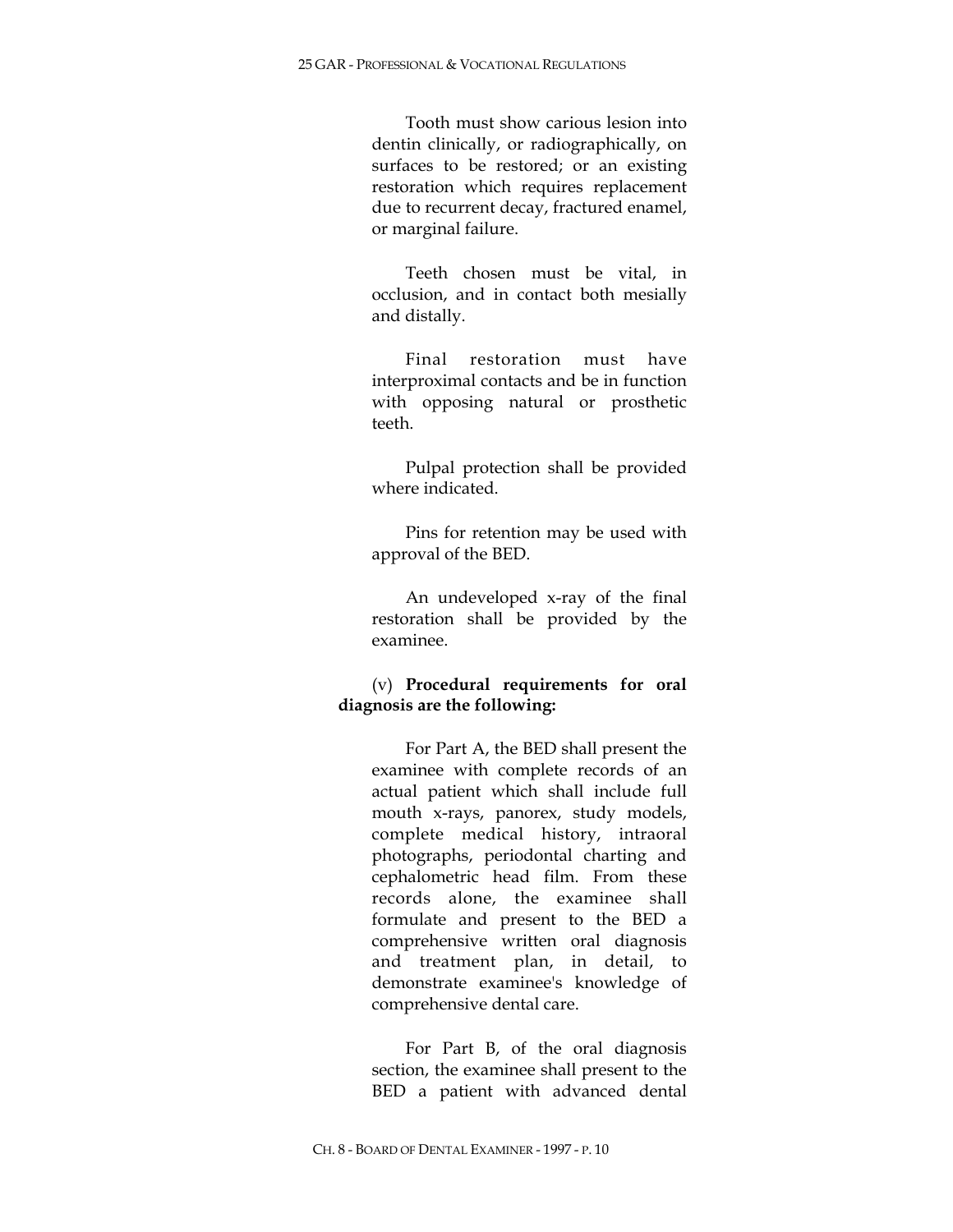needs, either restorative, periodontal, or prosthetic, along with the required records. Under supervision of the BED, the examinee shall conduct a complete periodontal charting and oral examination, and from this data the examinee shall formulate a complete and comprehensive diagnosis and course of treatment aimed at dental rehabilitation for that patient.

# (vi) **Procedural requirements for crown preparation and casting are the following:**

The crown may be full, 3/4, or 7/8, and shall be prepared on a typodont at the laboratory bench.

Only posterior teeth may be used

The typodont shall be mounted in Class I centric occlusion on a semiadjustable articulator.

The tooth to be prepared shall have both mesial and distal proximal contacts and be in function with opposing teeth.

Preparation shall exhibit resistance form, retention form, and withdrawal form.

The finished preparation will then be duplicated using normal impression techniques and a working model and die shall be fabricated by the examinee.

Upon the working model a wax up and gold casting shall be fabricated and finished by the examinee. Casting facilities are provided by the BED.

Class II Alloy Procedure Grading Sheet is as follows:

 $(Satisfactory = S)$  (Unsatisfactory = U)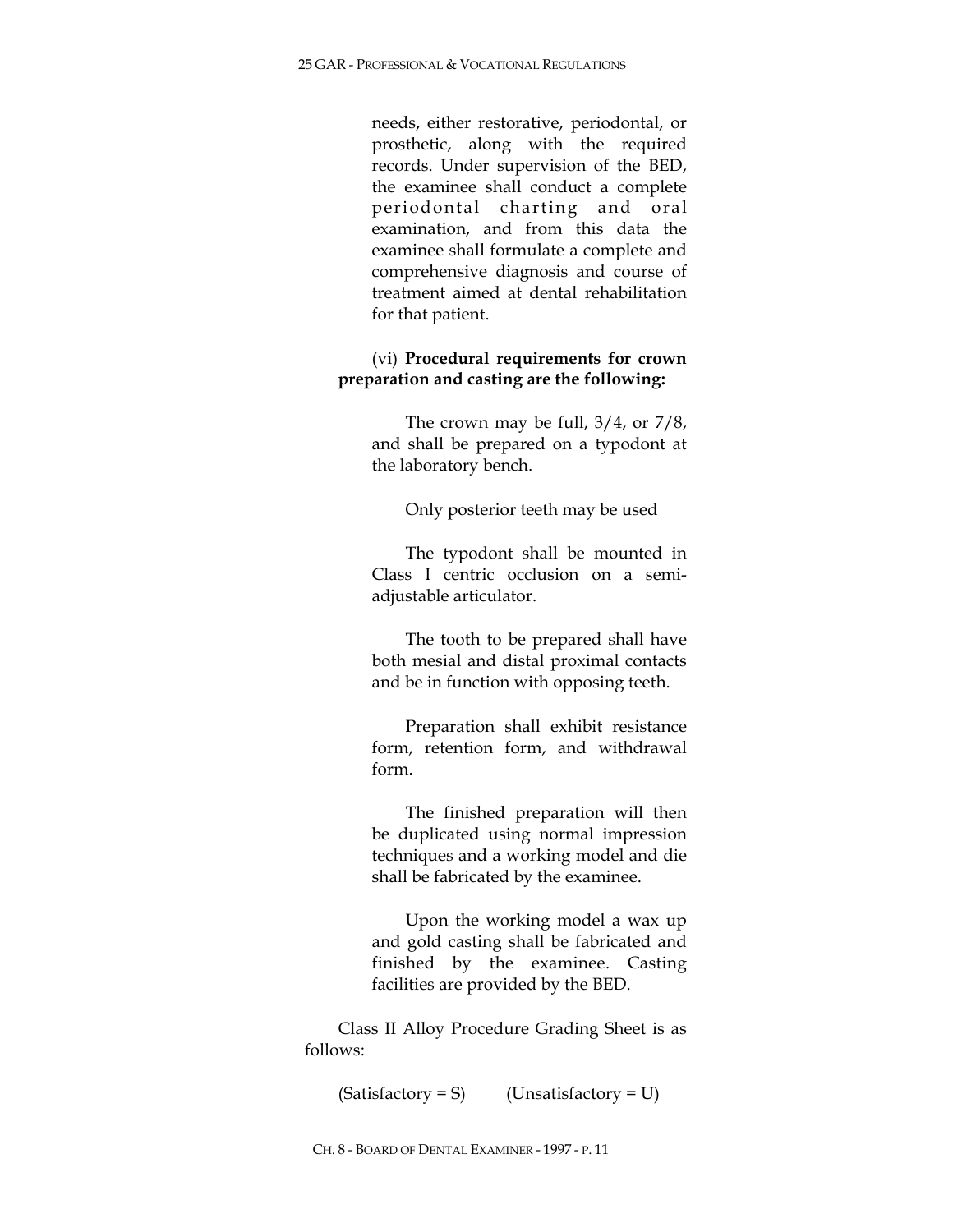# **I. General Neatness of the Preparation & Work Area.**

Rubber dam placement Prep clean and ready to proceed

### **II. Patient Management.**

Anesthesia Patient comfort Patient acceptance

### **III. Preparation.**

Outline form Isthmus width Extension and prevention Enamel supported/unsupported Cavo-surface margins Internal form Depth of axial and pulpal walls Gingival floor Caries removal Pulpal protection Retention form Base Proper materials Placement **Efficacy** Matrix Placement Contour Wedge Access Condensing and Carving Contours - occlusal and interproximal Interproximal contact Cavo surface margins Anatomy (marginal ridges, groves, etc.) Occlusion.

Class III Resin Procedure Grading Sheet is as follows:

 $(Satisfactory = S)$  (Unsatisfactory = U)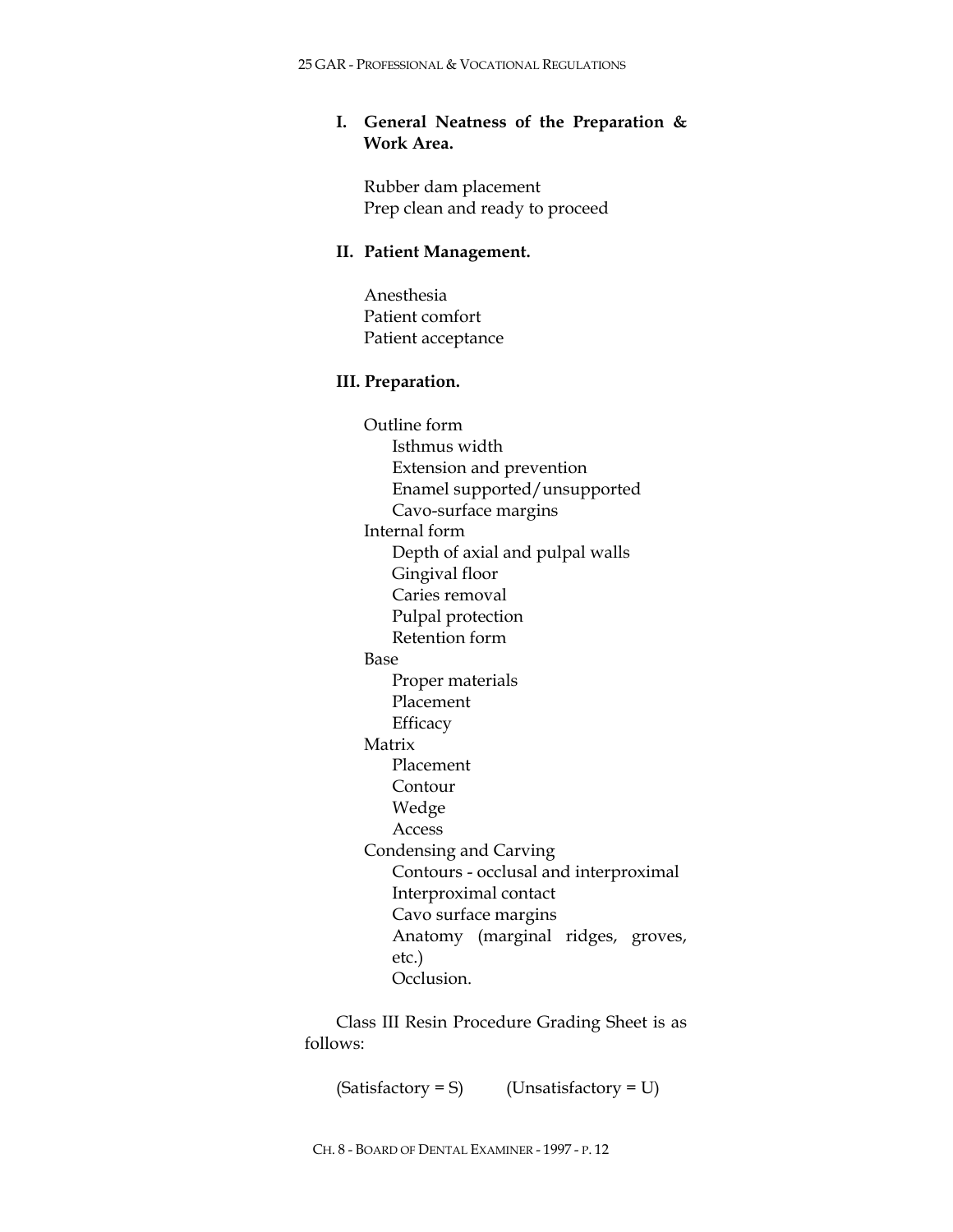# **I. General Neatness of the Preparation and Work Area.**

Rubber dam placement Prep clean and ready to proceed

## **II. Patient Management.**

Anesthesia Patient comfort Patient Acceptance

### **III. Preparation.**

Outline form Supported enamel Bulk for strength Contact Internal form Carries removal Pulpal protection Retention form Base Proper materials Placement **Efficacy** Matrix Placement **Efficacy** 

# **IV. Final Restoration**

Contours Proximal contact Cavo-surface margins Functional contacts Aesthetics Shade match Contours, shape, and anatomy Finish Surface polish.

The Crown Restoration on Typodont Grading Sheet is as follows:

 $(Satisfactory = S)$  (Unsatisfactory = U)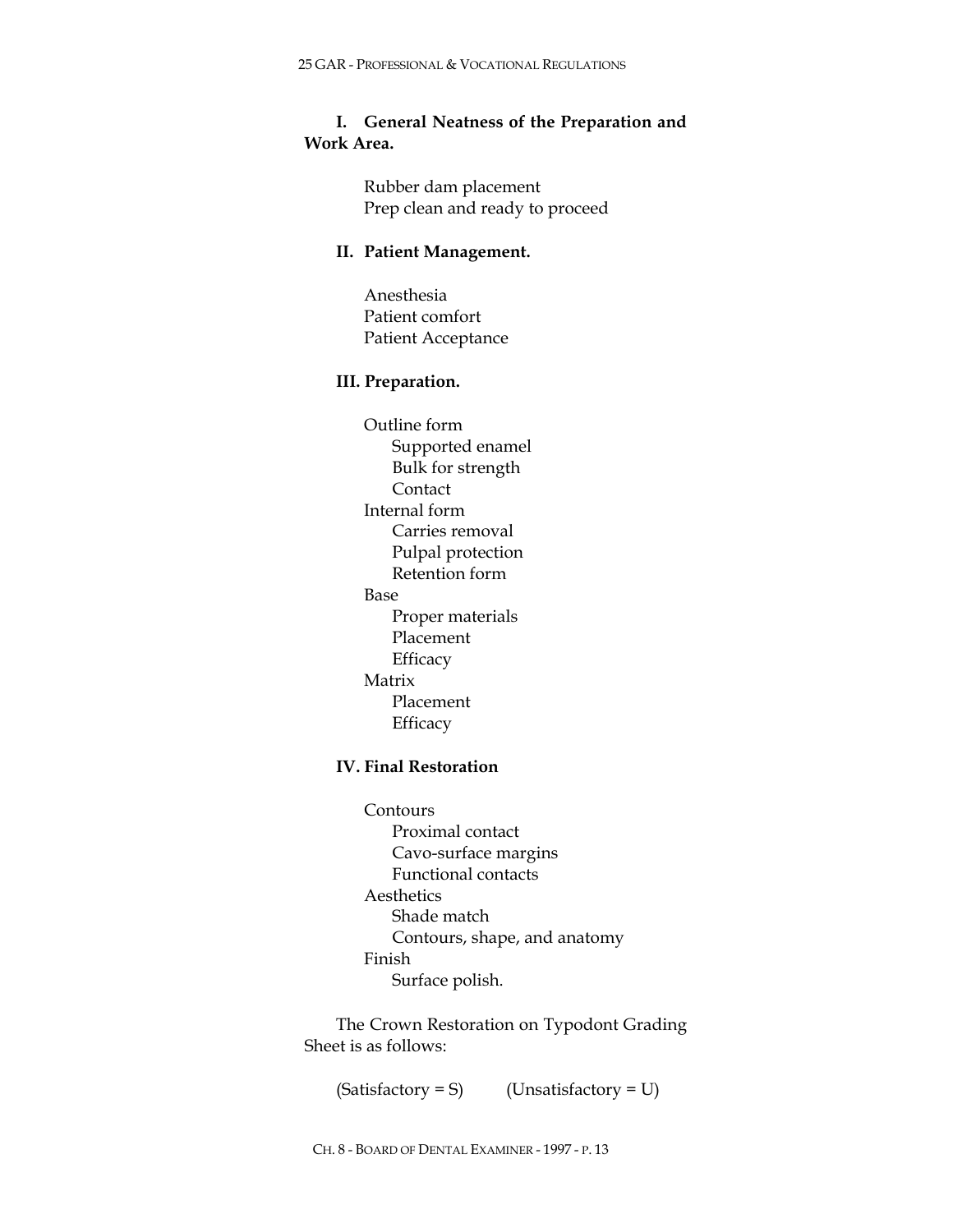# **I. General Neatness of the Preparation & Work Area.**

Clean neat work area Prep ready to proceed

## **II. Preparation Design**

Retention form Resistance form Withdrawal form Occlusal reduction Placement and contour of the margins

# **III. Final Crown**

Contours, form, embrasure Occlusion, centric, protrusive and lateral excursions Contacts, finish and margins.

# (e) **Renewal of License.**

(1) Every license to practice Dentistry in Guam must be renewed by September 30 of each odd numbered year.

(2) Only a resident dentist is eligible for license renewal.

(3) The non-refundable Renewal of license fee of Forty Dollars (\$40) is required for each license renewal period.

(4) An applicant for renewal must file a completed license renewal application with the Board secretary on or before August 31 of each odd numbered year. This application must contain proof that the applicant has attended a total of Sixty-five (65) hours of CDE, of which at least Twenty (20) hours must be Category II CDE credits, earned within the previous Twenty-four (24) months. In the case of an applicant who has graduated from a Dental School in the previous Twenty-four (24) months or a dentist who has been licensed in the territory less than Twenty-four (24) months, the BED will pro-rate the above Continuing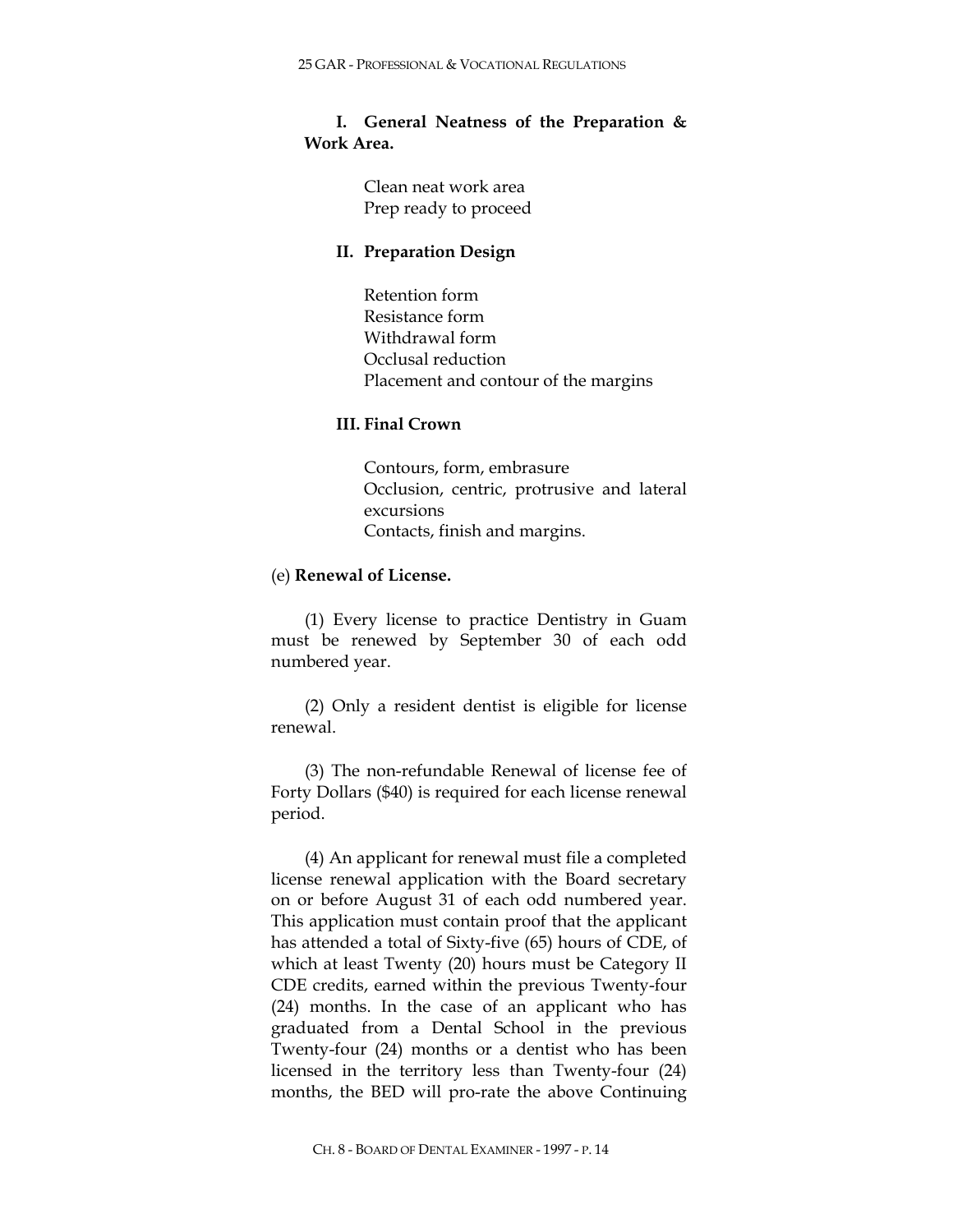Dental Education requirement. The Board reserves the right to adjust or waive this requirement for circumstances not specifically addressed above.

(5) **Grace period.** The BED allows a grace period extending to 15 October. Practice of dentistry after 15 October without a valid license will constitute a violation and the dentist will be subject to the penalties in Chapter 3, Section 16.

(6) **Late renewal application filing fee.** The BED will assess a late filing fee of \$200 for each month or part thereof following 31 August of odd numbered years.

(7) Any lapsed license to practice dentistry may be renewed within 5 years of the date of its issuance if the holder thereof meets all of the requirements for renewal and pays to the BED the annual renewal fee due for each year that the license was not timely renewed.

(f) **Expiration of Dental Licenses.** Licenses to practice dentistry expire on September 30 of each odd numbered year or upon termination of active practice of dentistry on Guam, whichever occurs earlier. The BED will be the sole judge as to what constitutes the active practice of dentistry.

**§8103. Professional Conduct.** (a) **Violation.** Violation of any of the provisions set forth in this Chapter shall constitute unprofessional conduct and may result in disciplinary action.

(b) **Professional Signs.** No more than Three (3) signs shall designate the professional office where a Dentist is engaged in the practice of the profession. Such signs may contain name of practitioner, earned dental degree or degrees, the word(s) 'Dentist', 'Dentistry', 'General Dentistry', or if the practice is limited to one specialty, 'Orthodontics', 'Pediatric Dentistry', 'Endodontics', 'Oral Surgery' (extractions) or 'Oral and Maxillofacial Surgery', 'Oral Pathology', 'Periodontics', or 'Prosthodontics'.

(1) **Lighting** - The use of neon or moving background or lettering in a sign is expressly prohibited.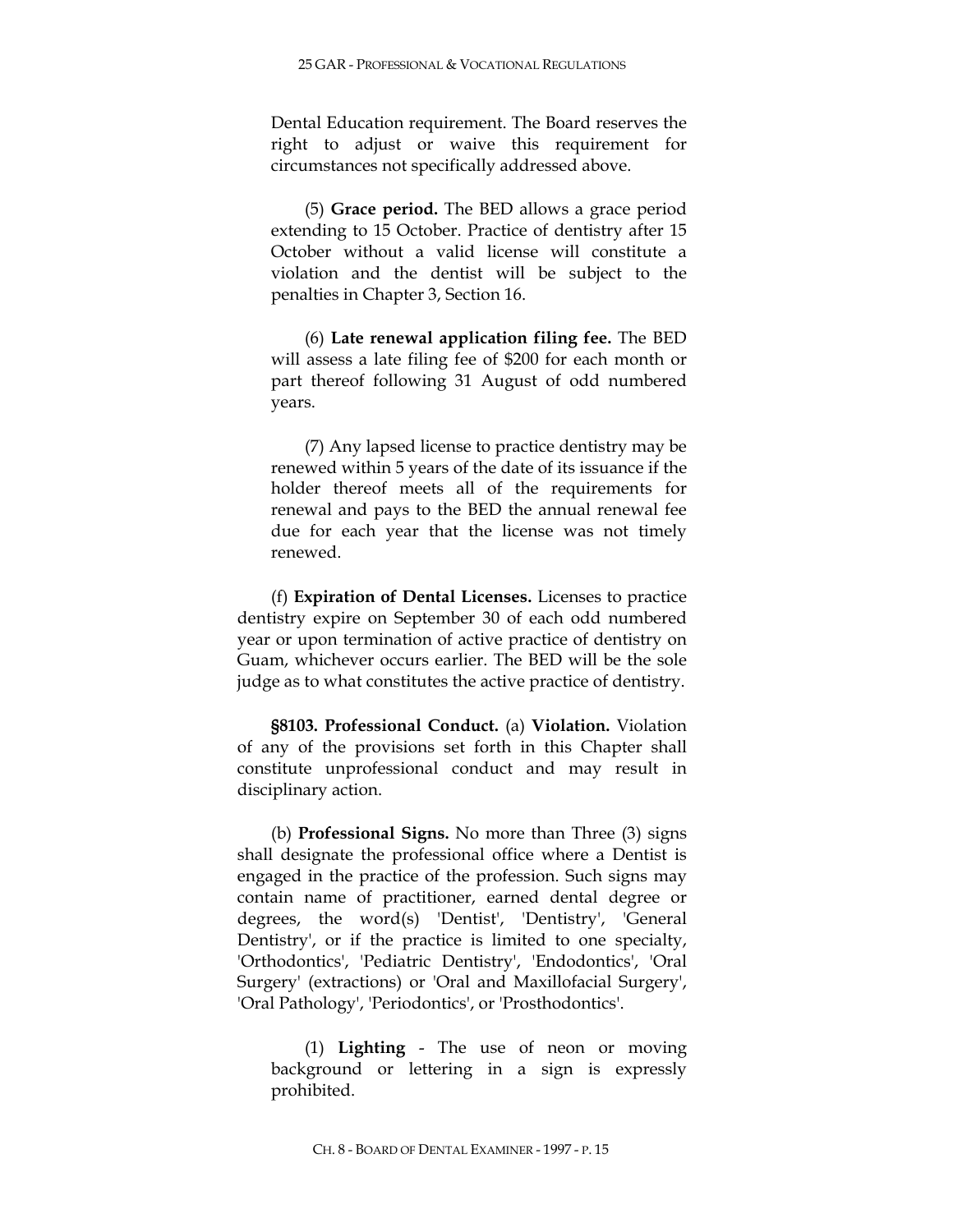(2) **Size** - The individual letters on such sign shall not exceed Five (5) inches in height and shall be only in One (1) color. The entire sign shall not exceed Ninety-six inches (96") in length. The BED may authorize exceptions to this requirement, upon written application by a dentist, on an individual basis, as long as the sign remains professional in its presentation and message.

(3) **Practitioner's Name Required** - Only the name of the dentist or dentists who are actually engaged in the practice of the dental profession at such address may be used. The name of a deceased or retired practitioner at such address shall not be used in any manner from One (1) year after death or retirement.

(4) **Dentist in Charge** - No dentist shall practice dentistry in any office or place of practice where any name, names, identification, directory, sign, or listing whatsoever is used in connection therewith which indicates, or tends to indicate, that such office or place of practice is owned, operated, supervised, directed, staffed, or attended by other than a dentist, or by any dentist not actually present and practicing dentistry therein; provided, however, this item 4 shall not apply to a dentist who is temporarily absent or incapacitated.

(5) **Professional Corporations** - Where a dentist or dentists incorporate under the laws of Guam, there must be added, after any permitted listing, the additional abbreviation 'Inc.' or 'P.C'.

(6) **Removal of Name** - If a dental licensee's dental license has been suspended for a term of One (1) year or longer, or has been revoked or canceled, then such licensee's name and all listings, signs, and other public references to such license, his dental office and dental practice shall be immediately removed and not thereafter used in any manner, unless and until said license is reinstated.

(7) No licensee shall permit his or her name or address to appear in any address at which he or she is not practicing.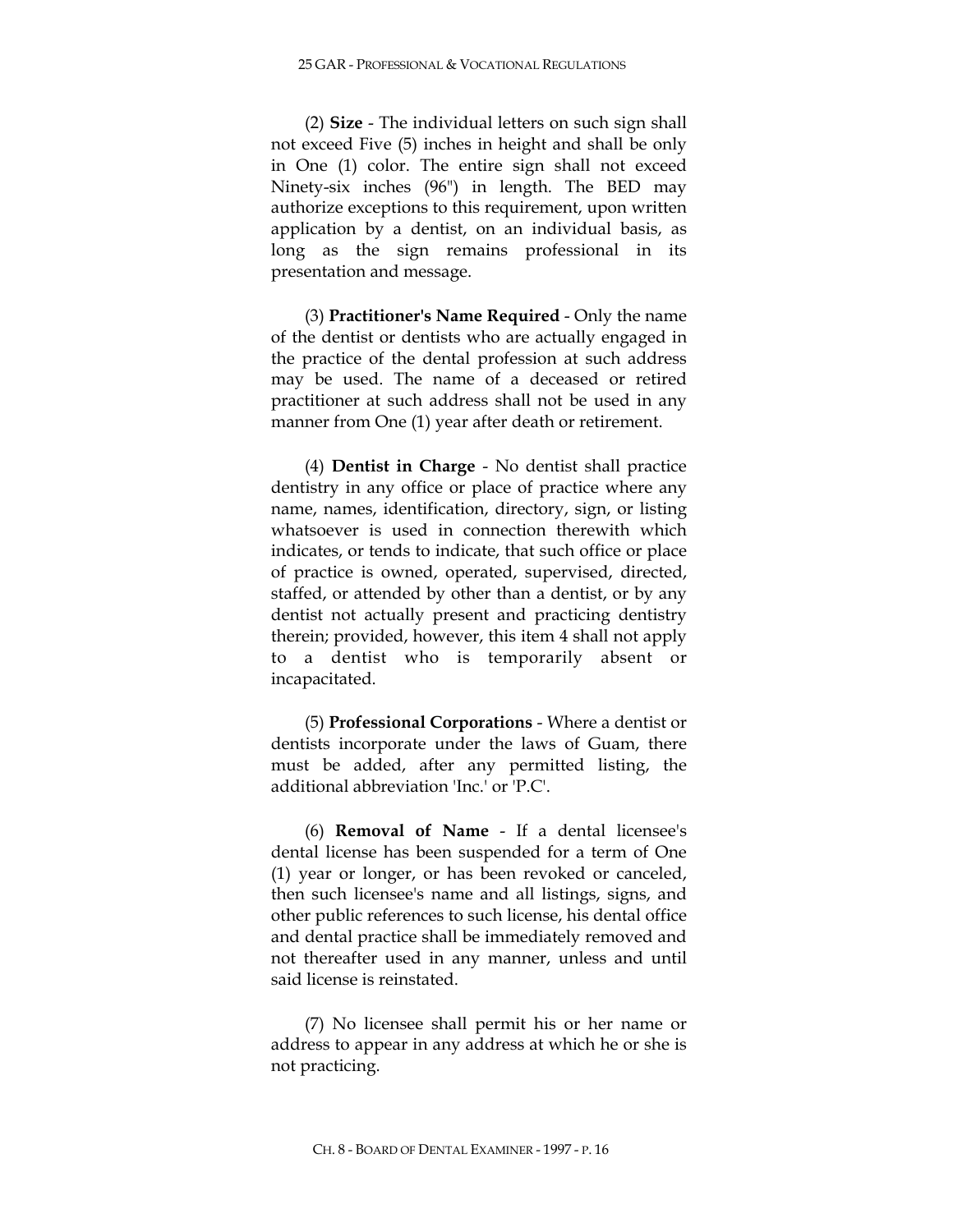## (c) **Newspaper and Professional Listings**.

(1) **Special Announcements** - Announcements stating (i) a practitioner's first establishment of an office for the practice of dentistry, (ii) a change of office location, (iii) the association of a new dentist in such office and location, (iv) the original assumption of a deceased or retired dentist's practice, or (v) the death or permanent retirement of an associate practitioner, may be specially announced in the newspapers. These announcements may be published Ten (10) days before and Thirty (30) days immediately after such an event, but may not exceed Thirty (30) days total publication.

(2) **Telephone Directory Listings** - A dental licensee may have not more than Three (3) professional listings: One (1) in the white pages and Two (2) in the yellow pages. Such listings may contain the name, the dental degree or degrees of each licensee, the address and the telephone numbers of the practitioner at such address, and graphics such as a clinic logo or the logo of a Professional Association to which the Dentist is a member. Where the practitioner limits his or her practice to One (1) specialty, he or she may add immediately following his or her alphabetical listing such limitation of practice or specialty. A practitioner shall not list, or permit the listing, of his or her name or address, under any separate limitation of practice or specialty heading unless he or she actually limits his or her practice to such specialty.

(d) **Fee Splitting.** No dentist shall divide, share, split, or allocate, directly or indirectly, any fee for dental services with any lay person, firm, association, or corporation. This prohibition shall not prevent any regular employeremployee relationship and the paying for such services.

## (e) **Professional and Community Conduct.**.

(1) The dentist has special knowledge which the dental patient does not have; therefore, to avoid misunderstanding, the dentist should advise his or her patients in advance of beginning treatment of (i) the nature and extent of the treatment needed by such patient, (ii) the approximate time required to perform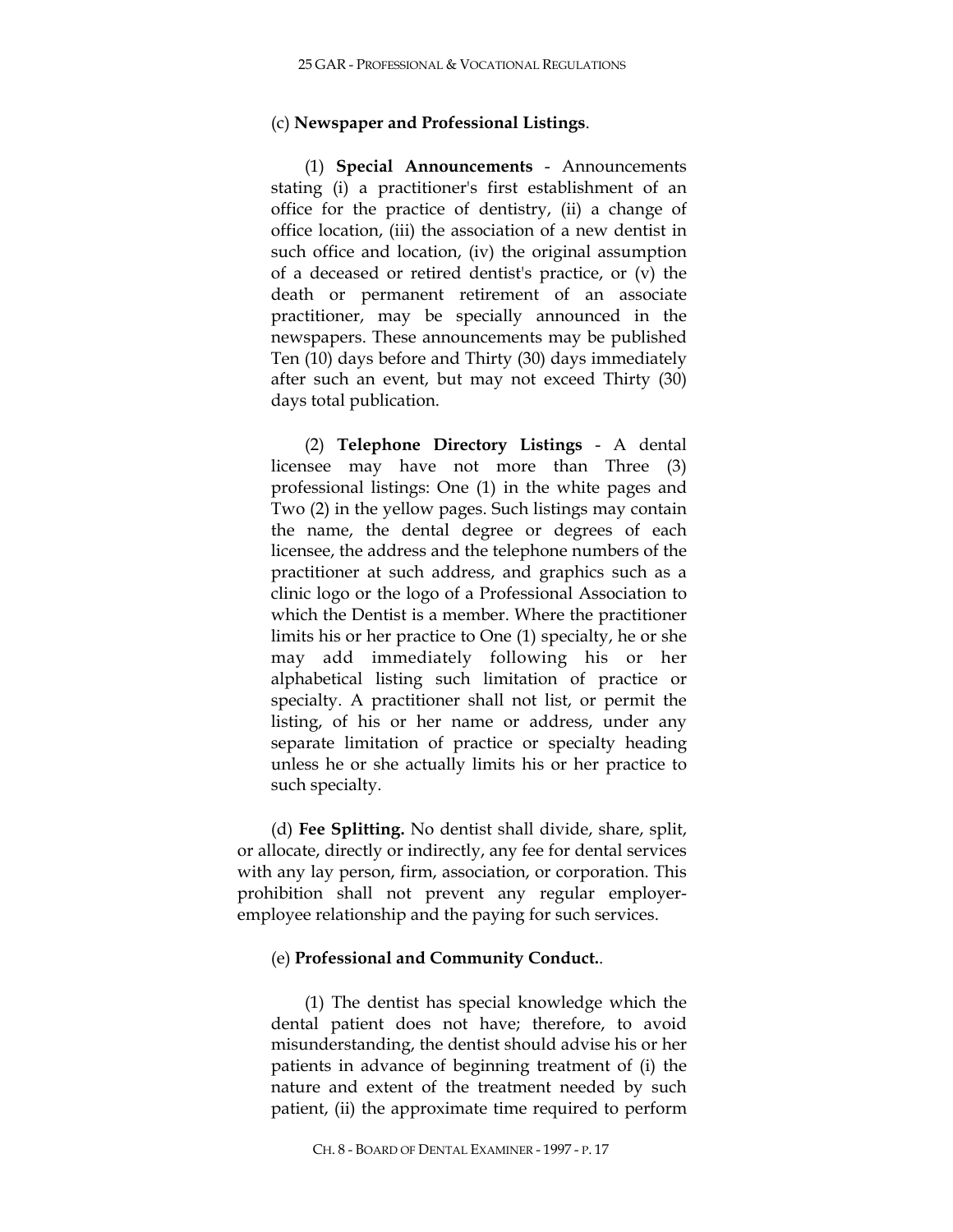the recommended treatment and services, (iii) the terms and conditions of the payment of the fee, and (iv) any further or additional service or returns by the patient for adjustments, repair or consultation and the time within which this shall occur.

(2) A Guam Licensee shall neither act, nor aid or abet another to act, in any manner which is reprehensible, immoral, illegal, against the public interest, public policy or public safety, or which tends to degrade, destroy, or bring discredit upon the licensee, the community, or the dental profession.

## (f) **Patient Records and their Transfer.**

(1) Dentists shall maintain and keep adequate records, made in a permanent and unalterable media, of the diagnosis made and the treatment performed for a period of time consistent with the Guam Statute of Limitations regarding dental malpractice (§11308 of Title 7, Guam Code Annotated).

(2) Upon written request, original patient treatment records shall be available for inspection by the members of the BED, or its designated consultant, for the ascertainment of facts. Reasons for requesting records would include investigation of patient complaints, verification of dental treatments, and any other valid reasons involving the Board's need to know.

(3) Upon written request, copies of patient records, including dental x-rays, dental models, and the treatment rendered shall be made available to another dentist for continued treatment. A dentist is entitled to charge the patient a reasonable fee for their duplication.

(4) If an office keeps electronic records of patient treatment, the Board requires the following:

(i) Back up copies will be made once a week and kept off site.

(ii) Electronic and written records will be kept for a period of time consistent with the Guam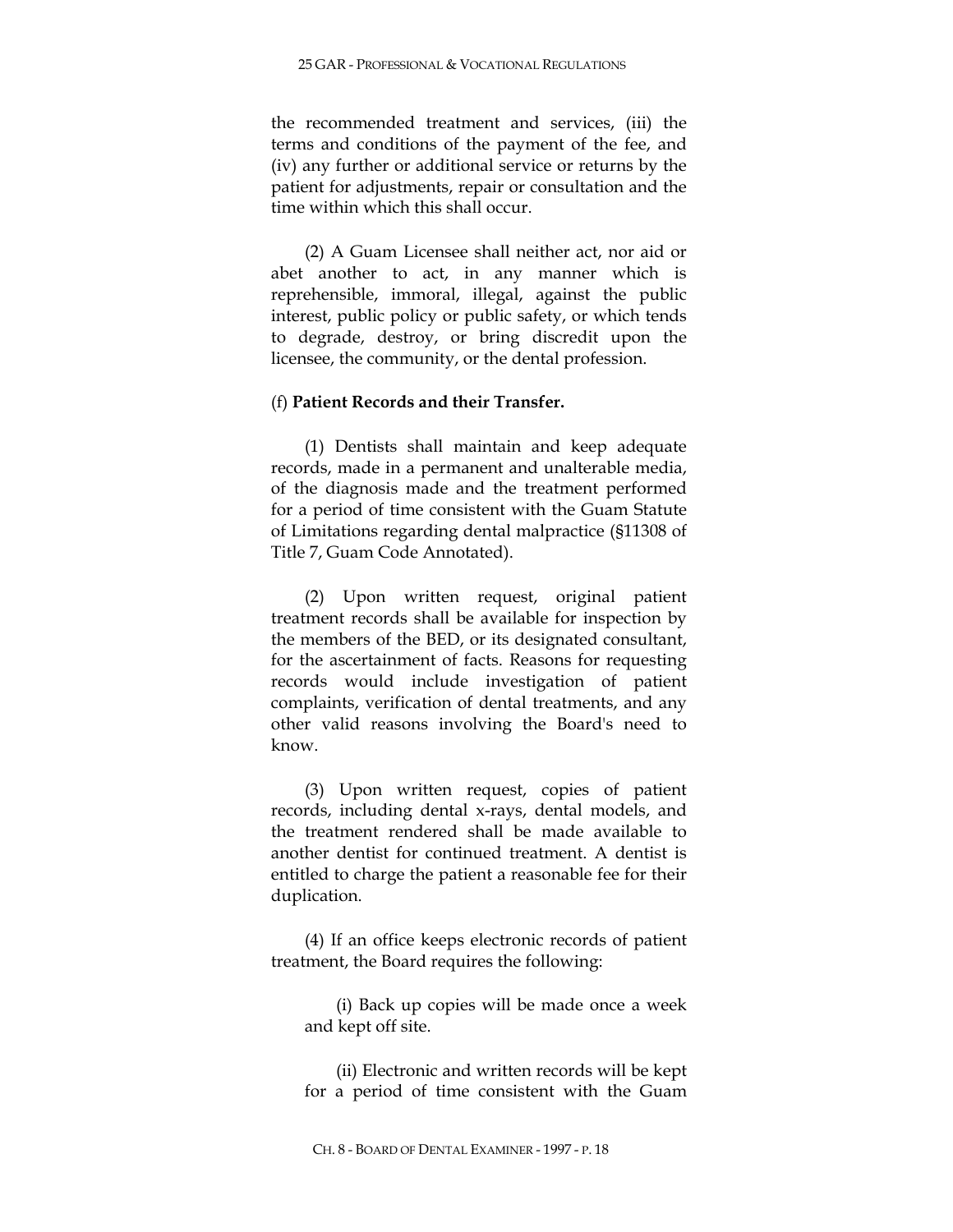Statute of Limitations regarding dental malpractice (§11308 of Title 7, Guam Code Annotated).

(iii) If treatment records are not periodically archived in an ROM media which is unalterable, the Board requires that a dentist print out a hard copy at Six (6) month intervals beginning June 30, 1995. This copy should be signed and dated.

(g) **Termination of Relationship.** No dentist shall abandon a dental patient the dentist has undertaken to treat. The dentist may discontinue treatment after reasonable notice has been given to the patient by the dentist of the dentist's intention to discontinue treatment, and the patient has had a reasonable time to secure the services of another dentist, or after all dental services actually begun have been completed and there is no contract or agreement to provide further treatment.

### (h) **Unlicensed Personnel.**

(1) No dentist shall employ any unlicensed dentist, nor employ any dental hygienist who is either unlicensed, or in possession of a temporary permit to practice dental hygiene issued by the BED.

(2) No dentist shall employ any dental ancillary personnel who is unregistered, or who is not in possession of either a temporary permit or a annual certificate issued by the BED.

(i) **Display of License.** All practitioners of dentistry shall post their license and keep it conspicuously displayed in each office in which they practice.

(j) **Delegation of Duties.** A dentist shall not delegate irreversible tasks to ancillary personnel or to dental hygienists.

# (k) **Dentist of Record**.

(1) Each patient shall have a dentist known as a 'dentist-of-record' who is primarily responsible for all dental treatment rendered by that dentist or by an employee dentist, dental hygienist, or dental ancillary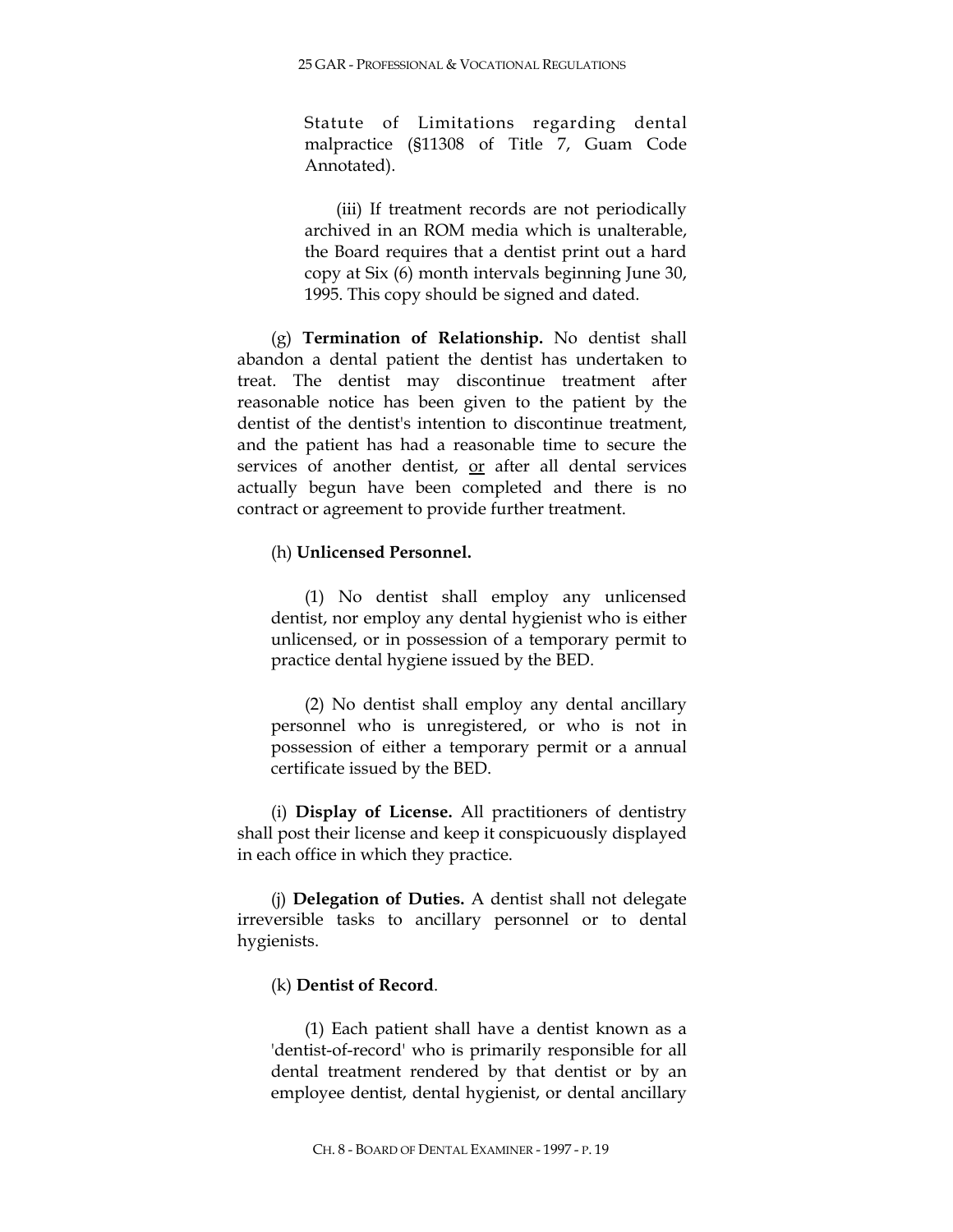personnel, in conjunction with, or at the dentist's direction or request, or under that dentist's supervision.

(2) The name of a patient's dentist-of-record shall be prominently and permanently recorded on the front or inside cover to the patient chart in a format which indicates in a column the name of the present dentist-of-record and specifies the dates of any subsequent change of the dentist-of-record.

(3) If treatment is rendered by a dentist other than the dentist-of-record, or by a dental hygienist or auxiliary, the name or initials of such person shall be placed in the record of the patient after a description of what treatment was rendered by that individual.

(4) The dentist-of-record shall be responsible for presenting the patient with the treatment plan, along with the reasonable cost to be expected as part of that treatment plan, and shall obtain approval for that treatment plan prior to routine treatment being rendered to that patient. Any deviation from that treatment plan shall be under the authority and responsibility of the dentist-of-record and it shall be the dentist-of-record's responsibility to obtain the patient's prior approval of any such deviation and of any increased costs resulting therefrom.

(5) Should the dentist-of-record leave the dental office where the patient is receiving treatment, a new dentist-of-record shall be entered on the patient's records at the first subsequent dental visit or at the first subsequent contact with the dental office. Being replaced as a dentist-of-record in no way absolves the prior dentist-of-record of responsibility for that portion of care which was performed prior to being replaced as a dentist-of-record.

(6) In any disciplinary proceeding it shall be presumed that treatment was rendered by the dentistof-record unless otherwise noted on the patient record pursuant to this Subsection (k).

(7) The purpose of this Subsection (k) is to assign primary responsibility for each patient to One (1)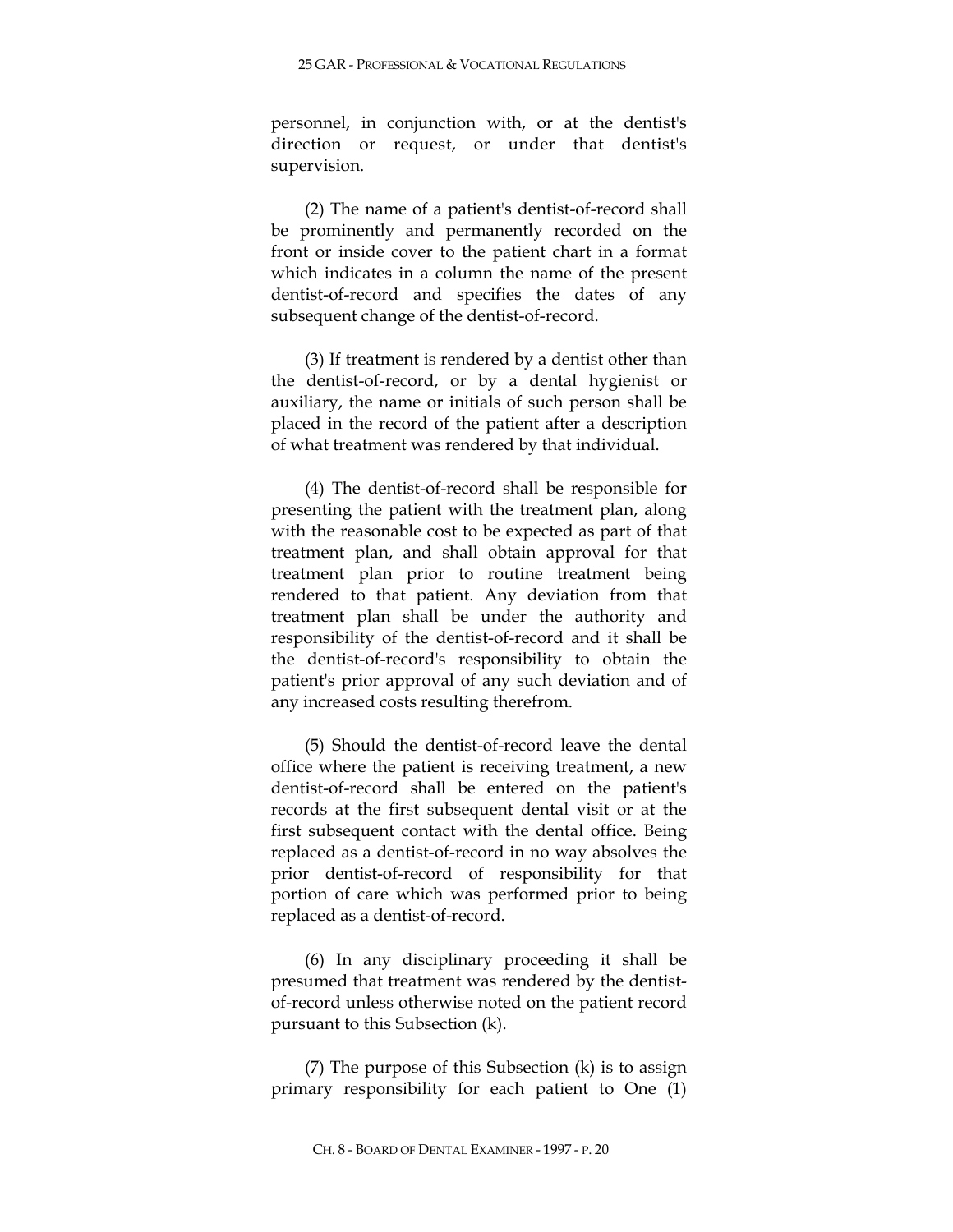dentist in a multi-dentist practice of any type, and to assign primary responsibility to the dentist for treatment rendered by a dental hygienist or auxiliary under the dentist's supervision. Further, it is the purpose of this Subsection (k) to assign responsibility for failure to treat, or recommend for treatment, any dental condition or pathology. Such conditions would include but not be limited to periodontal, prosthetic, and orthodontic needs. Failure to indicate a recommendation in writing in a patient's dental record creates a presumption of failure to so recommend.

(8) This Subsection (k) shall not be construed to assign any responsibility to a dentist-of-record for treatment rendered pursuant to a proper referral to another dentist not in practice with the dentist-ofrecord, or to prohibit a patient from voluntarily selecting a new dentist without permission of the dentist-of-record.

(9) This Subsection (k) shall not be construed so as to prevent a dentist who is not the dentist-of-record from rendering emergency treatment to a patient when that patient's dentist-of-record is unavailable.

# (l) **Proprietorship.**

(1) No person other than a resident dentist, domiciled on Guam and licensed according to the laws of the territory of Guam, may:

(i) Employ a dentist or a dental hygienist in the operation of a dental practice;

(ii) Retain the ownership or control of a dental practice and make the same available in any manner for the use of a dentist, dental hygienist, or other person.

(2) The term 'person' as used in this Subsection (l), shall not in any way pertain to territorial institutions but shall be deemed to include any individual, firm, partnership, corporation, or other entity.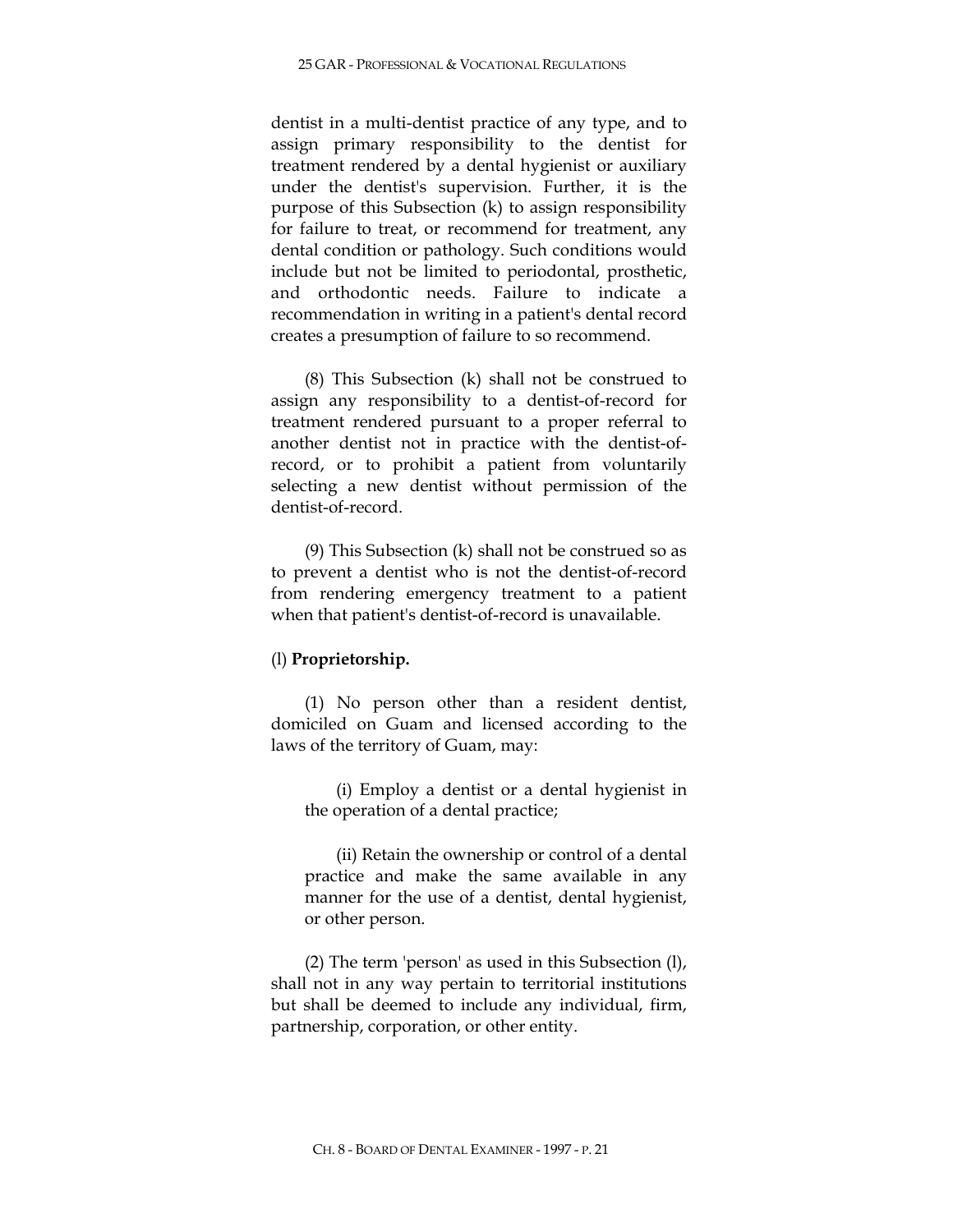(3) Nothing in this Subsection (l) shall apply to bona fide sales of dental equipment, dental materials, or a dental practice.

(4) No person, other than a resident dentist, a professional corporation controlled by a resident dentist, or a professional corporation which employs a resident dentist who controls and manages its dental facility with full autonomy free from outside influence in all professional and business (financial) matters, may employ a dentist or dental hygienist in the operation of a dental practice.

(5) The purpose of this Subsection (l) is to prevent the influencing or otherwise interfering with the exercise of a dentist's independent professional judgment. No person, other than a resident Guam licensed dentist, shall enter into a relationship with another resident Guam licensed dentist, in which the former dentist exercises control over the latter in any of the following:

(i) The selection of a course of treatment for a patient, the procedures or materials to be used as part of such course of treatment, and the manner in which such course of treatment is carried out by the licensee;

(ii) The patient records of a dentist;

(iii) Policies and decisions relating to pricing, credit, refunds, warranties, and advertising;

(iv) Professional decisions relating to office personnel and hours of practice.

(6) The resident Guam licensed dentist must be in full control of the dental practice in all phases of its professional, business, and fiscal operation. By definition, the dentist must be able to operate the dental practice with autonomy and without outside influence.

(m) **Dental Franchising.** Dental franchising is not permitted within the territory of Guam. A Guam dentist may not own, maintain, operate, lease, or in any way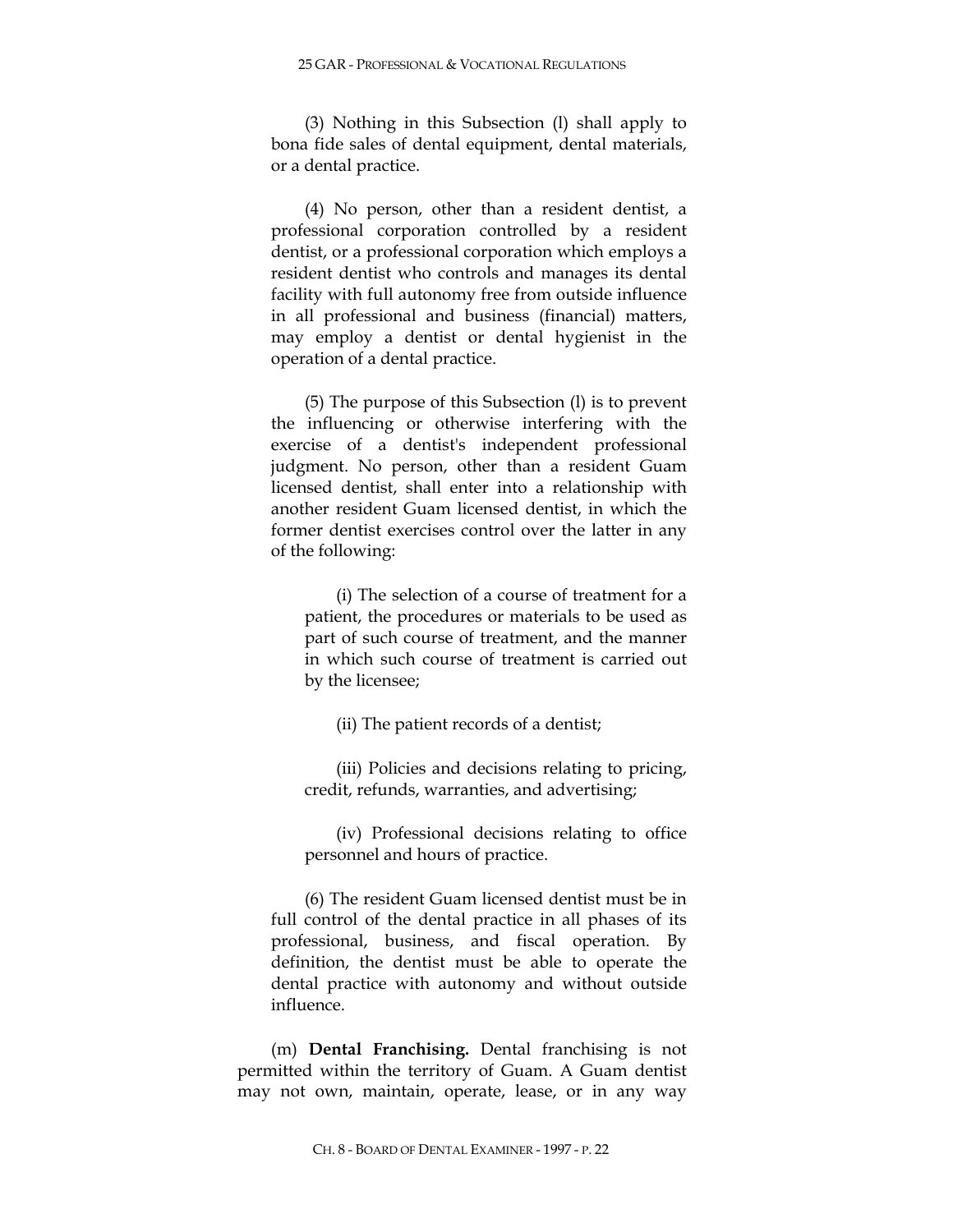utilize more than One (1) primary and Two (2) satellite offices within the territory. To operate a second satellite office, a dentist must petition the Board and document the dentist's intention to staff a minimum of Ten (10) hours per week a dental office located in a village currently without such service.

# (n) **Advertising of Dental Services**.

(1) The purpose of this Subsection (n) is to regulate the advertisement by dentists of information which is intended to provide the public with sufficient knowledge upon which to make an informed selection of a dentist. At the same time, the public must be protected from false or misleading advertisements which would detract from a fair and rational selection process. The following list of reasonable restrictions on communications in advertising by dentists are adopted. Advertising is prohibited which contains communications that:

(i) are false, misleading, or deceptive;

(ii) contain a statement of opinion as to the quality of dental services;

(iii) appeal to an individual's anxiety in an excessive or unfair way, or intimidate, or exert undue pressure or undue influence over a prospective patient;

(iv) create unjustified expectations concerning the potential result of any dental treatment;

(v) promote professional superiority or performance of professional services in a superior manner;

(vi) refer to benefits or other attributes of dental procedures or products that involve significant risks but do not include realistic assessments of the safety and efficacy of the procedures or products;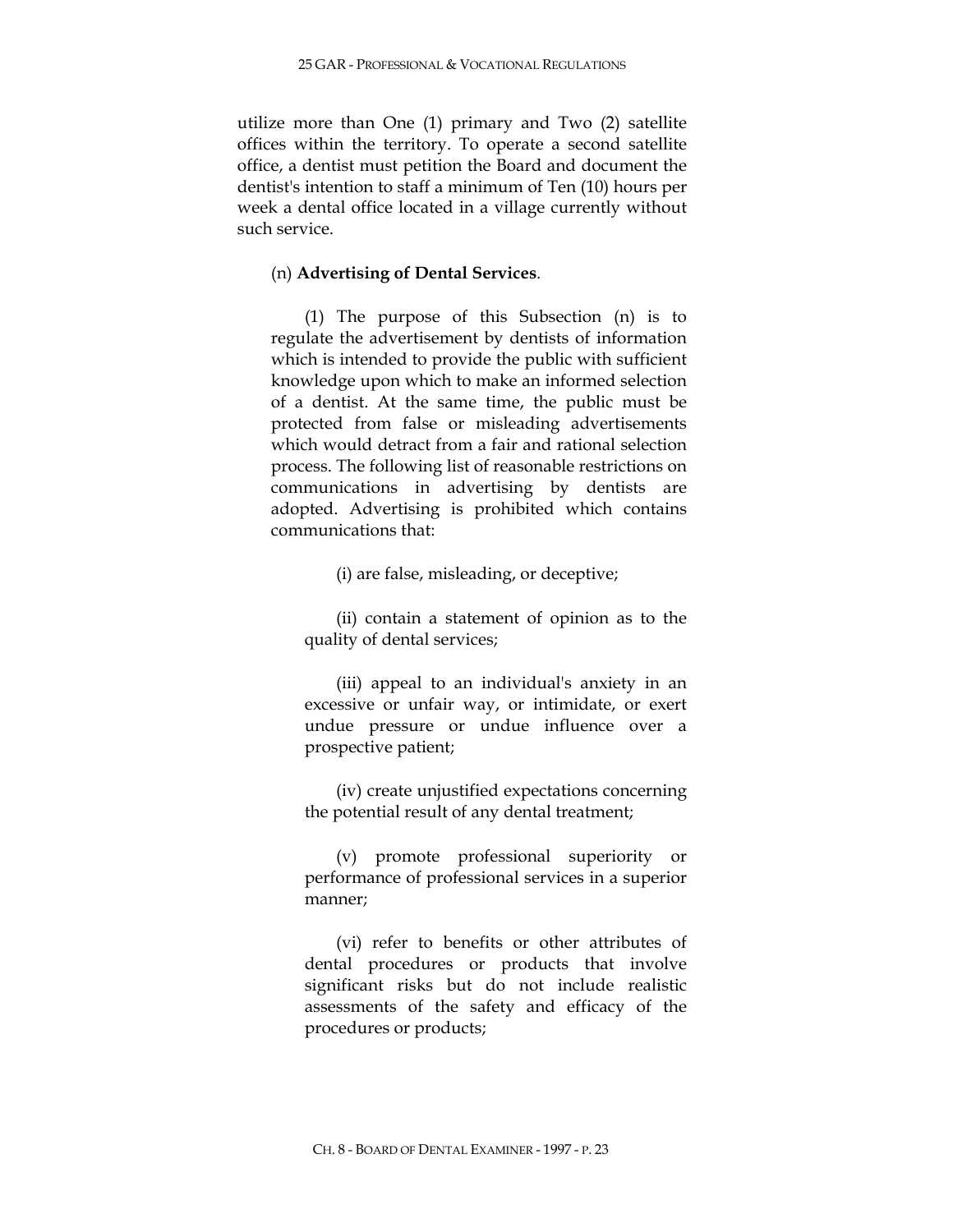(vii) contain statistical data, representations, or other information that is not susceptible to reasonable verification by the public;

(viii) refer to a fee or fees for dental services which do not disclose that additional fees may be involved in individual cases, if the possibility of incurring such additional charges may reasonably be foreseen;

(ix) utilize in any manner any celebrity or authority figure;

(x) contain direct or implied guarantees or testimonials from patients or other persons;

(xi) advertise the availability of free dental work, free examinations, or free consultations;

(xii) offer any rebate, refund, commission, preference, patronage, dividend, discount, or other consideration, whether in the form of money or otherwise, as compensation or inducement for referring patients, clients, or customers to any dentist;

(xiii) offer a discount for dental services without disclosing the total fee on which the discount will apply;

(xiv) do not make truthful disclosure of the source and authorship of any message published under a dentist's by-line.

(2) For a first violation of this Subsection (n), no disciplinary action may be commenced until the dentist or firm involved has been given Thirty (30) days' written notice of the violation. This notice must include a copy of the applicable portions of the Rules and Regulations, describe the prohibited advertising involved, and state that the violator has Thirty (30) days from the date of notice to correct the violation. If the violation is not corrected, disciplinary action may follow. The Thirty (30) day notice and right to correct are not applicable to any subsequent violations.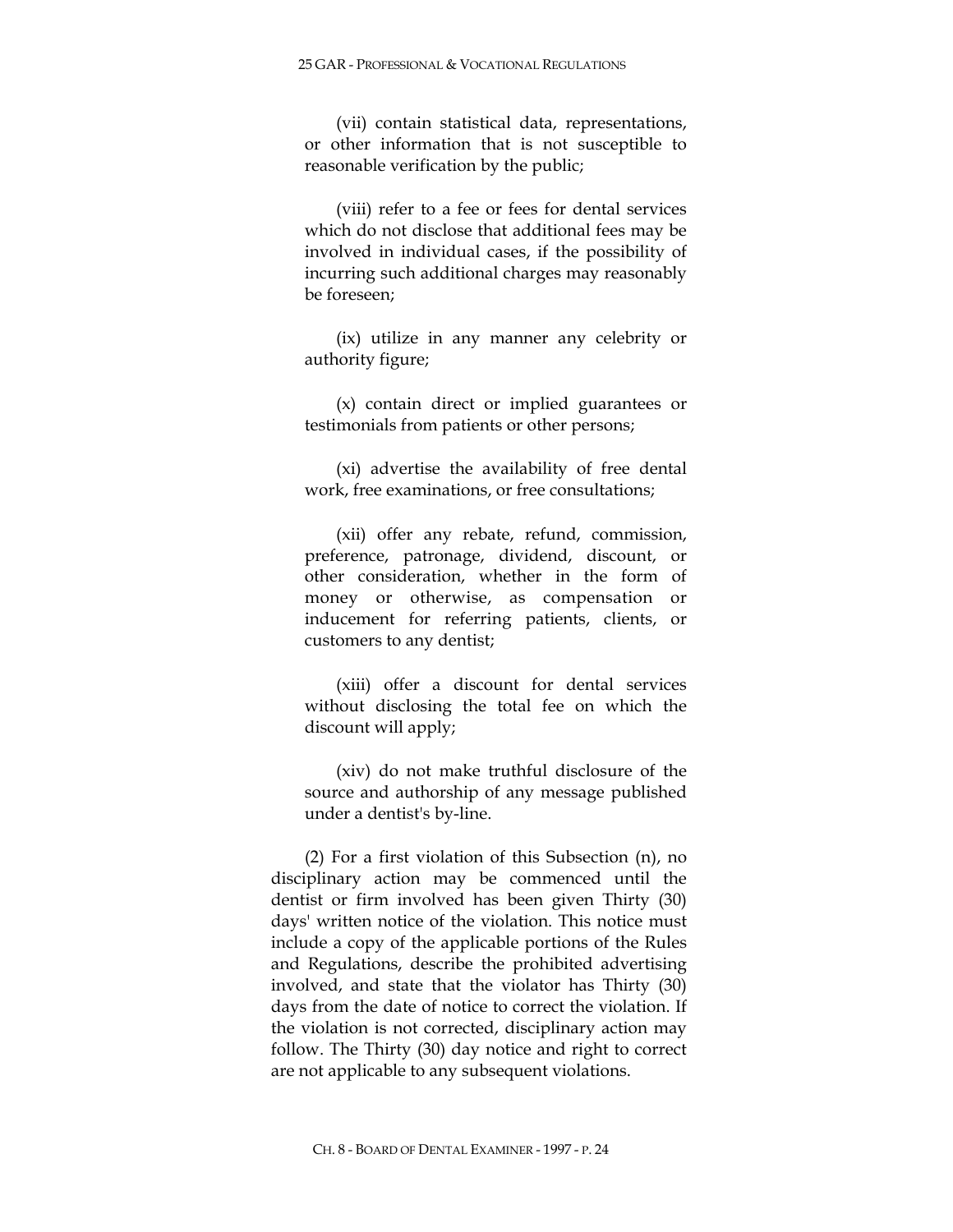(3) No disciplinary action will be taken against a dentist for the acts of advertising agents that result in communications to the public which do not comply with the restrictions adopted by the BED, if the advertisement does not specify the name of the dentist or the name of the group, corporation, or firm under which the dentist practices. However, this provision does not apply in situations in which: (i) the advertising agent is owned or controlled by the dentist; (ii) the dentist provided information that does not comply with the restrictions adopted by the BED to the advertising agent for distribution to the public; or (iii) the content of the advertising is determined to any extent by the dentist.

(4) A dentist may advertise in accordance with the following rules:

(i) Any advertisement for dentistry or dental services shall contain the name, address, and telephone number of the dentist, and of other dentists with whom the dentist is associated, and may contain the names of the dental hygienists associated with the dentist.

(ii) Any advertising may contain the following information:

(A) Any dental specialty recognized by the BED to which the dentist confines the dental practice if the dentist holds a certificate for having completed a recognized specialty training program approved by the American Dental Association. For the purposes of this rule, the BED recognizes only those national specialty boards which are recognized by the American Dental Association. It is misleading advertising for a dentist who has not acquired the certificate in a particular specialty area, and who was not otherwise eligible for examination by the national specialty board in that specialty area, to advertise that he or she limits his or her practice to that specialty area.

(B) Office hours.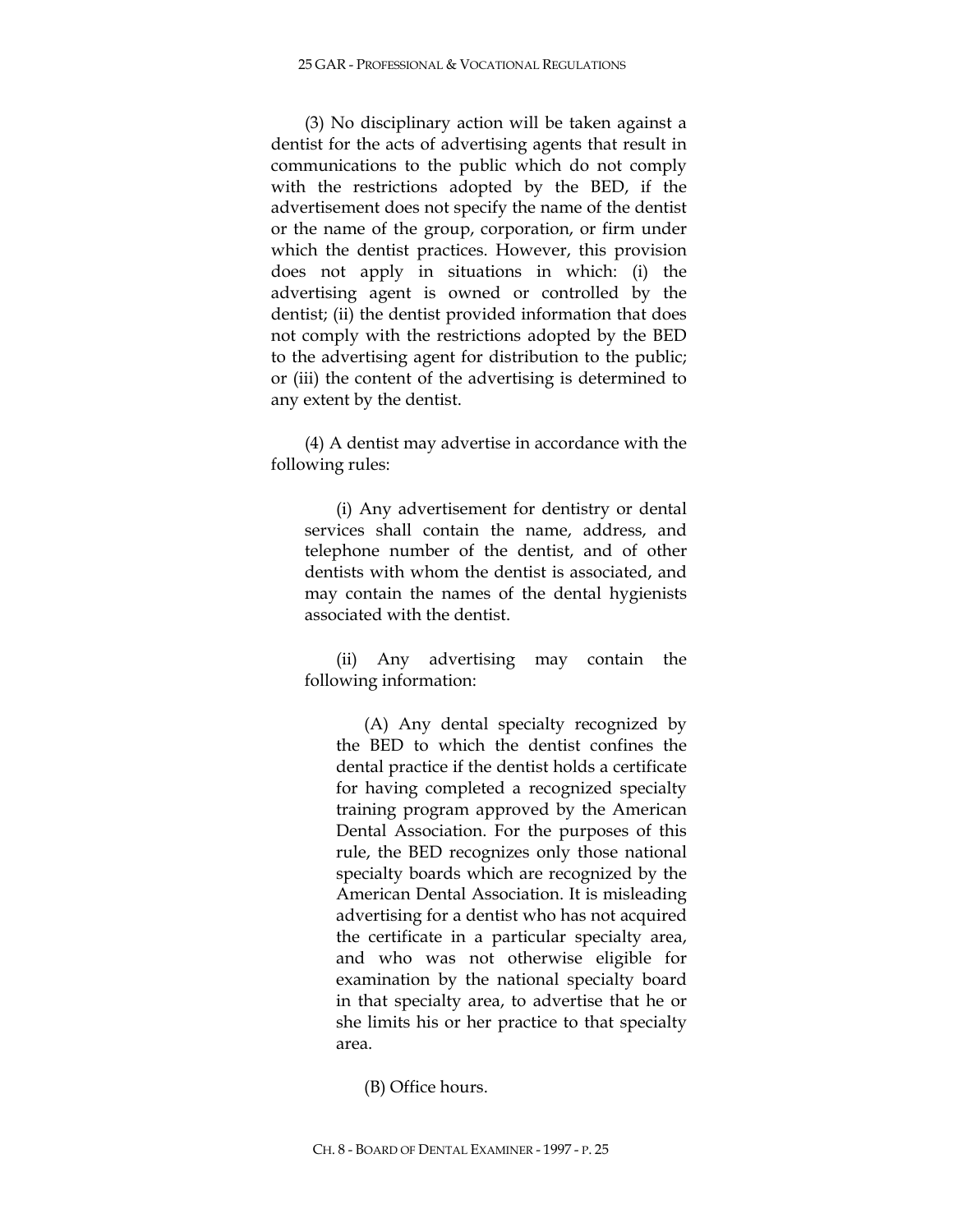(C) Advertising on radio or television may contain a person narrating the advertisement. In the case of advertisements on television, **only** the advertising dentist may appear and speak on camera. If the person narrating a radio or television advertisement represents him or herself as a certain dentist, then he or she must be the dentist represented.

(D) A licensee who authorizes another person or agent to disseminate information about the licensee's professional services to the public is responsible for the content of that information unless the licensee can prove by clear and convincing evidence that the content of the advertisement is contrary to the licensee's specific directions.

(E) A Guam licensed dentist may not advertise or promote him or herself in any manner as a dental specialist unless the Board recognizes that area of dentistry as a specialty and has licensed the dentist in that specialty. A dentist, without a specialty license, by definition practices as a general practitioner. Any general practitioner practicing a dental specialty more than Fifty Percent (50%) of clinic hours without a specialty license issued by the BED must include an educational disclaimer with his or her advertising or promotion. This disclaimer must clearly and conspicuously state the lack of recognized or accredited spe cialty training in any dental specialty recognized by the Board.

(5) This Subsection (n) applies to any advertising done in Guam regardless of the fact that such advertising is done for, or on behalf of, or contracted by any out-of-territory practice or organization.

(o) **Other Acts of Unprofessional Conduct**. The following acts shall also constitute unprofessional conduct and may result in disciplinary action:

(1) Attempting to obtain or renew, or obtaining or renewing a Guam Dental license by bribery or misrepresentation.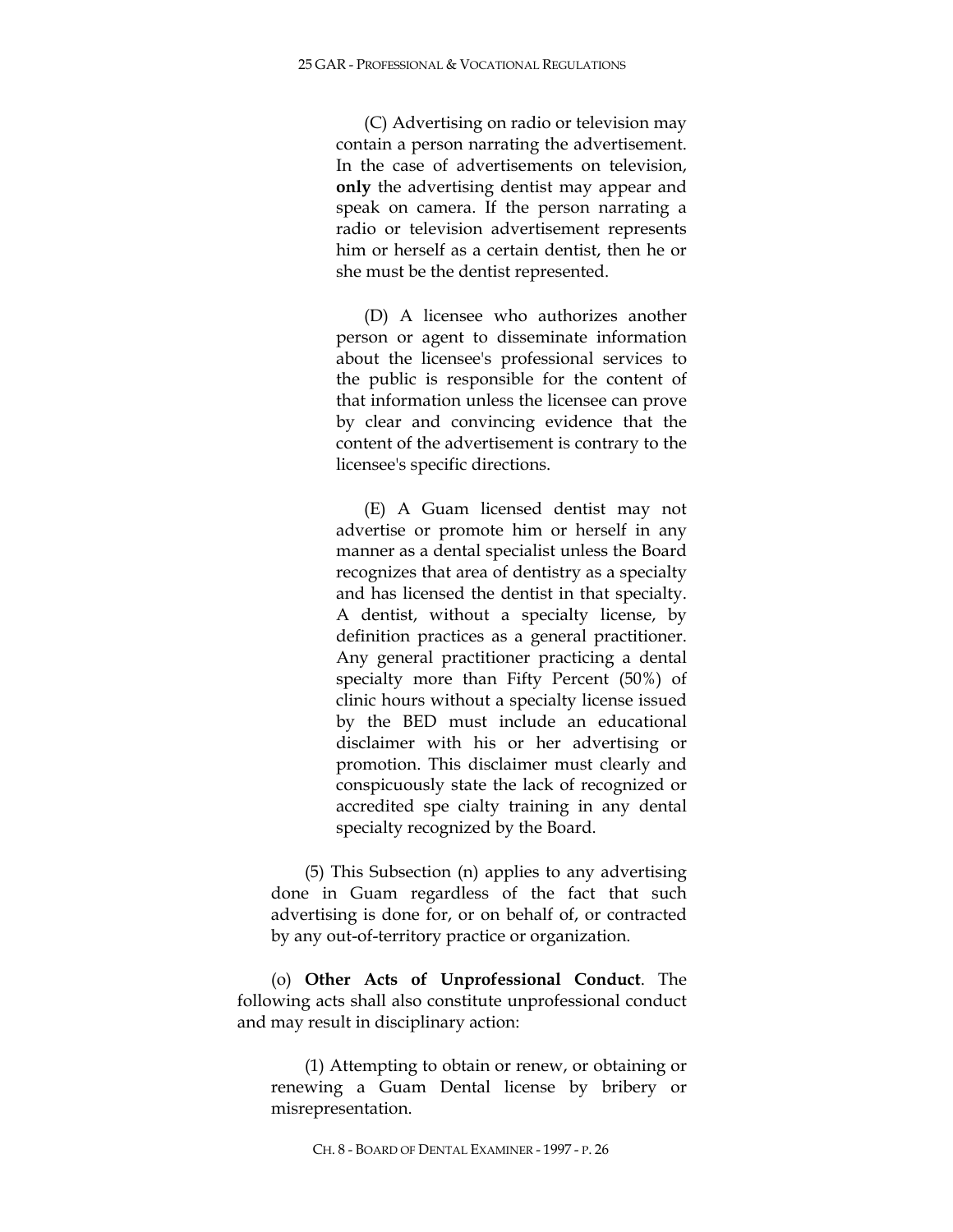(2) Revocation or suspension of a license or any other disciplinary action taken against a practitioner, including the denial of licensure, by the licensing authority of another state, territory, or country.

(3) Being convicted or found guilty of a crime in any jurisdiction. Any plea of *nolo contendere* shall be considered to be a finding of guilt for purposes of this Chapter.

(4) Advertising goods or services in a manner which in form or content is contrary to the rules and regulations of the BED.

(5) Practicing or attempting to practice under any name other than the licensed dentist's legal name except when the dentist is practicing as a professional corporation and uses the corporation name.

(6) Being employed in the practice of dentistry by any organization, corporation or group not controlled by a dentist, or by any person other than a dentist. Along with the title of the organization on all buildings and stationary there must follow a listing of the dentists providing service with the organization. Groups or organizations with more than One (1) dentist must list all dentists in a directory either on or within the building and also on all professional stationary. Dentists with hospital staff privileges are exempt from this requirement when practicing in the hospital facility only.

(7) Failure to report to the BED any person whom the licensee knows, or has reason to believe, is in violation of the Dental Practice Act or of the rules and regulations of the BED.

(8) Aiding, assisting, procuring, or advising any unlicensed person to practice dentistry or dental hygiene contrary to the Dental Practice Act or the rules and regulations of the BED.

(9) Failing to perform any statutory or legal obligation imposed upon a licensee.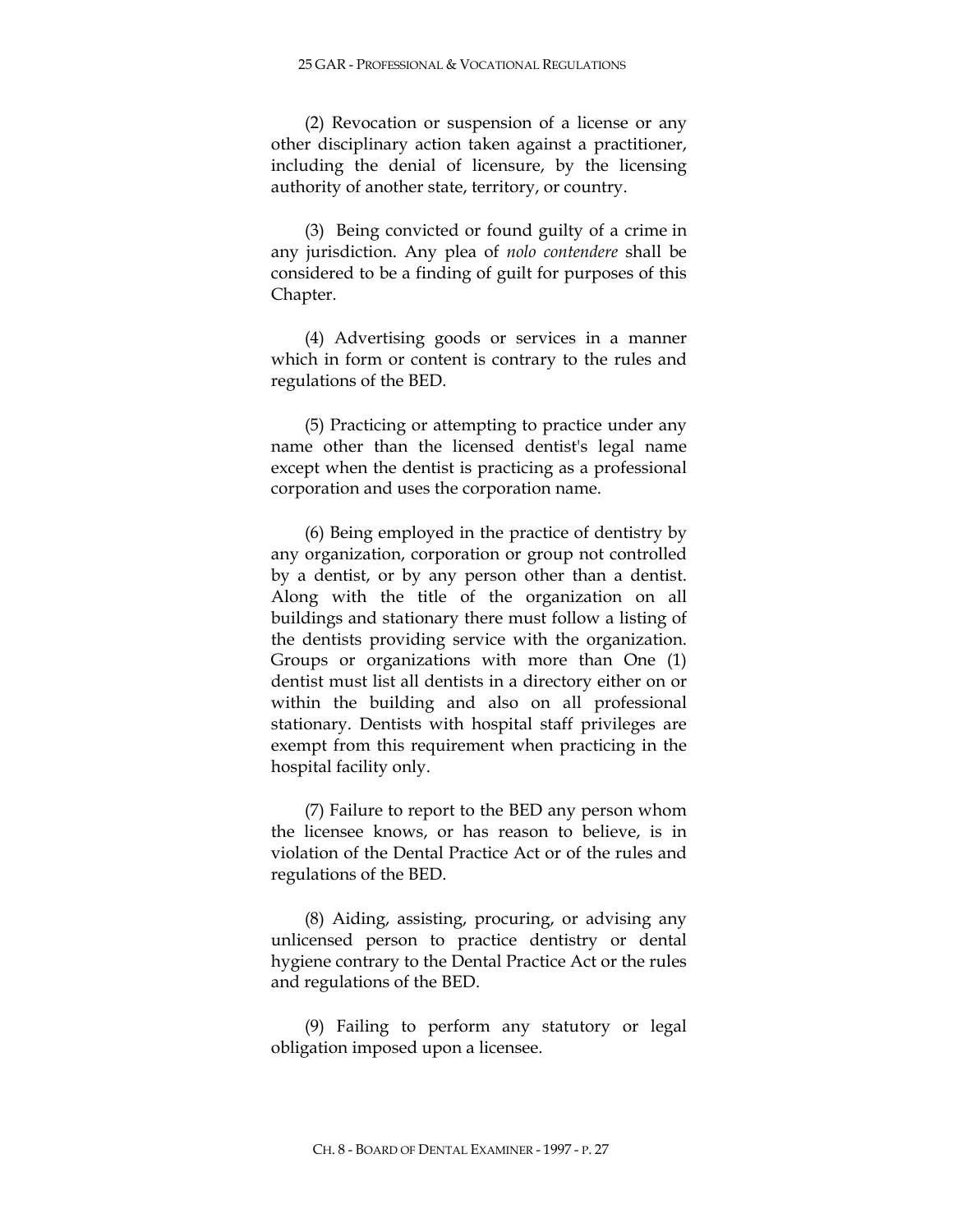(10) Making or filing a report which the licensee knows to be false; intentionally or negligently failing to file a report or record required by state, federal, or territorial law or willfully discouraging, impeding, or obstructing such filing, or inducing another person to do so.

(11) Sexual misconduct with a patient; committing any act which would constitute sexual battery or assault upon a patient.

(12) Making deceptive, untrue, or fraudulent representations in the practice of dentistry.

(13) Failing to keep complete, permanent, and unalterable dental records and medical history records justifying the course of treatment of the patient including, but not limited to, patient histories, examination results, dental x-rays and test results. These records must be retained for a minimum period of time consistent with the Guam statute of limitations regarding dental malpractice (§11308 of Title 7, Guam Code Annotated).

(14) Exercising influence on the patient or client in such a manner as to exploit the patient or client for the financial gain of the licensee or of a third party, which includes, but is not limited to: the promotion or sale of goods or services, engaging in any split-fee arrangement in any form whatsoever with a dentist, an organization, an agency, or a person, either directly or indirectly, for patients referred to providers of health care goods and services. The provisions of this item 8 shall not be construed to prevent a dentist from receiving a fee for legitimate, bona fide professional consultation services.

(15) Failing to make available for legitimate and reasonable purposes of review, to a patient or to his legal representative, copies of documents in the possession or under control of the licensee which relate to that patient.

(16) Performing professional services which have not been authorized by the patient or patient's legal representative.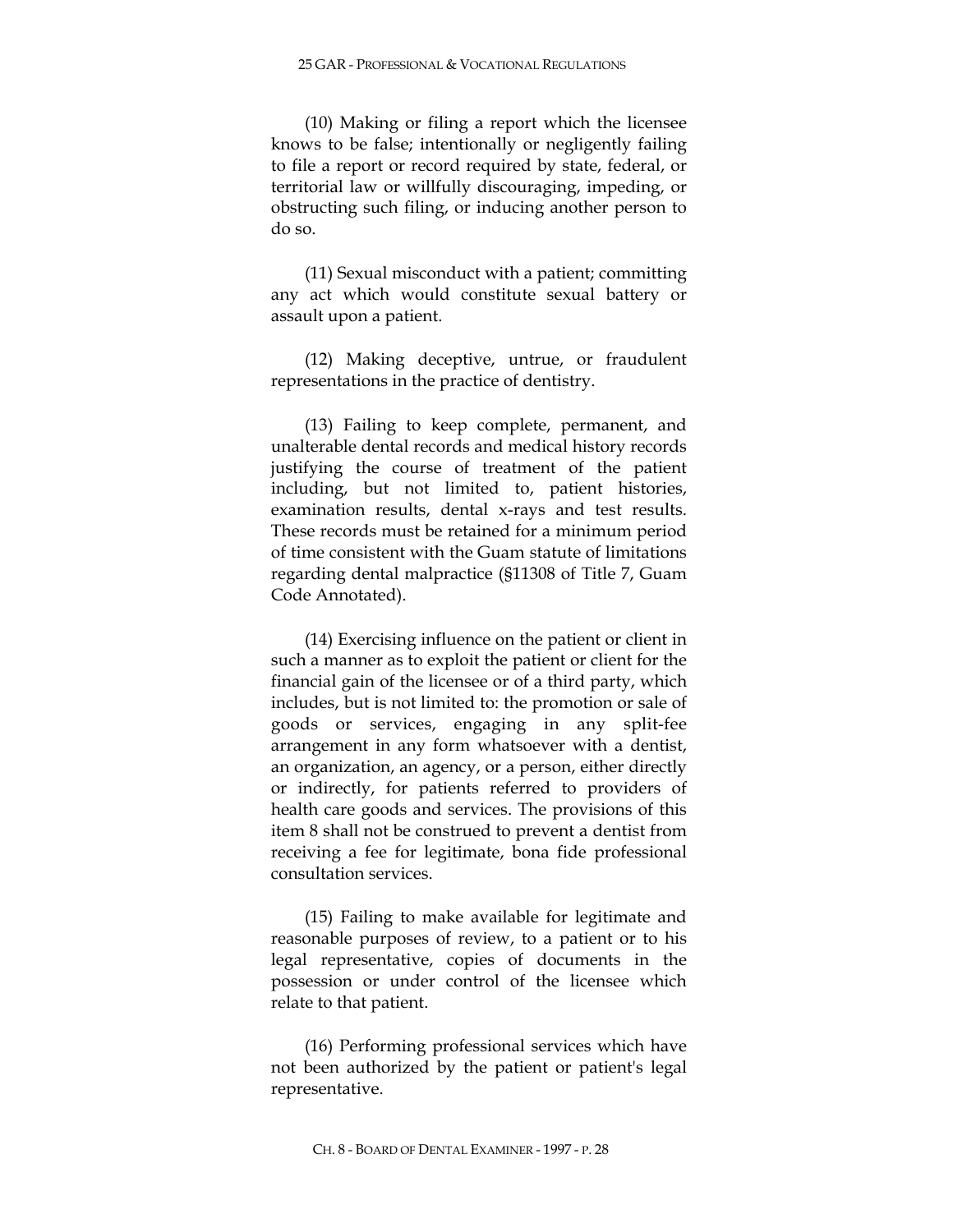(17) Fraud, deceit, or misconduct in the practice of dentistry or dental hygiene.

(18) Being guilty of incompetence by failing to meet the minimum standards of performance in diagnosis and treatment when measured against the generally prevailing peer performance, including, but not limited to: the undertaking of diagnosis and treatment for which the dentist is not qualified by training or experience. Unless established by a court of law, the BED will be the sole judge for establishing the minimum standards for the community.

(19) Practicing or offering to practice beyond the scope permitted by law or accepting and performing professional responsibilities which the licensee knows or has reason to know that licensee is not competent to perform.

(20) Delegating professional responsibilities to any person whom the dentist knows, or has reason to know, is not qualified by training, experience, or licensure to perform them.

(21) Solicitation of patients who are currently undergoing dental treatment with another dental practice by the promise of superior service or reduced fees.

(22) Failing to inspect, prior to dismissal of a patient, any and all dental services performed by a dental hygienist or ancillary personnel during the course of treatment. This will include, but not be limited to: dental prophylaxis treatments, dental x-ray series, all completed and delivered dental prosthetic appliances, and completed dental restorations.

(23) Failing to inform the Board in writing within Thirty (30) days of any change of address, status, practice site or employment condition as a dentist.

#### (p) **Penalties for Unprofessional Conduct.**

(1) When the BED finds any applicant or licensee guilty of unprofessional conduct, it may enter a final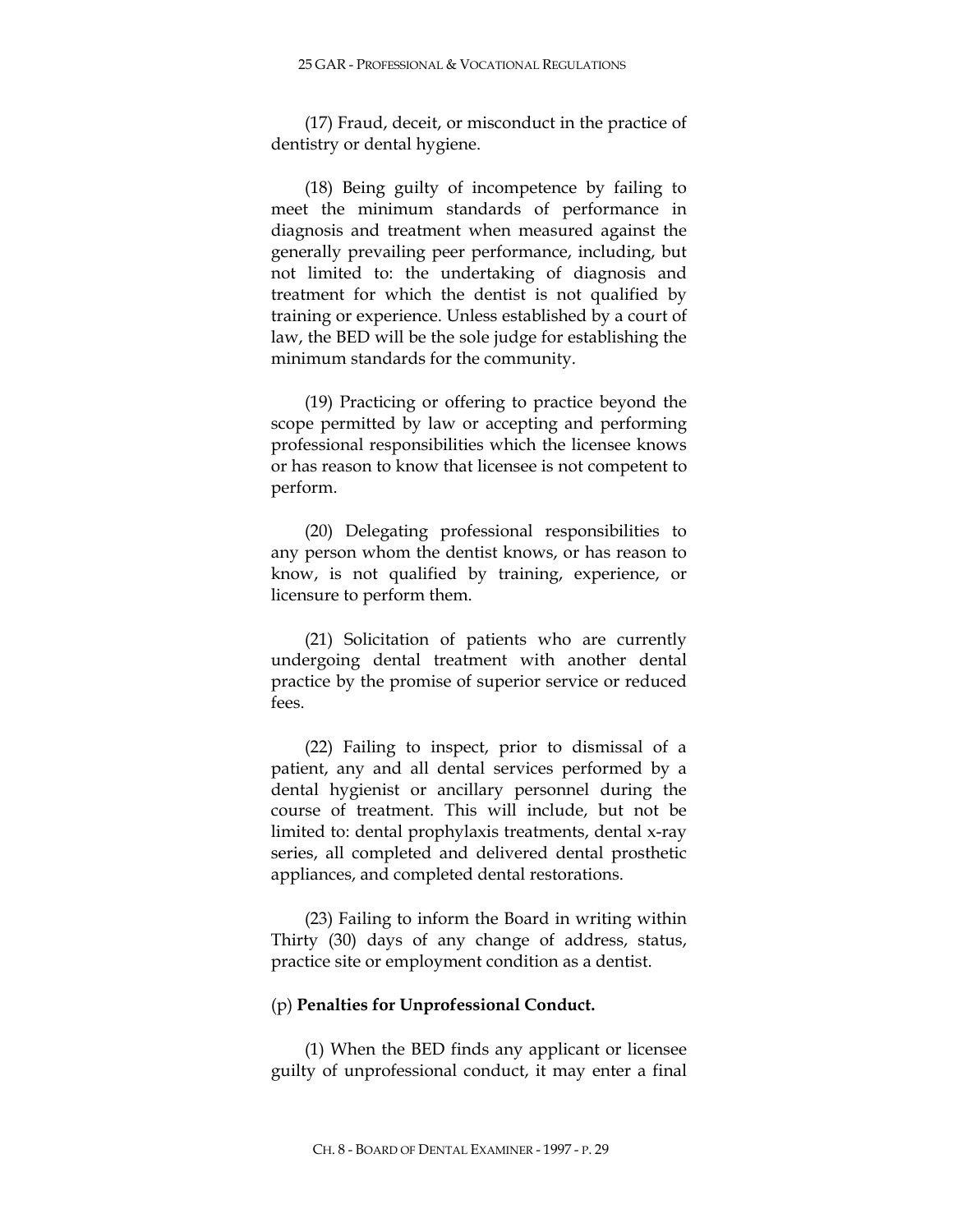order imposing One (1) or more of the following penalties:

(i) Denial of an application for licensure or renewal.

(ii) Revocation or suspension of a license.

(iii) Issuance of a reprimand.

(iv) Placement of the licensee on probation for a period of time and subject to such conditions as the BED may specify, including requiring the licensee to attend continuing education courses or demonstrate licensee's competency through a written or practical examination, or to work under the supervision of another licensee.

(v) Restricting the authorized scope of practice.

(vi) Imposition of an administrative fine not to exceed One Thousand Dollars (\$1000) for each separate offense.

(2) The BED may reinstate a suspended license or lift a probation of a disciplined licensee after a thorough reevaluation by the BED finds that the licensee has complied with all of the terms and conditions set forth in the final order and is capable of practicing in accordance with community standards.

# **§8104. Dental Hygienist.** (a) **Registration; Temporary Permit; Licensure.**

(1) Any person wishing to be employed as a dental hygienist must be licensed as a dental hygienist with the BED prior to employment with any health care facility or dental office. The application for dental hygiene licensure must specify the dentist or dentists by whom the applicant is to be employed and must include a statement by the applicant that he or she is free of any infectious disease.

It is the responsibility of each applicant to ensure that the BED Secretary receives all necessary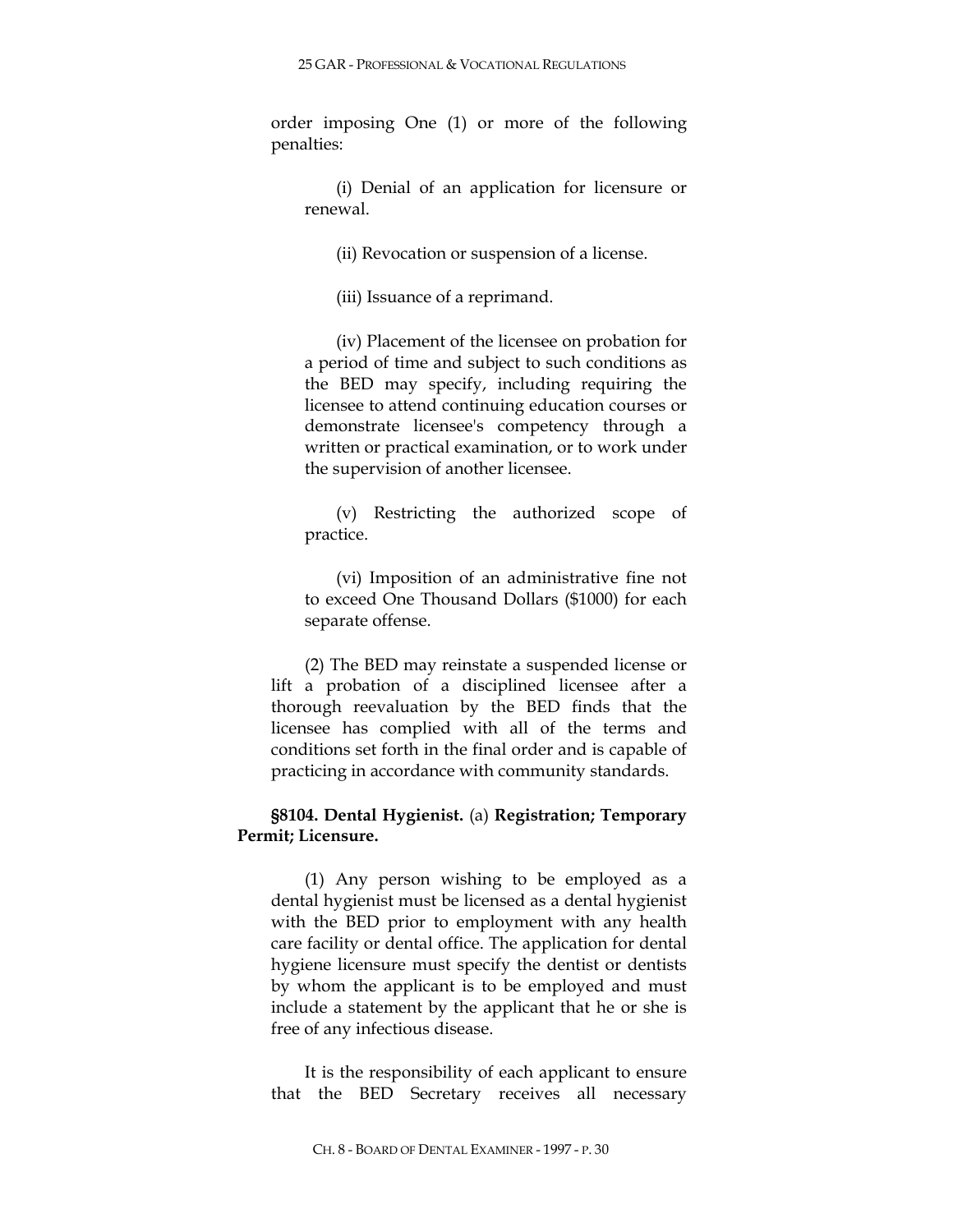documents and the application shall be considered to be incomplete until all necessary documents, including a recent photograph, are presented to the BED and all applicable fees have been paid. With the exception of original documents all credentials must be notarized. In making application for licensure as a dental hygienist, the applicant authorizes the BED to verify any or all information contained in the application and to seek whatever additional information pertinent to the applicant's qualifications or character that it may deem proper.

(2) A non-refundable fee of One Hundred Dollars (\$100) must accompany the application.

(3) When an applicant meets the requirements for licensure established by these rules and regulations, the BED may issue a license allowing the applicant to practice dental hygiene.

### (b) **Penalties and Fines for Non-Registration.**

(1) Any dentist who employs any dental hygienist who is unregistered, or who is not in possession of either a temporary permit or a license issued by the BED, shall be fined an amount not to exceed Fifty Dollars (\$50) per working day.

(2) Any dental hygienist found in violation of the requirements of this Chapter shall be disciplined in accordance with Subsection (p) of Chapter 3 of these rules regulations.

## (c) **Requirements for Licensure**.

(1) Any person applying for licensure as a dental hygienist must provide the Board with the following documents:

(i) a notarized copy of their diploma from a dental hygiene training program accredited by the American Dental Association.

(ii) a notarized copy of a license to practice dental hygiene in one of the Fifty (50) states.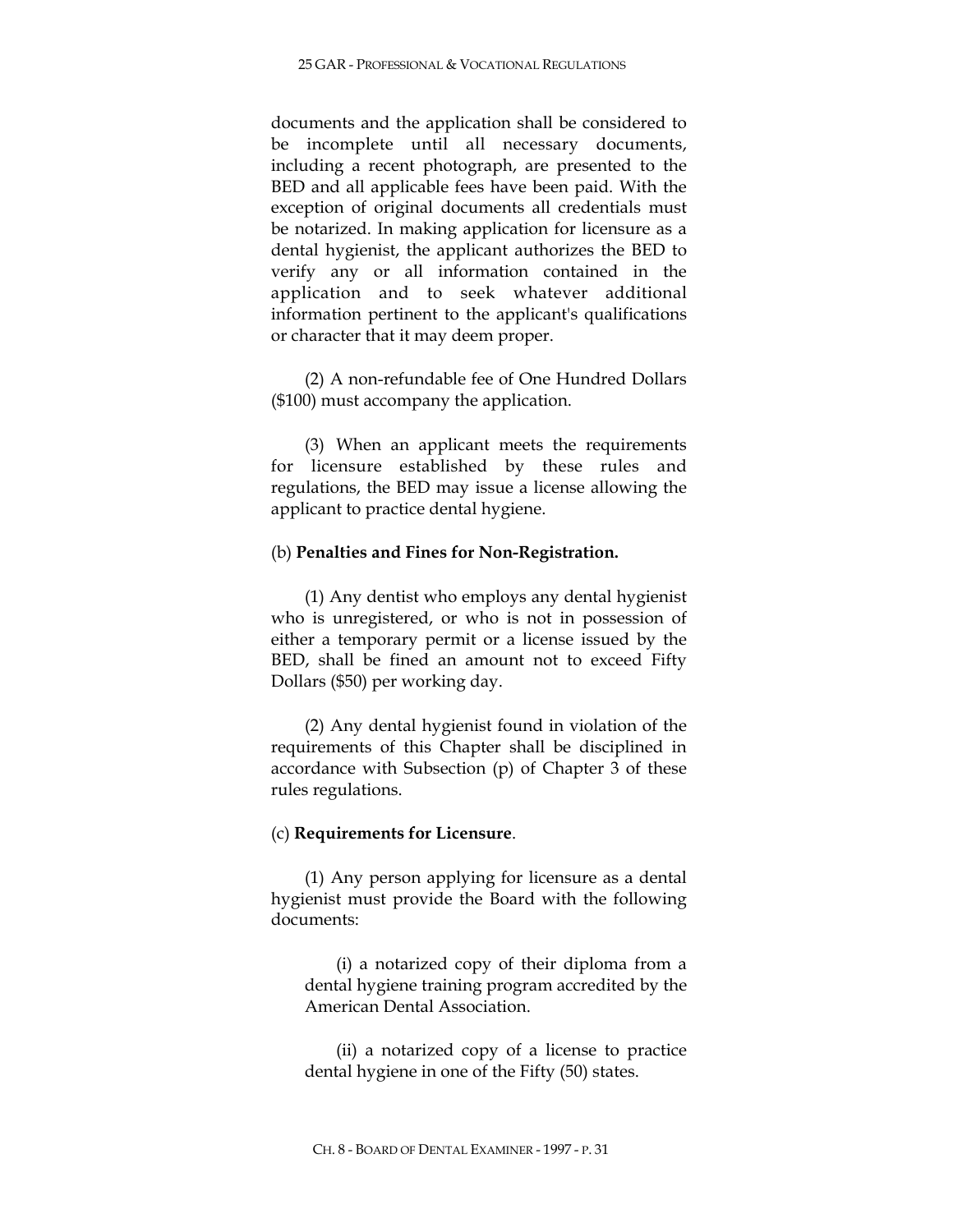(iii) an official transcript from their dental hygiene training program which has been mailed directly to the Board.

(2) **Examination.** The BED may, upon determination of a reasonable professional need, require an examination for licensure of any dental hygienist. In the interest of upgrading professional requirements, the BED will reserve authority to require such examination of applicants as needed.

(3) Payment of the required application fee.

(4) Verification of all information required on the application by written oath.

(5) Successful passing of the BED jurisprudence examination with a test score of Seventy-five Percent (75%) or greater.

## (d) **Renewal of License.**

(1) Each license to practice dental hygiene must be renewed by September 30 of each odd numbered year.

(2) A non-refundable fee of Twenty Dollars (\$20) is required for license renewal.

(e) **Display of License.** Each dental hygienist shall post his or her license and keep it conspicuously displayed in each office in which he or she practices.

(f) Delegated Duties.

(1) A dentist may **not** delegate irreversible tasks to dental hygienists.

(2) Not withstanding any other provision of rule, or regulation, the dentist is primarily responsible for all procedures which the dentist delegates to dental hygienists.

(3) A dental hygienist may practice under the indirect supervision of a Guam licensed dentist.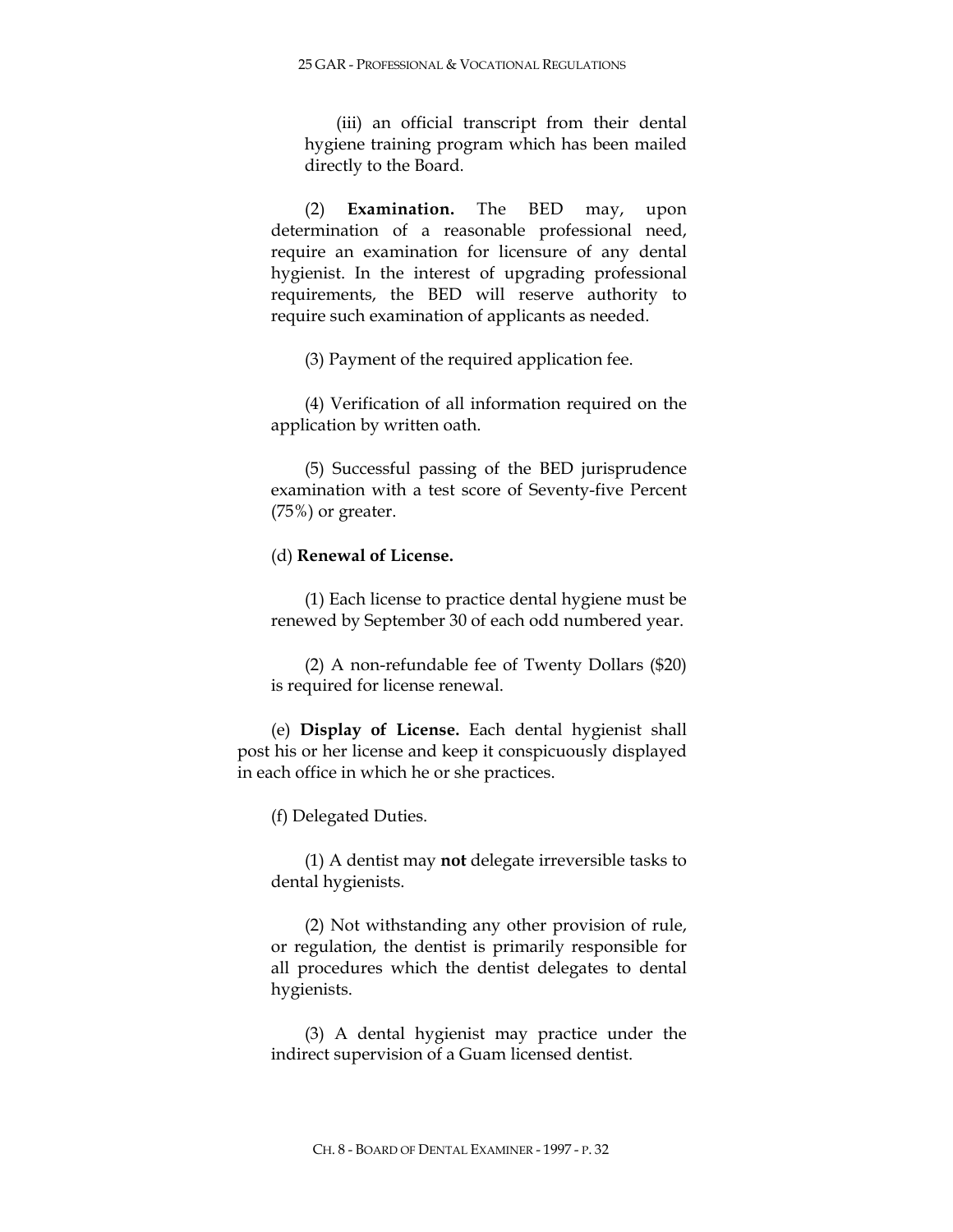(g) **Revocation of License.** The following acts shall constitute cause for revocation of a license to practice dental hygiene:

(1) Attempting to obtain or renew, or obtaining or renewing a Guam dental hygiene license by bribery or misrepresentation.

(2) Revocation or suspension of a license, or any other disciplinary action taken against a dental hygienist, including the denial of licensure, by the licensing authority of another state, territory, or country.

(3) Being convicted or found guilty of a crime in any jurisdiction. Any plea of nolo contendere shall be considered to be a finding of guilt for purposes of this Chapter.

(4) Sexual misconduct with a patient: committing any act which would constitute sexual battery or assault upon a patient.

(5) Fraud, deceit, or misconduct in the practice of dental hygiene.

(h) **Certification of Licensed Dental Hygienists to Administer Local Anesthesia.** The BED may, on satisfactory completion of the Board's application requirements, grant certification to a Guam licensed dental hygienist to administer local anesthesia to dental patients. Administering local anesthesia to dental patients may only be done under the direct supervision of a Guam licensed dentist.

## (i)**Certificate Required.**

(1) In order to administer local anesthesia, a Guam licensed dental hygienist must possess a local anesthesia permit issued by the BED. All dental hygienists must post his or her local anesthesia permit and keep it conspicuously displayed in each office in which he or she practices. The permit must be renewed every odd numbered year on or before September 30th. In order to receive such a permit, either new or renewal, the dental hygienist must: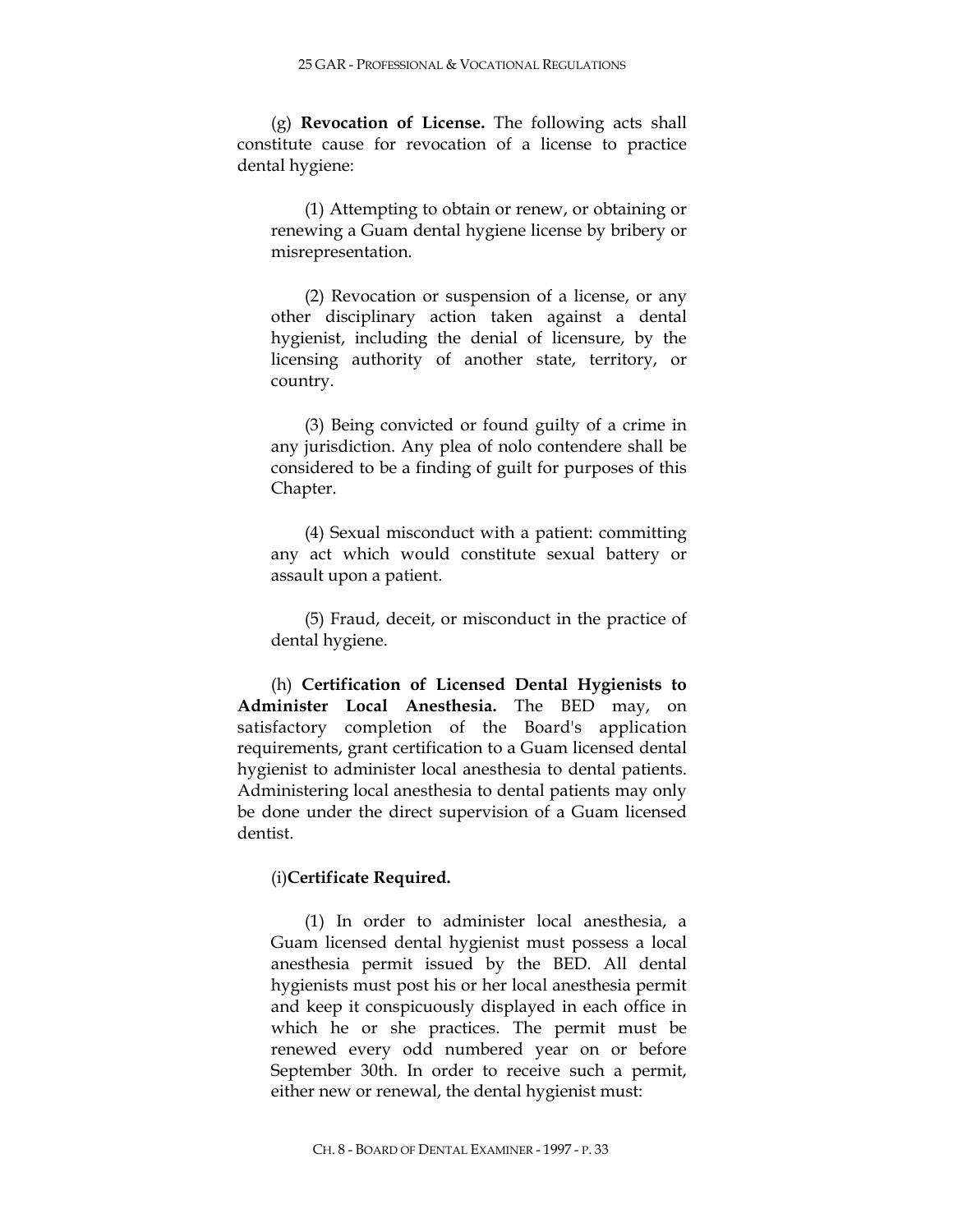(i) Apply on a prescribed application form to the BED and pay a non-refundable application fee of Twenty Dollars (\$20).

(ii) Produce evidence that the dental hygienist:

(A) holds a valid license to practice dental hygiene in the territory of Guam.

(B) documents in a manner satisfactory to the BED that they have completed a training program acceptable to the BED which includes instruction in anatomy, physiology, pharmacology, and practical clinical experience in local anesthetic administration techniques. This course must consist of not less than Thirty-two (32) instructional hours and train the applicant in the following injections:

| Maxilla                     | Mandible                |
|-----------------------------|-------------------------|
| Anterior superior Alveolar  | Inferior Alveolar nerve |
|                             | block                   |
| Posterior Superior Alveolar | Lingual nerve block     |
| Middle Superior Alveolar    | Mental nerve block      |
| <b>Greater Palatine</b>     | Buccal infiltration     |
| Naso-Palatine               | Lingual Infiltration    |
|                             | Mental Infiltration     |

(iii) Maintain a valid permit demonstrating currency in CPR training.

(2) Regulations for Administering Local Anesthetics.

(i) Local Anesthetic agents may be administered to patients by a certified Guam licensed dental hygienist only upon the direction of a Guam licensed dentist who will accept the responsibility for a review of the patients medical history and current health status.

(ii) Anesthetic procedures can only be performed under the direct supervision of a Guam licensed dentist. Direct supervision is defined as having the dentist on the premises and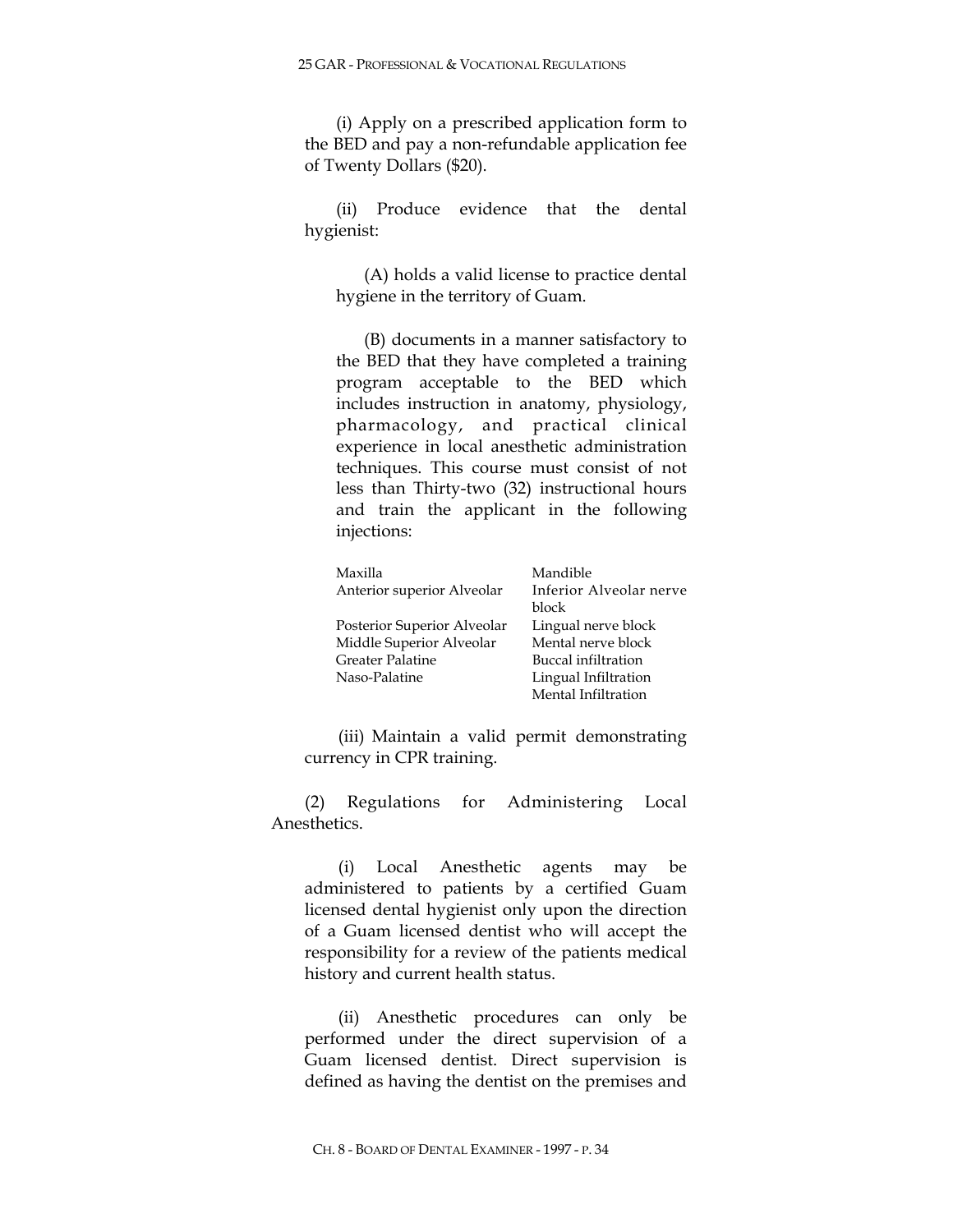immediately accessible to the hygienists treatment area.

(iii) Local anesthetics and anesthetic procedures may only be provided to patients treated by the dental hygienist and not to patients who will be principally treated by another person or dentist.

(3)**Renewal of Certificate.** Each certificate to administer local anesthesia must be renewed on or before September 30 of every odd numbered year. Documentation of current CPR certification must accompany the application.

(4) **Revocation of Certification**. The certificate for administering local anesthetic agents may be revoked for failure to comply with the regulations of Subsection (h) of Chapter 4 of these rules and regulations.

# **§8105. Ancillary Personnel.** (a) **Registration; Temporary Permit; Certification.**

(1) All persons wishing to perform the duties or functions of dental ancillary personnel must register with the BED and be issued a temporary permit prior to employment with any health care facility or dental office. An application for registration and certification must be filed with the BED Secretary at the Department of Public Health and Social Services **prior** to being employed in a dental practice. The application must specify the dentist or dentists by whom the applicant is to be employed and must include a statement by the applicant that he or she is free of any infectious disease. Upon satisfactory completion of the application and verification by the dentist specified thereon of his or her intent to employ the applicant, a Sixty (60) day, non-renewable, temporary permit will be issued to the applicant allowing him or her to work in a dental practice.

(2) A non-refundable fee of Twenty-five Dollars (\$25) must accompany the application. If the applicant fails to apply prior to beginning employment, his or her application shall be considered to be late and the fee increased to Fifty Dollars (\$50).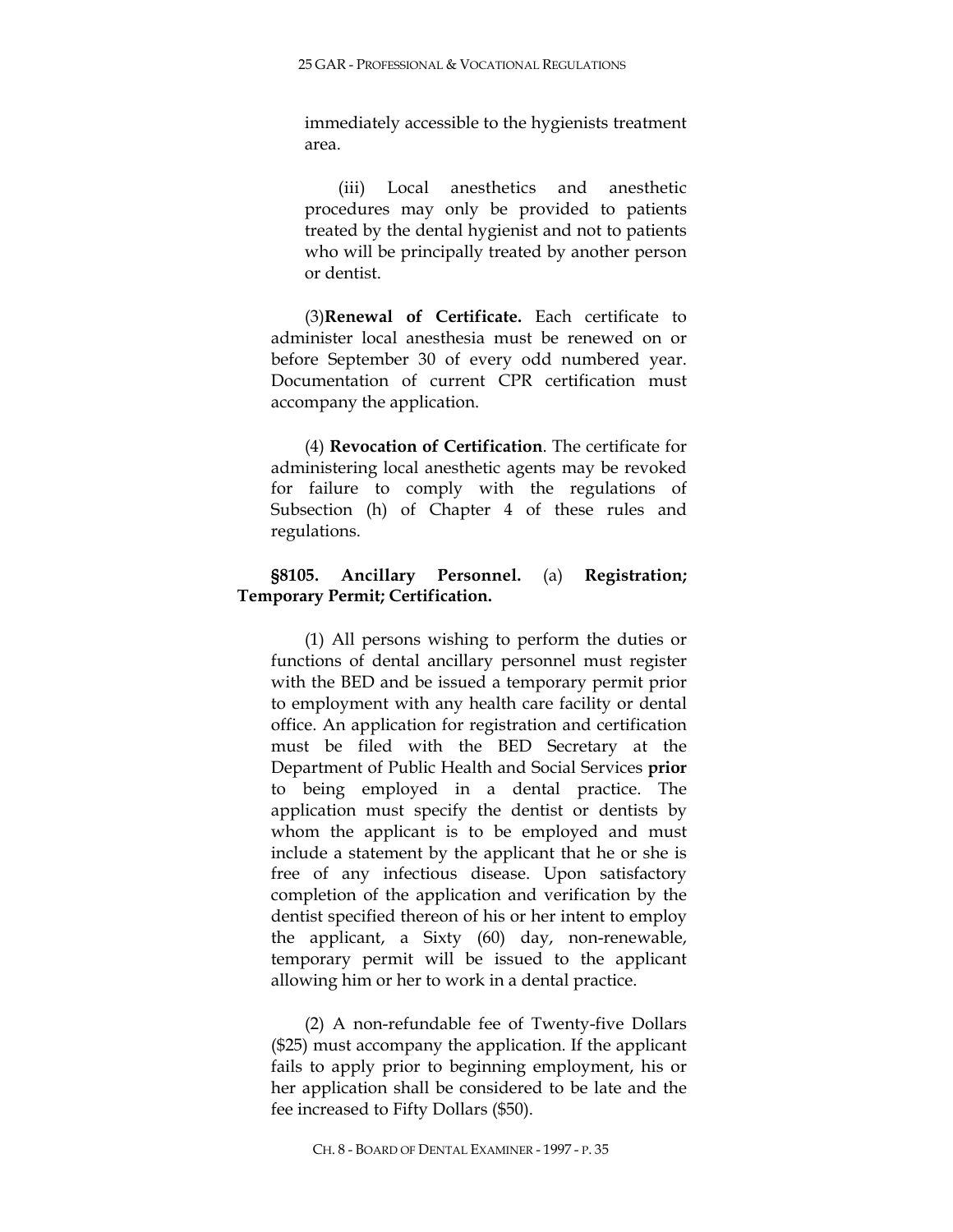(3) If the applicant meets the requirements for certification established by these rules and regulations, the BED may issue the applicant an annual certificate allowing the applicant to be employed in a dental practice after the expiration of his or her temporary permit.

### (b) **Penalties and Fines for Non-Registration**.

(1) Any dentist who employs a dental hygienist who is unlicensed by the BED shall be fined an amount not to exceed Fifty Dollars (\$50) per working day.

(2) Any dental ancillary personnel found in violation of the requirements of this Chapter shall be disciplined in accordance with Subsection (p) of Chapter 3 of these rules and regulations.

## (c) **Requirements for Certification.**

(1) The BED may, upon determination of a reasonable professional need, require an examination for certification of any dental ancillary personnel. In the interest of upgrading professional requirements the BED will reserve authority to require such examination of applicants as needed.

(2) Payment of the required application fee.

(3) Verification of all information required on the application by written oath.

(4) Other Requirements:

(A) dental auxiliaries - Must have completed a dental auxiliary training program equivalent to or greater in scope than that offered by the University of Guam in its most recent dental auxiliary program.

(B) dental assistants - Requirements to be set at a future date.

(C) dental lab technicians - Requirements to be set at a future date.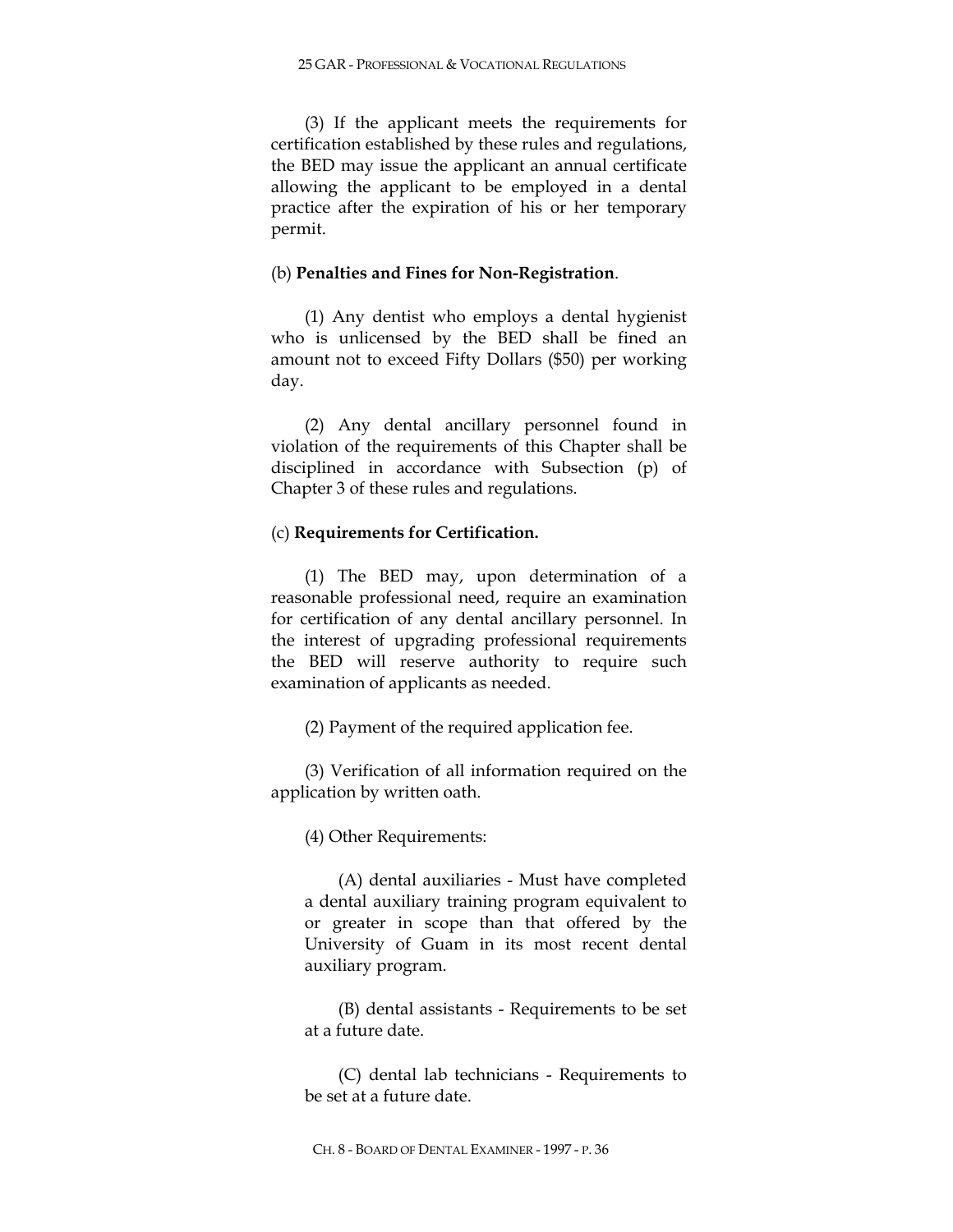### (d) **Renewal of Certificate.**

(1) Each biannual certificate must be renewed by September 30 of each odd numbered year.

(2) A non-refundable fee of Ten Dollars (\$10) is required for certificate renewal.

(e) **Display of Certificate or Permit.** Each dental ancillary personnel shall post and keep conspicuously displayed his or her annual certificate or temporary permit in each office in which he or she is employed.

#### (f) **Delegated Duties**.

(1) A dentist may **not** delegate irreversible tasks to dental ancillary personnel.

(2) Reversible tasks shall be performed by ancillary personnel under the direct or indirect supervision of a dentist, and after such formal or onthe-job-training as the BED may require.

(3) Notwithstanding any other provision of rule or regulation, the dentist is primarily responsible for all procedures which he or she delegates to ancillary personnel.

(g) **Revocation of Certificate.** The following acts shall constitute cause for revocation of a certificate to practice as a dental ancillary personnel:

(1) Attempting to obtain or renew, or obtaining or renewing a certificate to practice as a dental ancillary personnel by bribery or misrepresentation.

(2) Revocation or suspension of a certificate or license, or any other disciplinary action taken against a dental ancillary personnel, including the denial of certification or licensure, by the licensing authority of another state, territory, or country.

(3) Being convicted or found guilty of a crime in any jurisdiction. Any plea of *nolo contendere* shall be considered to be a finding of guilt for purposes of this Chapter.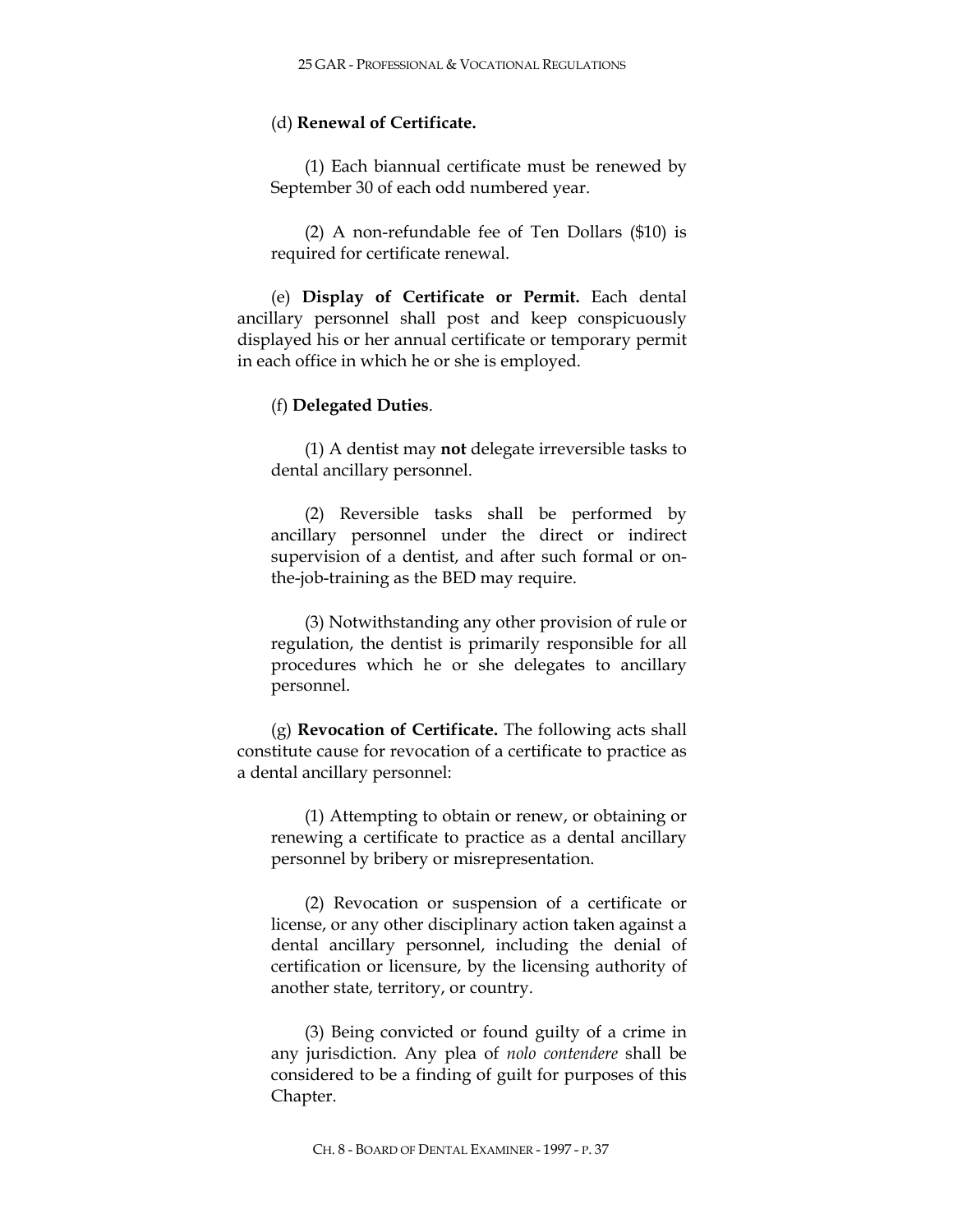(4) Sexual misconduct with a patient; committing any act which would constitute sexual battery or assault upon a patient.

(5) Fraud, deceit, or misconduct in the rendering of any dental treatment.

**§8106. Visiting clinicians; courses; seminars. Prior Approval Required.** Licensees of other jurisdictions may be permitted to demonstrate their professional technical ability at scientific and clinical meetings approved by the BED. Any and all courses, seminars, clinics or demonstrations, including those pertaining to anesthesia or anesthetic agents and duties of dental hygienists or ancillary personnel must be approved in advance by the BED. It is the responsibility of any clinician, person or organization sponsoring such a demonstration to request such permission in a timely manner.

**§8107. Conditional dental licensure.** Conditions of Approval. In the event of a serious illness or an incapacitating occurrence to a Guam licensed dentist, the dentist or the dentist's representative may petition the BED to conditionally license a dentist to operate the dentist's office, or offices, until such time as the dentist may either recover or arrange for the disposal, transfer, or sale of the dental practice. A conditionally licensed dentist must meet all requirements for licensure in the territory except the requirement for residency and the Sixty (60) day application period. Conditional licensure will be for a period of One Hundred Eighty (180) days and may be renewed at the discretion of the Board. The total time allowed for conditional licensure shall not exceed Three Hundred Sixty (360) days.

**§8108. Guidelines for the elective use of conscious sedation, deep sedation, and general anesthesia.** (a) **Definition of Terms.** As used in this Chapter, the following terms have the following meanings:

(1) *Must* or *Shall* means an imperative need; mandatory'.

(2) *May* or *Could* means freedom or liberty to follow alternatives.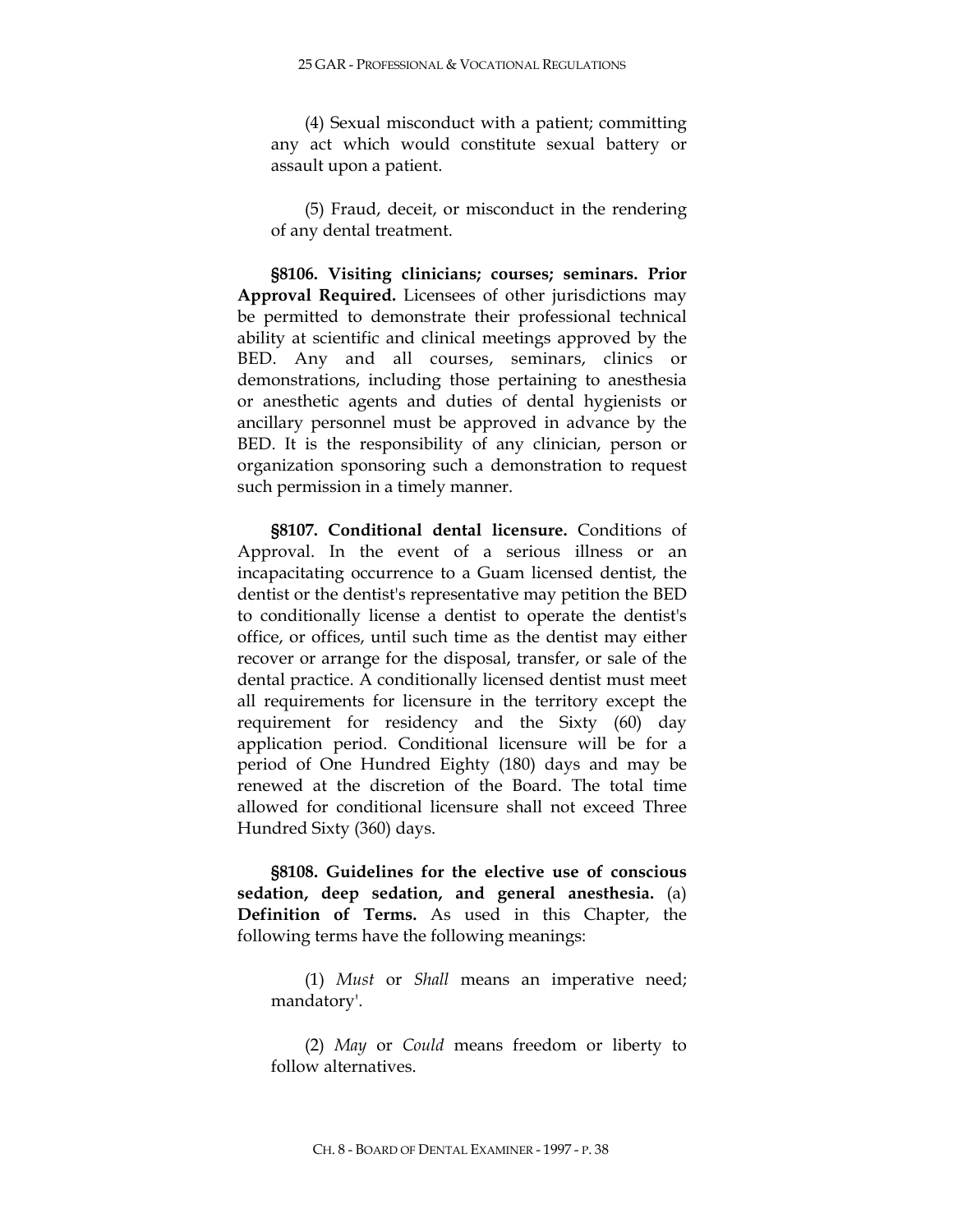(3) *Should* means 'the recommended manner to obtain the standard; highly desirable'.

(4) *Conscious Sedation* means 'the use of pharmacological or non-pharmacological methods, or a combination thereof which results in a minimally depressed level of consciousness that retains the patient's ability to maintain a patent airway independently and continuously, and respond appropriately to physical stimulation or verbal command, e.g., open your eyes.

(5) *Deep Sedation* means 'the use of any drug, element or any other material which results in a controlled state of depressed consciousness or unconscious from which the patient is not easily aroused, which may be accompanied by a partial or complete loss of protective reflexes, including the ability to maintain a patent airway independently and respond purposefully to physical stimulation or verbal command'.

(6) *IV/IM Sedation* means the parenteral use of any drug, element or material to produce sedation, whether conscious or deep.

(7) *Oral or Rectal Sedation* means the oral or rectal use of any drug, element, or material to produce sedation, whether conscious or deep.

(8) *General Anesthesia* means 'the use of any drug, element, or any other material which results in a controlled state of unconsciousness accompanied by a loss of protective reflexes, including the ability to maintain an airway independently and to respond to physical stimulation or verbal command'

(9) *Analgesia* means a state of decreased sensibility to pain produced by using inhalation nitrous oxide and oxygen gases, with or without local anesthesia.

### (b) **Facilities and Equipment.**

(1) **Facilities.** A dental practitioner who wishes to utilize any type of sedation medication or general anesthetic agents must have available the proper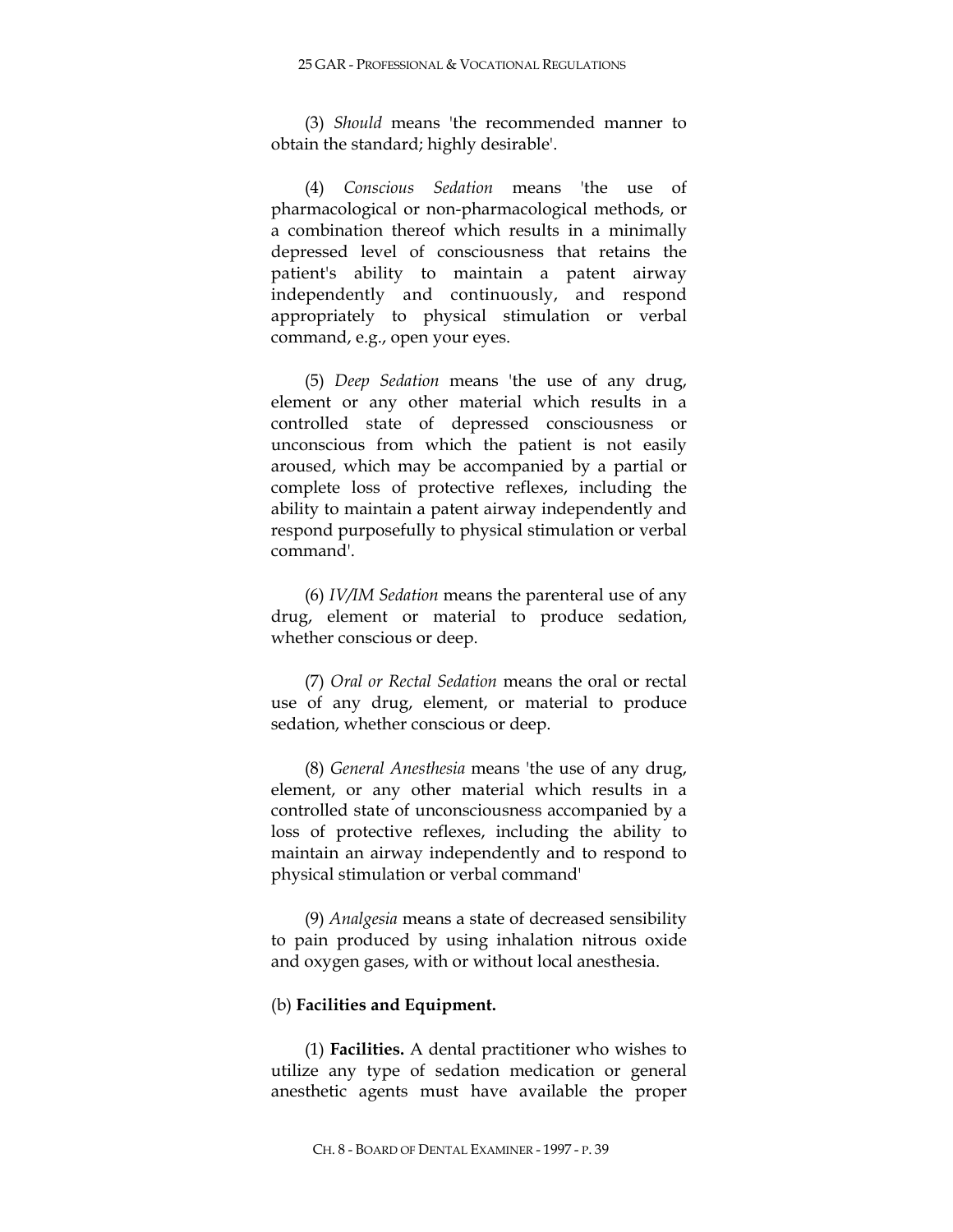facilities, personnel, and equipment to manage any reasonably foreseeable emergency situation experienced by the patient.

## (2) **Back-Up Emergency Services.**

(i) Back-up emergency services should be identified and in place.

(ii) For non-hospital facilities, an emergencyassist system should be established.

# (3) Equipment.

(i) A positive pressure oxygen delivery system must be available that is capable of administering greater than Ninety Percent (90%) oxygen at a Five (5) liter per minute flow for at least Thirty (30) minutes. All equipment must be able to accommodate persons of all ages and sizes.

(ii) Equipment must be present which is appropriate for the technique being used and which will monitor the physiologic state of the patient.

(iii) An emergency cart or kit must be readily accessible. All emergency equipment and drugs are to be checked and maintained on a scheduled basis.

# (c) **Documentation.**

(1) Proper documentation must be submitted for review along with the application permitting use of sedation and general anesthesia. The practitioner must document each sedation and general anesthesia procedure in the patient's chart. For deep sedation and general anesthetic procedures, such documentation should include:

(i) Instructions to the patient or, if a minor, to the parent or legal guardian.

(ii) Dietary precautions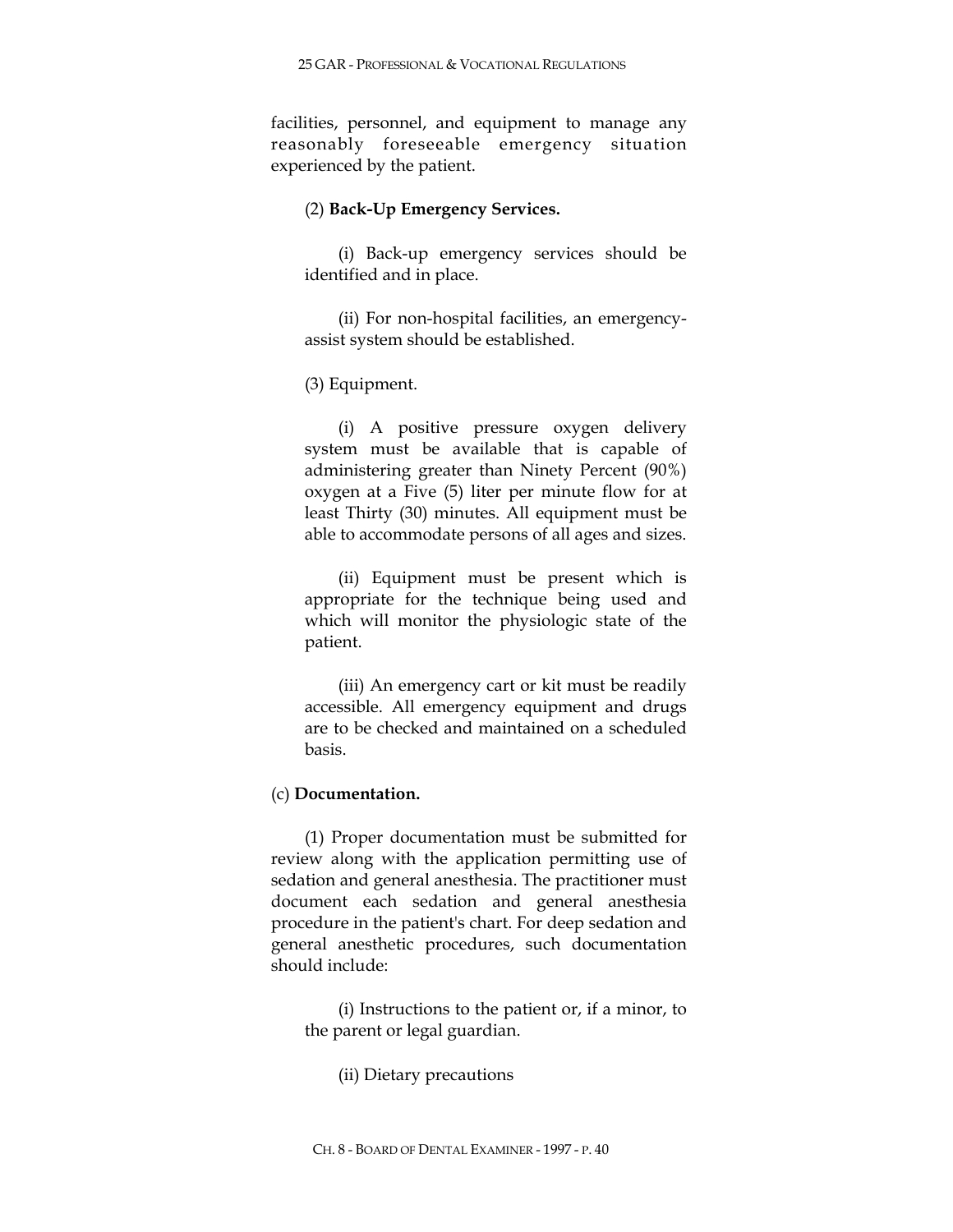(iii) Vital statistics

(iv) Preoperative health evaluation which includes:

(A) Risk assessment (American Society of Anesthesiology)

(B) Health history

(C) Review of systems

(D) Vital signs

(v) Name and address of patient's physician

(vi)Rationale for sedation

(vii) Vital signs during treatment

(viii) Medications given

(ix) Post-treatment information

## (d) **Personnel Qualifications and Requirements.**

(1) Conscious Sedation.

(i) In order to administer conscious sedation on an outpatient basis, a dentist must possess a permit of authorization issued by the BED. The permit must be renewed every Two (2) years. In order to receive such a permit, either new or renewal, the dentist must:

(A) Apply on prescribed application form to the BED and pay a non-refundable application fee of Twenty Dollars (\$20).

(B) Produce evidence that he or she:

(1) Has a facility containing the following properly operating equipment: an emergency drug kit with no expired medications, positive pressure oxygen, stethoscope, suction (high volume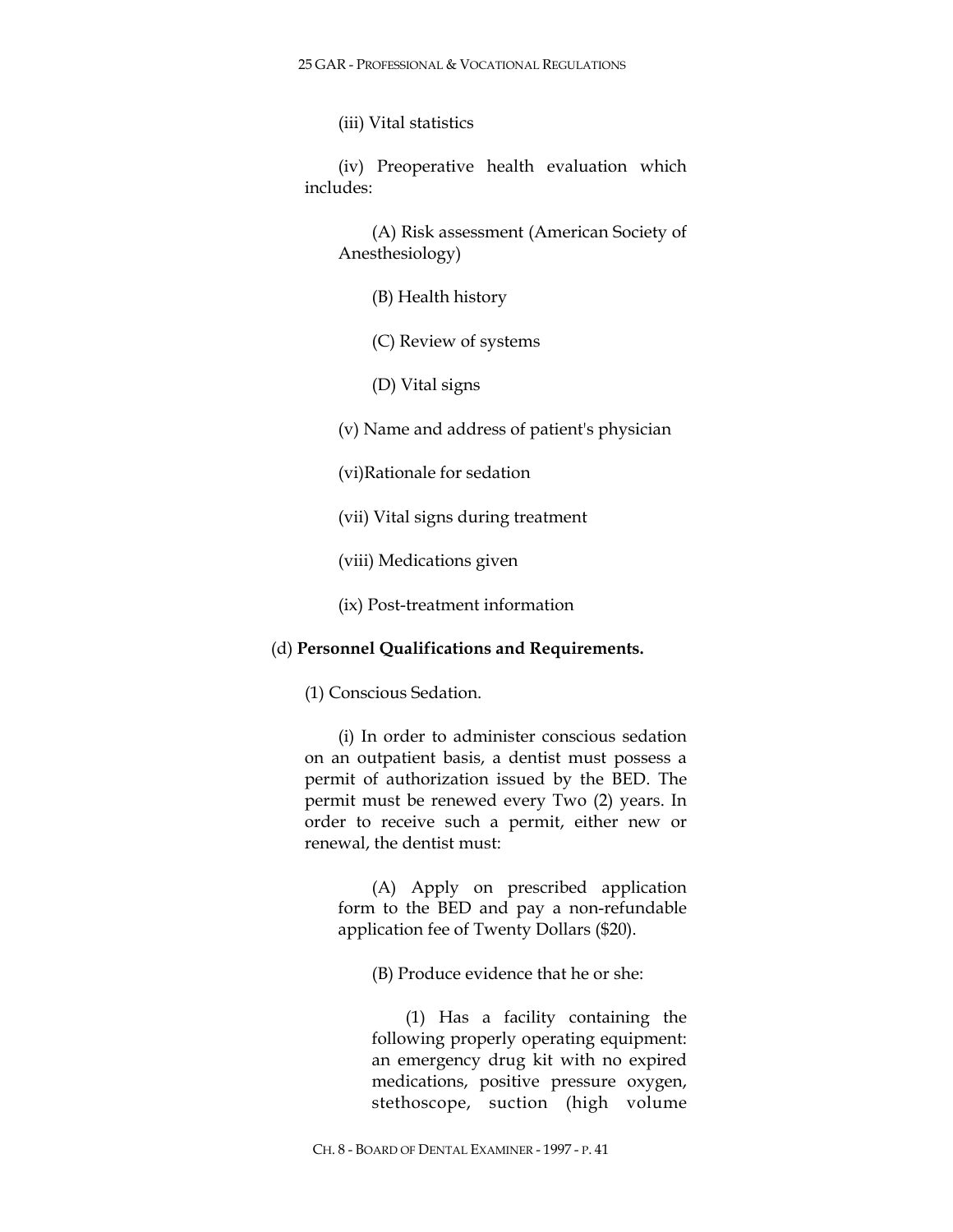evacuation), laryngoscope with tracheal tubes, a tracheotomy set up, oropharyngeal airways, and blood pressure monitoring device. The facility must have an operating pulse oximiter.

(2) Maintains a staff of supervised personnel capable of handling procedures, complications and emergency incidents thereto. The dentist and at least One (1) staff member, present during the procedure, must be certified in basic cardiac life support (Cardio-Pulmonary Resuscitation) not less than once every Two (2) years.

(3) Holds a valid license to practice dentistry in Guam.

(4) Maintains a current permit to prescribe and administer controlled substances in Guam issued by the United States Drug Enforcement Administration (USDEA).

(C) Meet One (1) or more of the following criteria:

(1) Has participated in Board approved undergraduate, graduate, or post graduate education which should include Sixty (60) clock hours of training in basic conscious sedation, physical evaluation, management of medical emergencies, monitoring and the use of monitoring equipment and cardiopulmonary resuscitation (CPR); or has utilized IV/IM sedation in at least Three (3) cases per month, or oral/rectal sedation in at least Six (6) cases per month, for the last Three (3) years;

(2) If a dental graduate within the past Three (3) years has completed the educational requirements, and has utilized IV/IM sedation in at least Three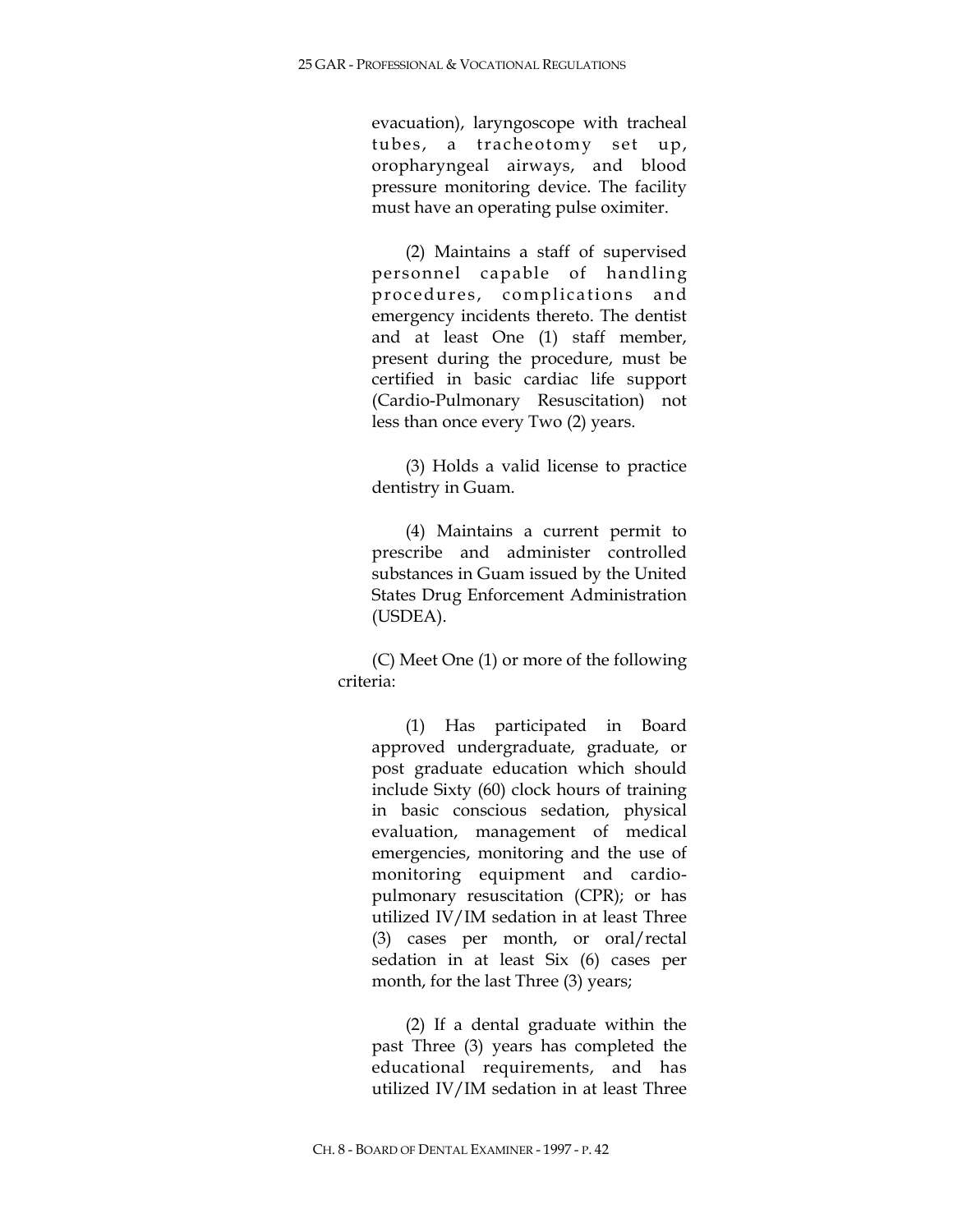(3) cases per month or oral/rectal sedation in at least Six (6) cases per month for the last Three (3) years since licensure; or,

(3) Presented an alternate set of qualifications acceptable to the BED.

(ii) The BED may conduct an on-site evaluation of the facility where the dentist shall successfully demonstrate the availability of all required equipment and personnel.

(iii) A dentist, certified under these rules to administer conscious sedation, may employ a nurse anesthetist to administer conscious sedation under the direct supervision of the dentist or may utilize a third person to monitor the physical status of the patient undergoing dental treatment.

(2) General Anesthesia and Deep Sedation.

(i) In order to administer general anesthesia by any means, or deep sedation by intravenous/intramuscular means, on an outpatient basis, a dentist must possess a permit of authorization issued by the BED. Such permit must be renewed every Two (2) years. In order to receive such a permit, either new or renewal, the dentist must:

(A) Apply on prescribed application form to the BED and pay a non- refundable application fee of Twenty Dollars (\$20).

(B) Produce evidence that he or she:

(1) Has completed a minimum of One (1) year's advanced training in anesthesiology or related academic subjects; or has successfully completed an approved residency training program in oral and maxillofacial surgery; or is a diplomate of the American Board of Oral and Maxillofacial Surgery; or is a fellow or member of the American Association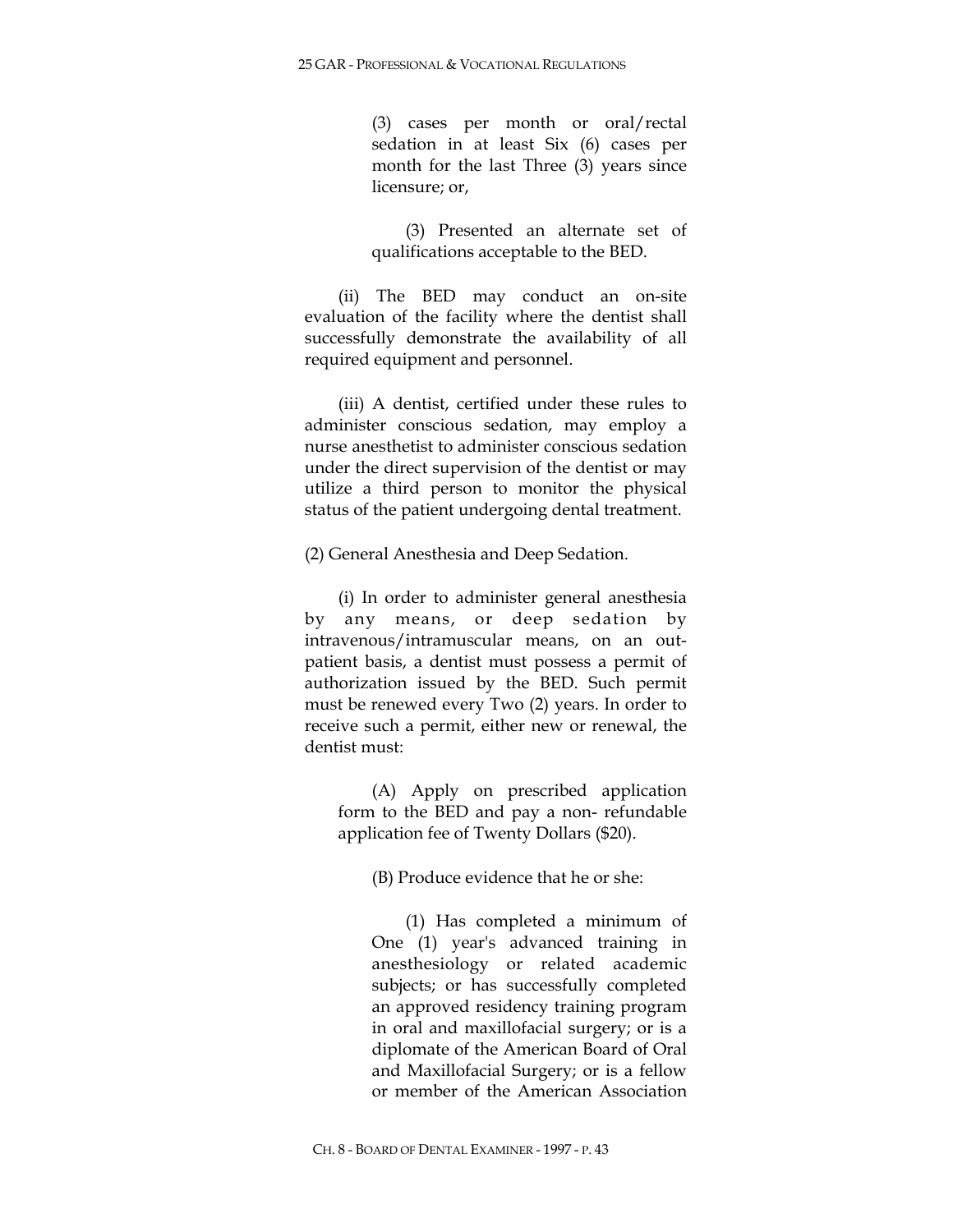of Oral and Maxillofacial Surgeons; or is a fellow of the American Dental Society of Anesthesiology; or

(2) When administering general anesthesia, employs or works in conjunction with a licensed medical or osteopathic physician who is a member of the anesthesiology staff of a hospital in Guam and who will remain on the premises of the dental facility until any patient given general anesthetic regains consciousness and is discharged. A third person not involved with the dental procedure must monitor the patient's vital signs during dental treatment.

(3) When administering deep sedation, employs or works in conjunction with a third person not involved with the dental procedure who will be present to monitor the patient's physical status during dental treatment.

(4) Holds a valid license to practice dentistry in Guam.

(5) Maintains a current permit to prescribe and administer controlled substances in Guam issued by the United States Drug Enforcement Administration (USDEA).

(6) Has a facility containing the following properly operating equipment: anesthesia or analgesia machine, emergency drugs, EKG monitor (recommended but not required), positive pressure oxygen, suction laryngoscope and blades, endotracheal tubes, Magill forceps, oral airways, stethoscope and blood pressure monitoring device.

(7) Has a supervised team of auxiliary personnel capable of handling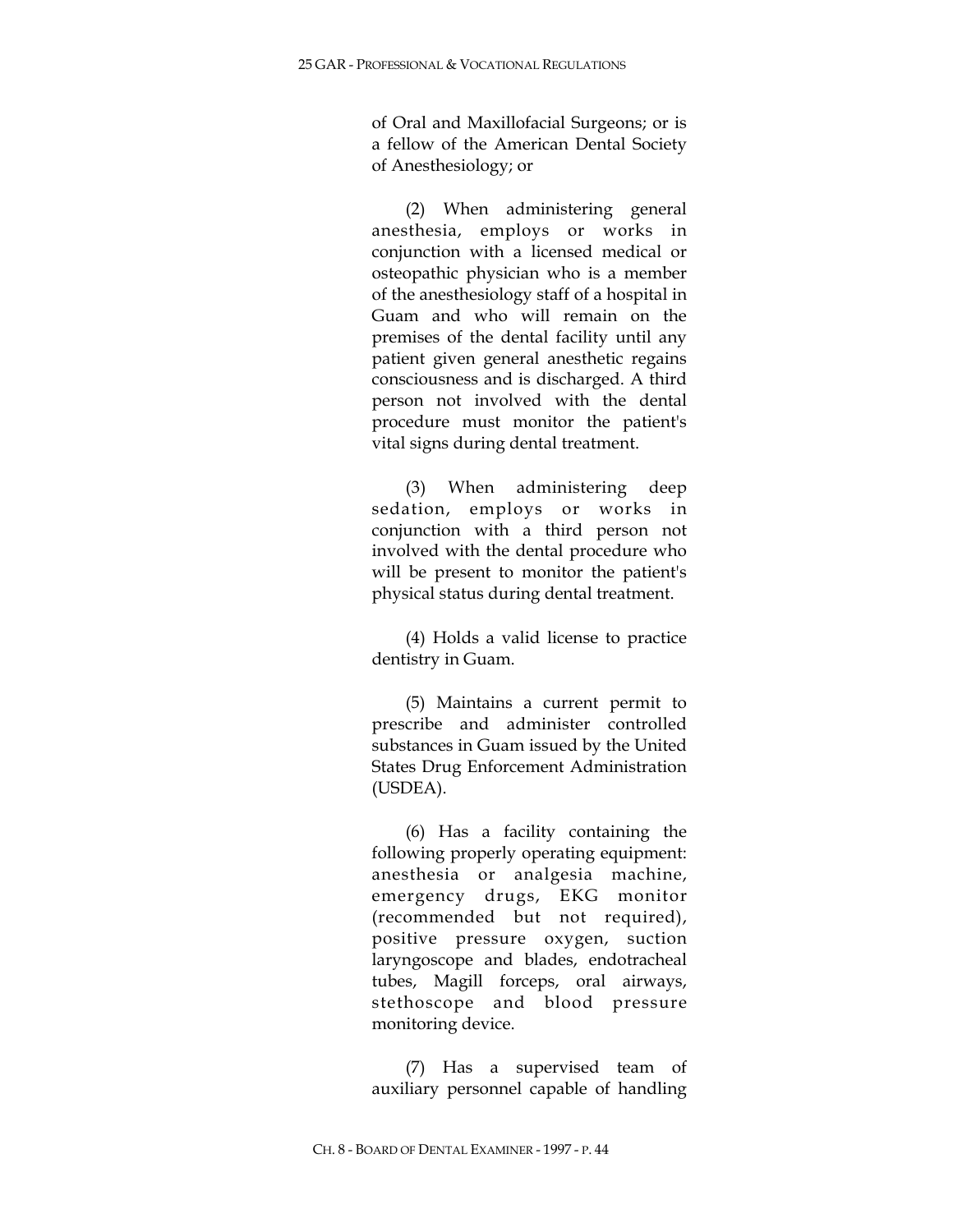procedures, problems, and emergency incidents, at least One (1) of whom is certified in basic cardio-pulmonary resuscitation (CPR) every Two (2) years.

(ii) A dentist certified under these rules and regulations to administer general anesthesia and deep sedation may employ a nurse anesthetist to administer general anesthesia and deep sedation under the direct supervision of the dentist.

(iii) Each dentist who has been approved by the BED to use general anesthesia or deep sedation prior to the effective date of these rules shall make application on the prescribed form to the BED to continue to use and employ general anesthesia and deep sedation. If he or she meets the requirements of this item (2) of Subsection (d) of Chapter 8 of these rules and regulations, a permit will be issued.

(iv) The BED shall conduct an on-site evaluation of the facility where the dentist must successfully demonstrate the availability of equipment and personnel required. The BED may require the licensed dentist to demonstrate the administration of general anesthesia in Two (2) or more actual clinical cases in the presence of the evaluation team. The on-site evaluation team will be comprised of Two (2) dentists who are members of the BED or are its designees and will be done during the month of initial licensure and during the month of renewal of the certificate.

(3) Analgesia. In order to administer inhalation analgesia with Nitrous Oxide/Oxygen in the dental office, a dentist must possess a permit of authorization issued by the BED. The permit must be renewed every Two (2) years. In order to receive such a permit, either new or renewal, the dentist must:

(i) Apply on prescribed application form to the BED and pay a non-refundable application fee of Twenty Dollars (\$20).

(ii) Produce evidence that he or she: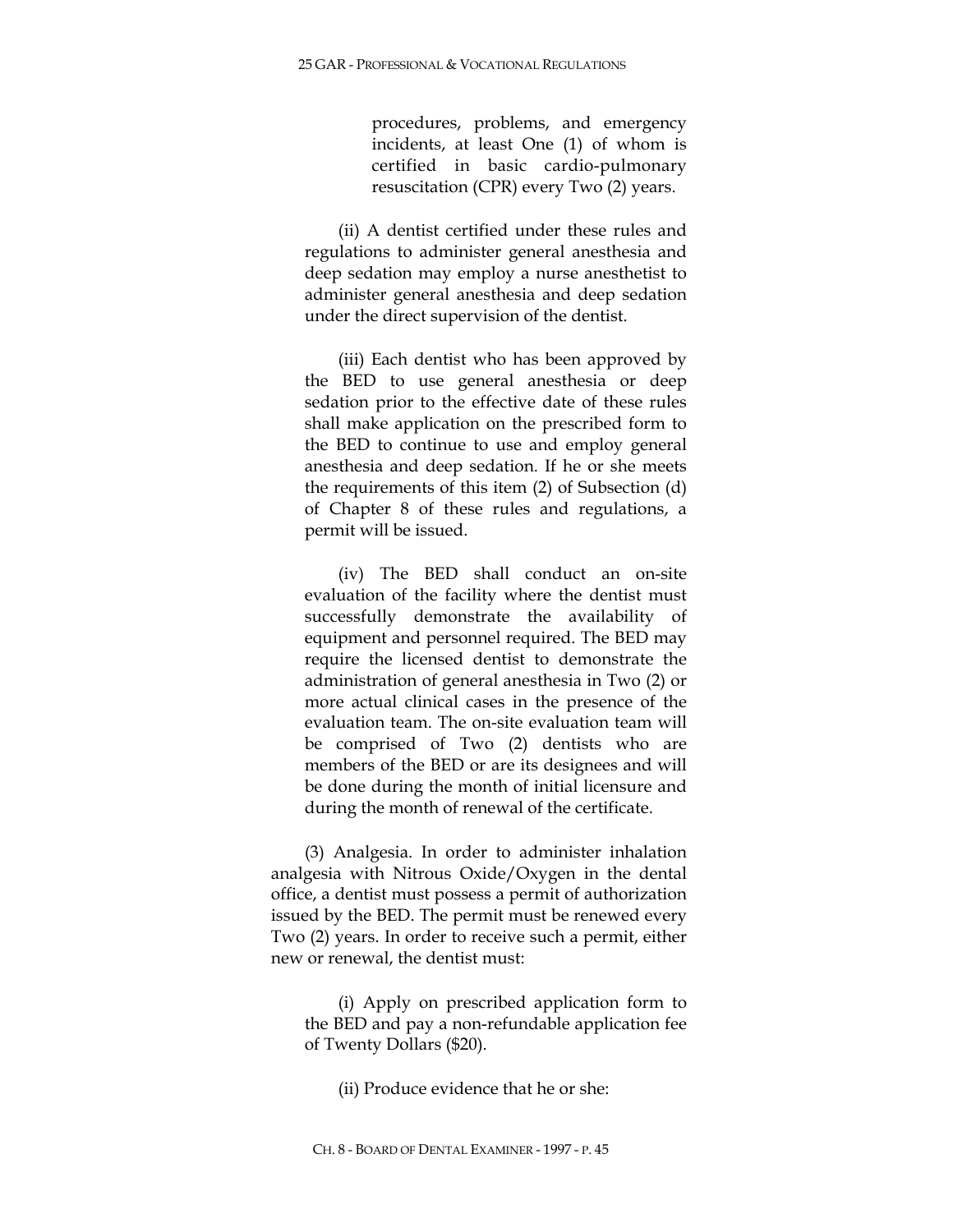(A) Has a facility containing the following properly operating equipment: emergency drug kit, positive pressure oxygen, stethoscope, high-volume evacuation (suction), oropharyngeal airways, and blood pressure monitoring device.

(B) Maintains a staff of supervised personnel capable of handling procedures, complications, and emergency incidents. The dentist and at least One (1) staff member, present during the procedure, must be certified in basic cardiac life support (CPR) every Two (2) years.

(C) Holds a valid license to practice dentistry in Guam.

(D) Utilizes an analgesia machine capable of delivering One Hundred Percent (100%) oxygen and capable of providing not less than Twenty Percent (20%) oxygen concentration. It is recommended that such equipment be provided with an alarm indicating oxygen flow of less than a Twenty Percent (20%) minimum or a fail safe mechanism to maintain oxygen flow at Twenty Percent (20%) or greater.

(E) Has successfully completed a minimum of Fourteen (14) hours instruction in the use of analgesia (relative analgesia, nitrous oxide-oxygen conscious sedation, inhalation analgesia etc.) or proof of use satisfactory to the Board of Nine (9) patients per month during the past year, or proof satisfactory to the Board of documented safe use of analgesia within the past year.

(e) **Reports of Adverse Occurrences.** If a mortality or other incident in a dental outpatient facility occurs as a direct result of the administration of general anesthesia, deep sedation or conscious sedation and causes a temporary or permanent physical or mental injury of the patient, or results in the calling of a paramedic unit or the transport of the patient to any hospital or emergency medical facility the dentist involved must submit a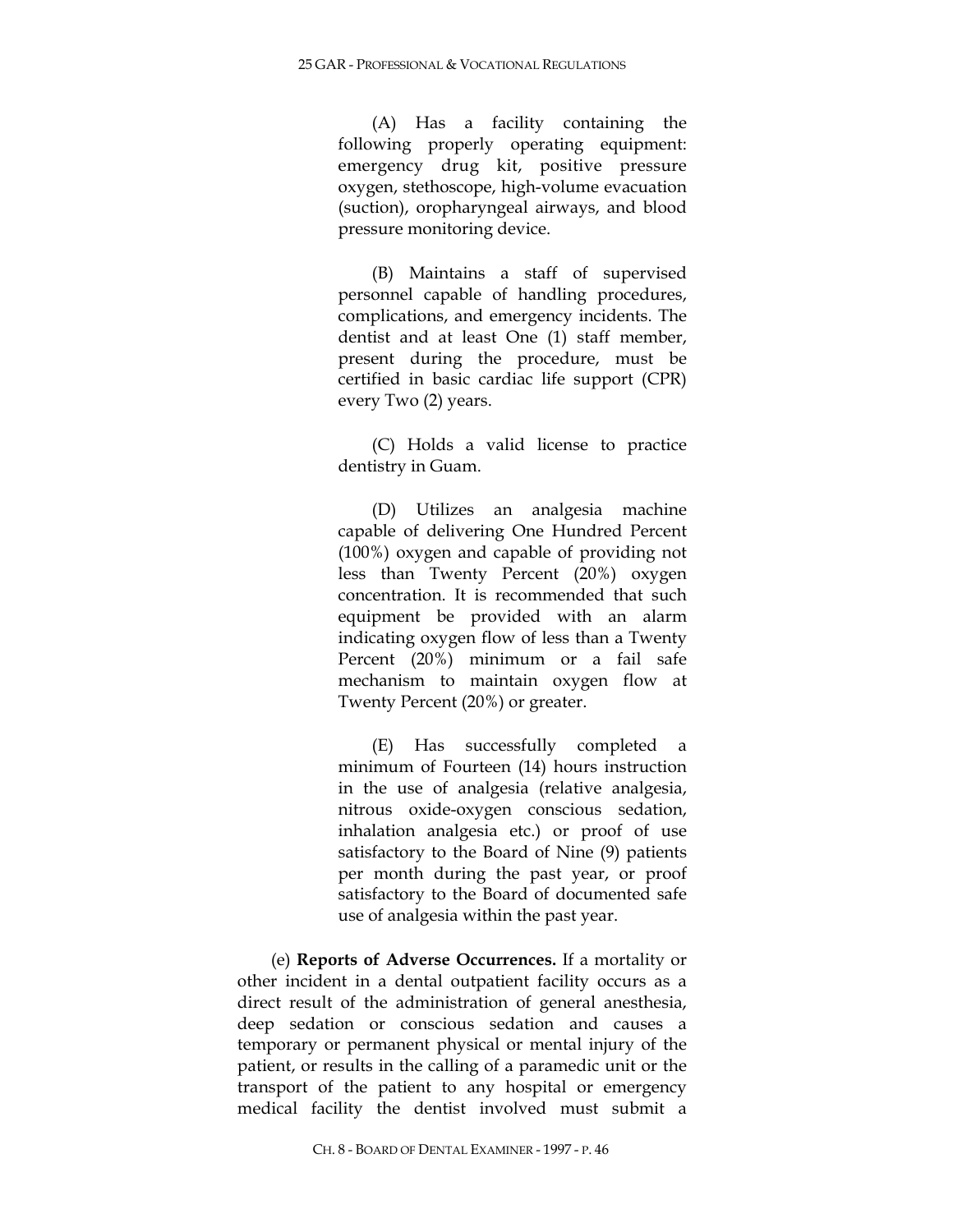complete report of the incident to the BED within Ten (10) days of its occurrence.

(f) **Facility Inspection.** Facility inspection may be carried out by not less than Two (2) members of the BED or its designees at any time. Failure to comply with the requirements of the BED will result in an immediate suspension of the dentist's license to utilize sedation procedures until such time as the facility or dentist can once again prove compliance. Inspections may be conducted on a yearly basis or at the discretion of the Board.

**§8109 Recommendations for preventing the transmission of diseases within the dental practice**. (a) **Introduction.** Acquired Immunodeficiency Syndrome (AIDS) has emerged as a major threat to public health since cases were first reported in 1981. This disease, which is nearly always fatal, joins Hepatitis B, and now Tuberculosis, in requiring special and in many cases new sterilization procedures in the dental office. These are implemented as a preventive measure for the safety of the doctor and the doctor's staff and also to prevent the transmission of disease from One (1) patient to another.

(b) The BED requires that all dental offices comply with the infection control guidelines required by the Center for Disease Control (CDC), American Dental Association (ADA), and Occupational Safety and Hazard Administration (OSHA) so that they will effectively prevent the transmission of AIDS, Hepatitis B, tuberculosis, and other communicable diseases.

# **(b) Patient Management.**

(1) Each dentist is responsible for a current medical history and oral examination. Each patient must be questioned about current medications, illnesses and past medical history. Each patient must also be questioned about signs and symptoms of AIDS, AIDS related illnesses, Hepatitis B, and tuberculosis.

(2) Most patients with these diseases will not be identified before treatment. Therefore, appropriate infection precautions must be used at all times.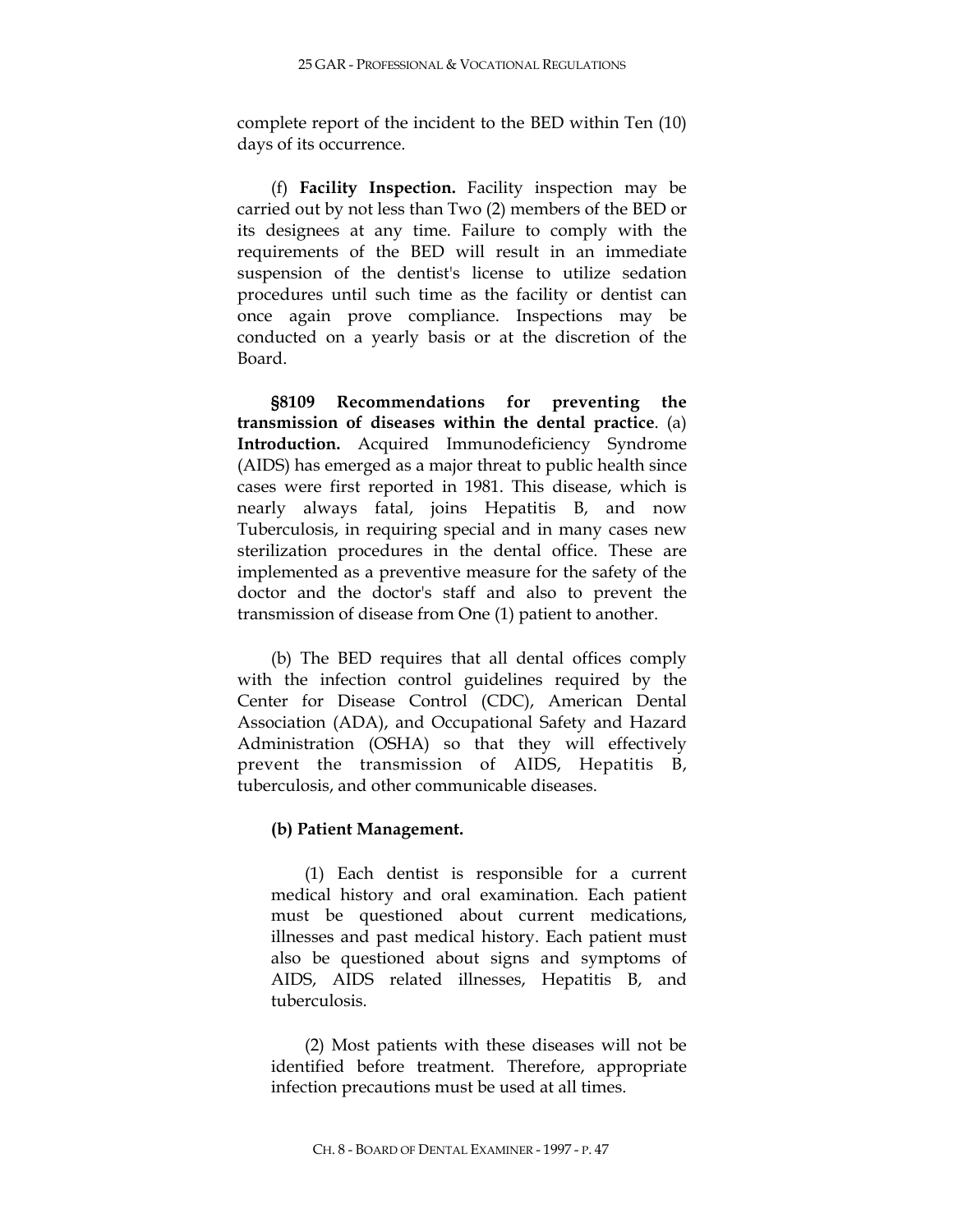(3) The HIV antibody test result of any patient is confidential and must be treated as such. Frequently written consent must be given before such information may be released to anyone except the patient's personal physician and a limited number of other health care providers, including dentists.

# (c) **Professional Responsibility and Dental Personnel with HIV Infection.**

(1) In the coming years, dental providers will be asked to treat an increasing number of patients with HIV infection or AIDS. The dental care system should respond to this need by ensuring that all high risk individuals have access to humane and competent care without discrimination.

(2) Dental providers who have HIV infection should pose no risk to patients if they carefully follow the infection control precautions as recommended by the Center for Disease Control and summarized here. Infected dental personnel should consult a knowledgeable physician or public health official in order to review the infection control procedures in their own practice setting and ensure that the control procedures are adequate.

(3) If there is an accident in which a dental provider who is believed to have HIV infection exposes the mucous membrane of a patient to blood from the dental provider, that provider should inform the patient of the exposure and suggest referral to a physician for advice regarding follow-up and testing. If the dental provider involved in such an incident is at high risk for HIV infection but has not been tested, the dental provider should be encouraged to be tested and inform the patient of the test result.

**§8110.Dental Specialists.** (a) **License to Practice as a Specialist Required.** A Guam licensed dentist may not hold him or herself out to the public as being especially qualified in a branch of dentistry by announcing through the press, sign, card, letterhead, printed matter, or any means of public advertising, using such terms as 'specialist' or inserting the name of the specialty, or using other phrases used by qualified specialists that would imply to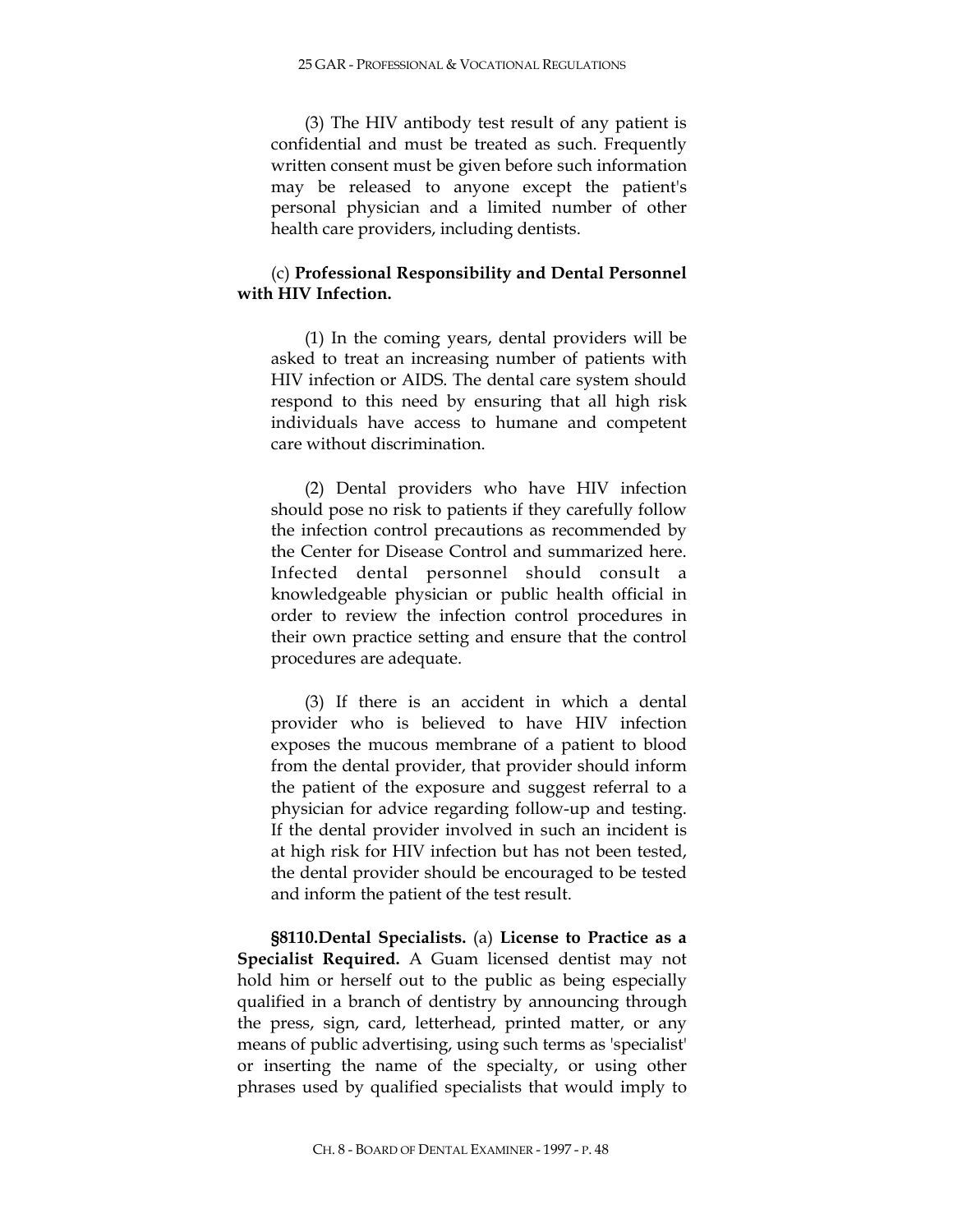the public that the dentist is so qualified, without first securing a specialist's license as provided in this Chapter.

The fact that any Guam licensed dentist shall announce by card, letterhead, or any other form of communication using such terms as 'Specialist', 'Practice Limited to...', 'Limited to Specialty of....', or shall use equivalent words or phrases to announce the same, shall be prima facie evidence that such dentist is holding him or herself out to the public as a specialist.

### (b) **General Provisions.**

(1) Each license as a dental specialist shall be issued by the BED upon an applicant's proof of qualification and shall be in effect until September 30 of each odd numbered year.

(2) The fee for initial licensure as a dental specialist will be Twenty Dollars (\$20).

(3) A dentist may not state or imply that he or she is a specialist in a field of dentistry unless the following Two (2) requirements are met:

(i) The area of dental practice is either One (1) of the Eight (8) areas recognized by the ADA as dental specialties or a bona fide certifying body recognized by the BED.

(ii) The dentist has met the ADA's educational standards for the specialty, is a diplomate of an ADA-recognized certifying Board, or is credentialed by a certifying body recognized by the BED.

(4) A dentist licensed as a dental specialist shall not provide general dental services to patients. The BED will be the sole judge as to what constitutes providing general dental services to patients.

## (c) **Requirements for Licensure.**

(1) The Board may license a Guam licensed dentist as a dental specialist if the applicant presents